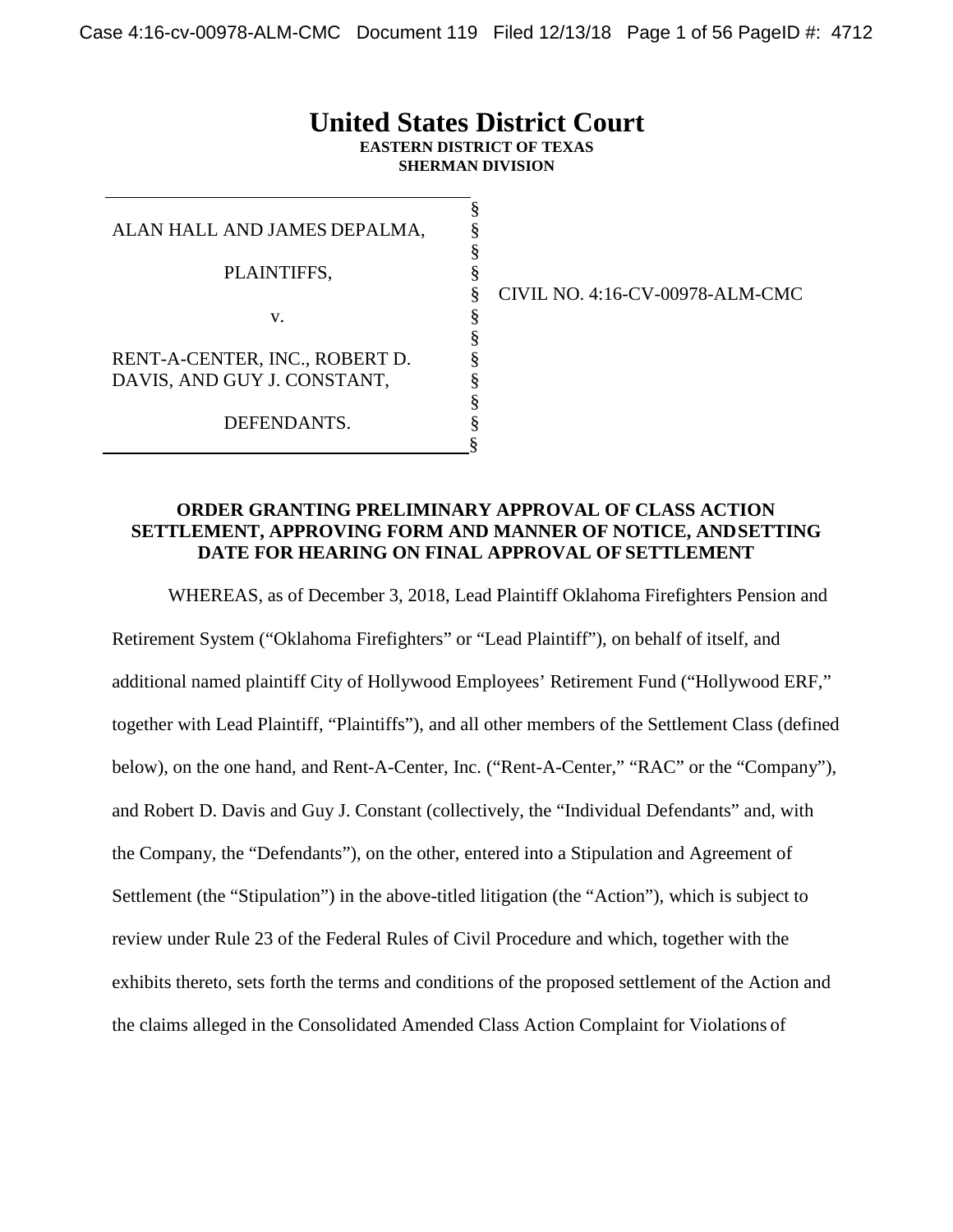Federal Securities Laws, filed on May 5, 2017, on the merits and with prejudice (the "Settlement"); and

WHEREAS, the Court has reviewed and considered the Stipulation and the accompanying exhibits; and

WHEREAS, the Parties to the Stipulation have consented to the entry of this order; and

WHEREAS, all capitalized terms used in this order that are not otherwise defined herein have the meanings defined in the Stipulation;

NOW, THEREFORE, IT IS HEREBY ORDERED, this 13th day of December 2018 that:

1. The Court has reviewed the Stipulation and preliminarily finds the Settlementset forth therein to be fair, reasonable and adequate to all shareholders, subject to further consideration at the Settlement Hearing described below.

2. Pursuant to Rules 23(a) and (b)(3) of the Federal Rules of Civil Procedure, the Court hereby preliminarily certifies, for the purposes of the Settlement only, the Settlement Class of: all persons and entities that purchased or otherwise acquired Rent-A-Center, Inc. publiclytraded common stock during the period from February 2, 2015 through October 10, 2016, inclusive and who were allegedly damaged thereby. Excluded from the Settlement Class are: (i) Defendants Rent-A-Center, Inc., Robert D. Davis, and Guy J. Constant; (ii) members of the immediate families of the Individual Defendants; (iii) any person who was an officer or director of the Company during the Class Period; (iv) any firm, trust, corporation, or other entity in which any Defendant has or had a controlling interest; (v) the Company's employee retirement and benefit plan(s) and their participants or beneficiaries, to the extent they made purchases through such plan(s); and (vi) the legal representatives, affiliates, heirs, successors-in-interest, or assigns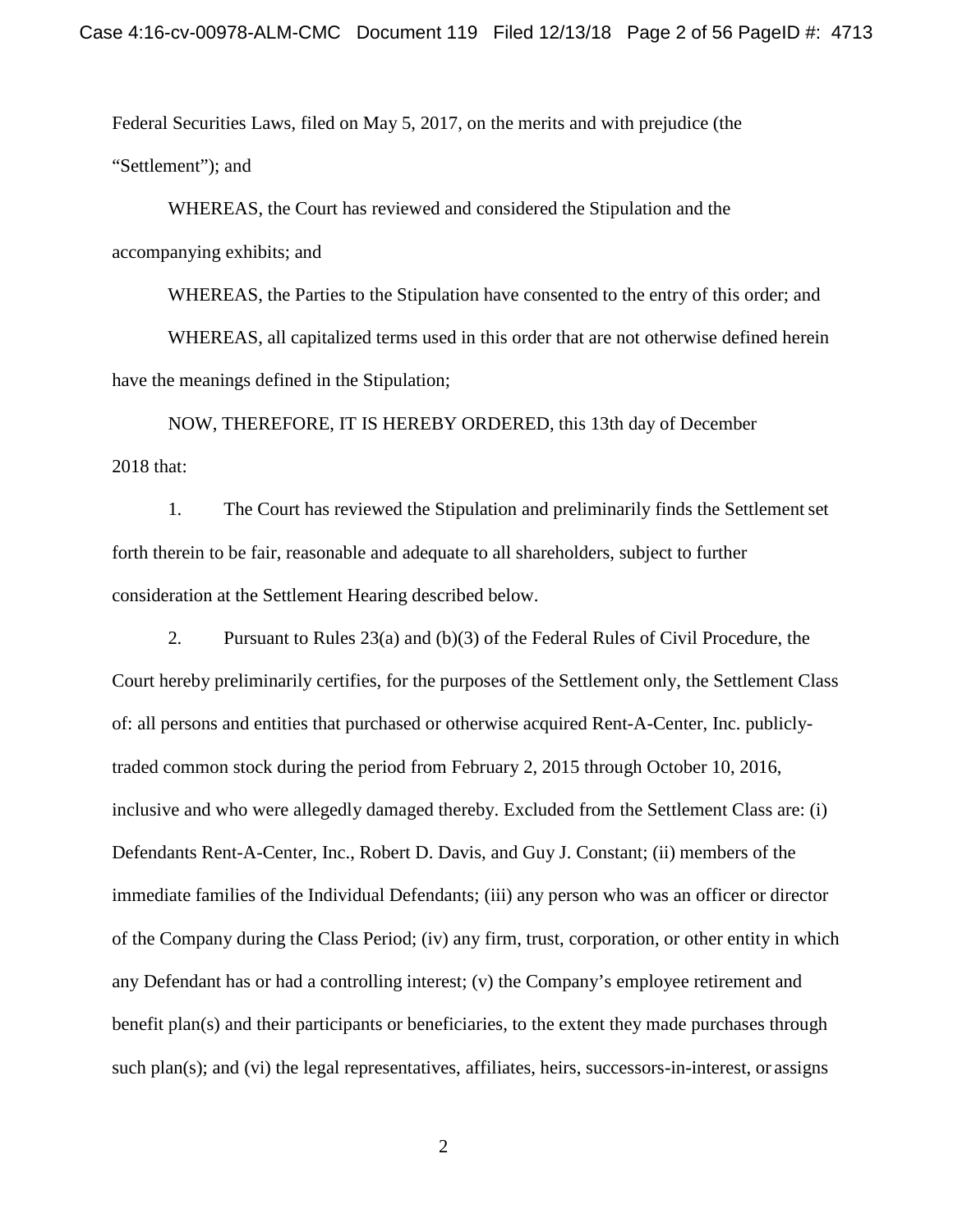of any such excluded person or entity. Also excluded from the Settlement Class are any Settlement Class Members who properly exclude themselves by submitting a valid and timely request for exclusion in accordance with the requirements set forth below and in the Notice.

3. The Court finds and preliminarily concludes that the prerequisites of class action certification under Rules 23(a) and 23(b)(3) of the Federal Rules of Civil Procedures have been satisfied for the Settlement Class defined herein and for the purposes of the Settlement only, in that:

(a) the members of the Settlement Class are so numerous that joinder of all Settlement Class Members is impracticable;

(b) there are questions of law and fact common to the Settlement Class Members;

(c) the claims of Plaintiffs are typical of the Settlement Class's claims;

(d) Lead Plaintiff and Lead Counsel have fairly and adequately represented and protected the interests of the Settlement Class;

(e) the questions of law and fact common to Settlement Class Members predominate over any individual questions; and

(f) a class action is superior to other available methods for the fair and efficient adjudication of the controversy, considering that the claims of Settlement Class Members in the Action are substantially similar and would, if tried, involve substantially identical proofs and may therefore be efficiently litigated and resolved on an aggregate basis as a class action; the amounts of the claims of many of the Settlement Class Members are too small to justify the expense of individual actions; and it does not appear that there issignificant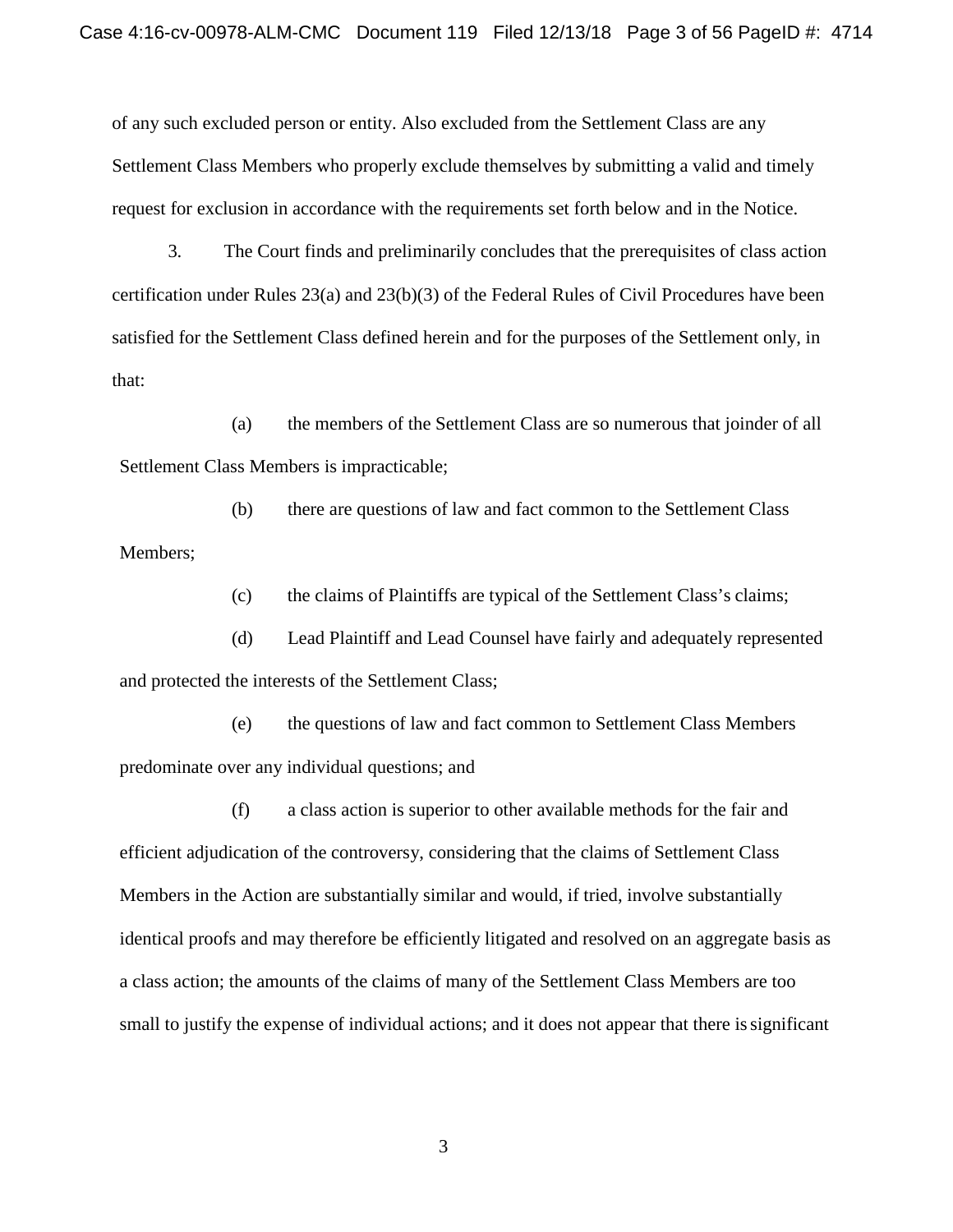interest among Settlement Class Members in individually controlling the litigation of their claims.

4. Pursuant to Rule 23 of the Federal Rules of Civil Procedure, and for the purposes of the Settlement only, Oklahoma Firefighters Pension and Retirement System is preliminarily certified as Class Representative for the Settlement Class. The law firm of Labaton Sucharow LLP is preliminarily appointed Class Counsel for the Settlement Class and Hicks Davis Wynn, PC is preliminarily appointed as Liaison Counsel for the Settlement Class.

5. A hearing (the "Settlement Hearing") pursuant to Rule 23(e) of the Federal Rules of Civil Procedure is hereby scheduled to be held before the Court on **May 3, 2019, at 10:00 a.m.** for the following purposes:

(a) to determine whether the proposed Settlement is fair, reasonable and adequate, and should be approved by the Court;

(b) to determine whether the proposed Final Order and Judgment ("Judgment") as provided under the Stipulation should be entered, and to determine whether the release by the Settlement Class of the Released Claims, as set forth in the Stipulation, should be provided to the Released Defendant Parties;

(c) to determine, for purposes of the Settlement only, whether the Settlement Class should be finally certified; whether Lead Plaintiff should be finally certified as Class Representative for the Settlement Class; whether the law firm of Labaton Sucharow LLP should be finally appointed as Class Counsel for the Settlement Class; and whether Hicks Davis Wynn, PC should be finally appointed as Liaison Counsel for the Settlement Class;

(d) to determine whether the proposed Plan of Allocation for the proceeds of the Settlement is fair and reasonable and should be approved by the Court;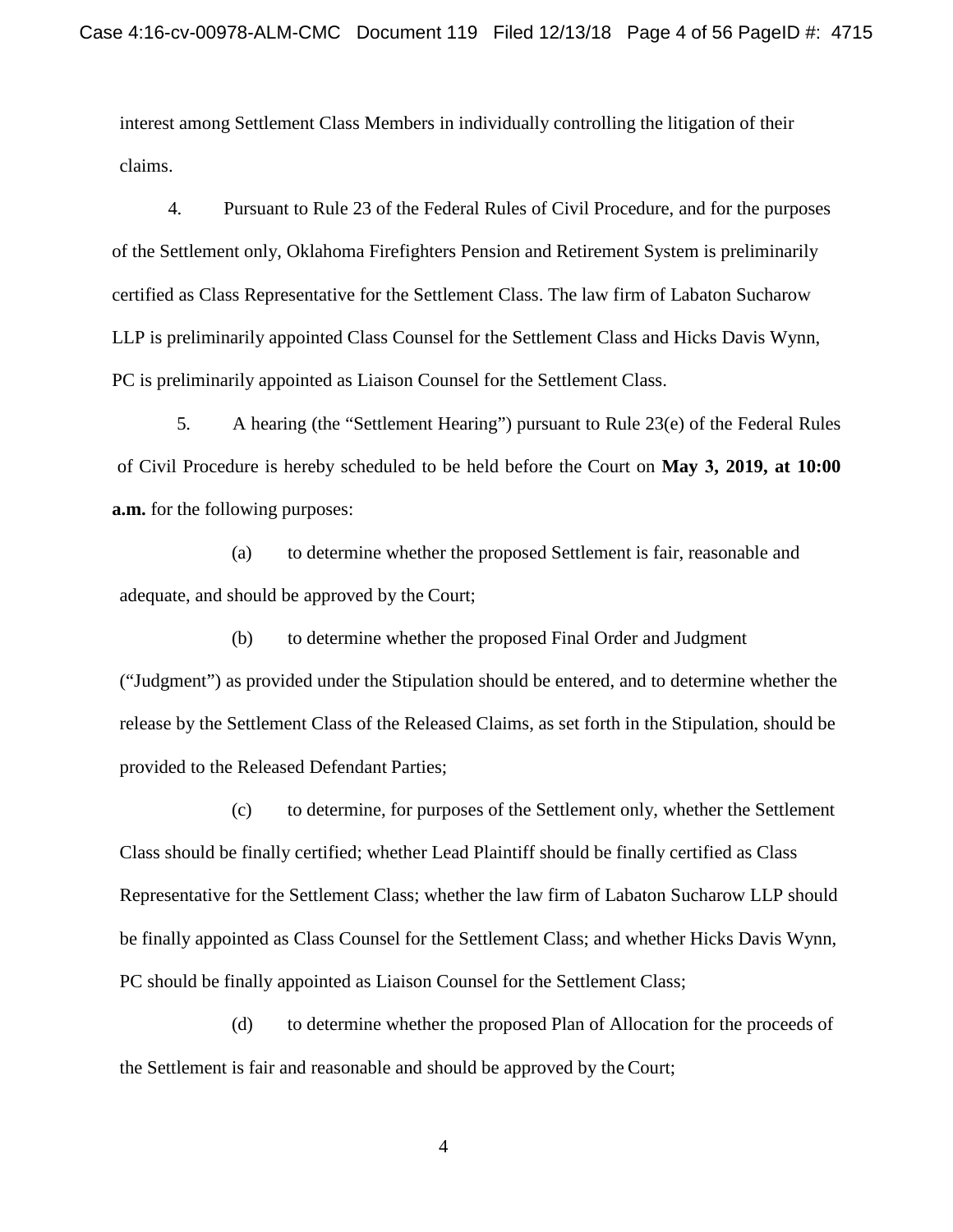(e) to consider Lead Counsel's application for an award of attorneys' fees and expenses (which may include an application for an award to Plaintiffs for reimbursement of their reasonable costs and expenses directly related to their representation of the Settlement Class, pursuant to the Private Securities Litigation Reform Act of 1995 ("PSLRA")); and

(f) to rule upon such other matters as the Court may deem appropriate.

6. The Court reserves the right to approve the Settlement with or without modification and with or without further notice to the Settlement Class of any kind. The Court further reserves the right to enter the Judgment approving the Settlement regardless of whether it has approved the Plan of Allocation or awarded attorneys' fees and/or expenses. The Court may also adjourn the Settlement Hearing or modify any of the dates herein without further notice to members of the Settlement Class.

7. The Court approves the form, substance and requirements of the Notice of Pendency of Class Action, Proposed Settlement, and Motion for Attorneys' Fees and Expenses (the "Notice") and the Proof of Claim and Release form ("Proof of Claim"), substantially in the forms annexed hereto as Exhibits 1 and 2, respectively.

8. The Court approves the retention of Epiq Class Action & Claims Solutions, Inc. as the Claims Administrator. The Claims Administrator shall cause the Notice and the Proof of Claim, substantially in the forms annexed hereto, to be mailed, by first-class mail, postage prepaid, on or before twelve (12) business days after entry of this Preliminary Approval Order ("Notice Date"), to all Settlement Class Members who can be identified with reasonable effort. Rent-A-Center, to the extent it has not already done so, shall use its best efforts to obtain and provide to Lead Counsel, or the Claims Administrator, transfer records in electronic searchable form containing the names and addresses of purchasers of the publicly traded common stock of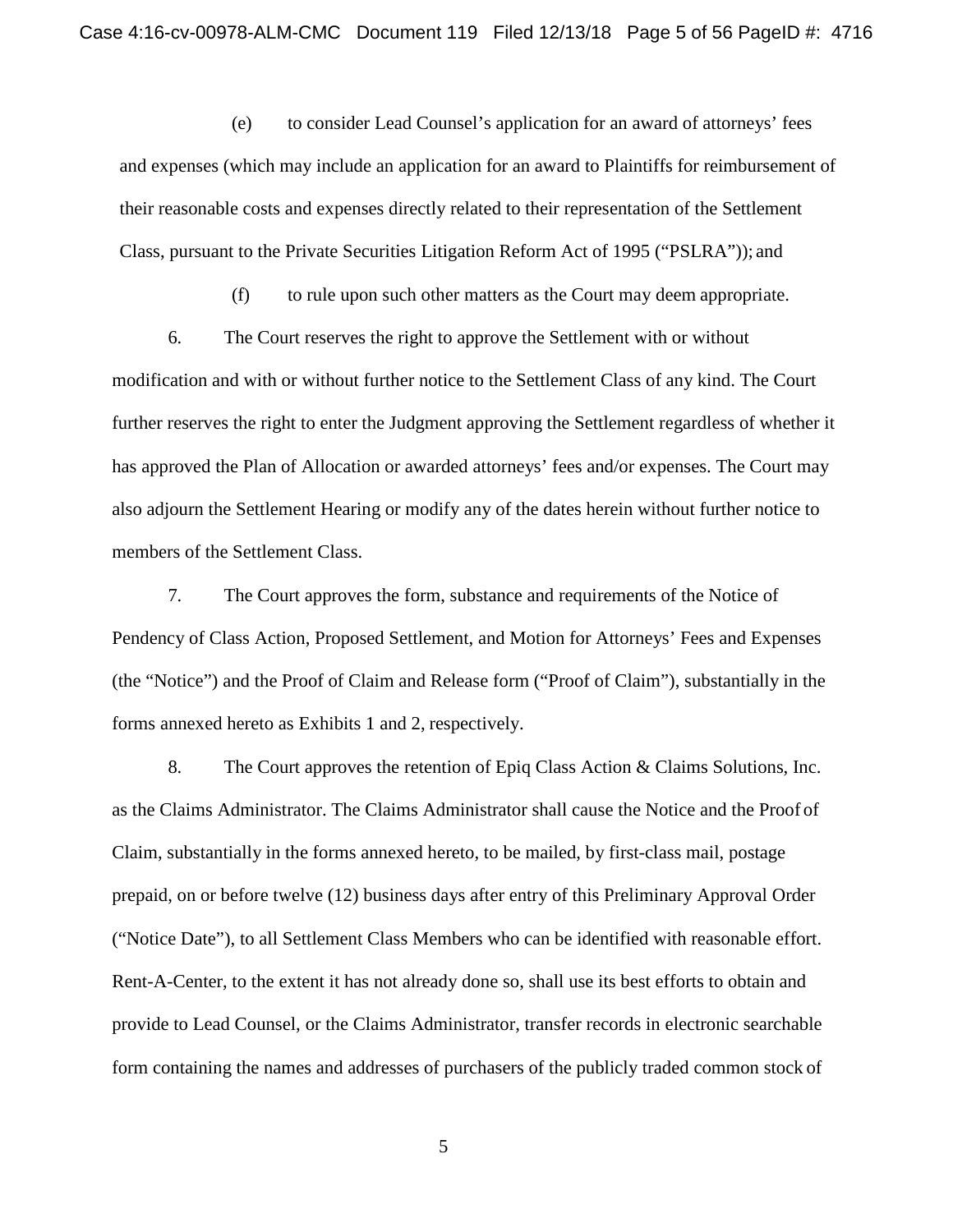Rent-A-Center during the Class Period no later than five (5) business days after entry of this Preliminary Approval Order.

9. The Claims Administrator shall use reasonable efforts to give notice to nominee purchasers such as brokerage firms and other persons or entities who purchased or otherwise acquired the publicly traded common stock of Rent-A-Center during the Class Period as record owners but not as beneficial owners. Such nominees SHALL EITHER: (a) WITHIN TEN (10) CALENDAR DAYS of receipt of the Notice, request from the Claims Administrator sufficient copies of the Notice to forward to all such beneficial owners and WITHIN TEN (10) CALENDAR DAYS of receipt of those Notices from the Claims Administrator forward them to all such beneficial owners; or (b) WITHIN TEN (10) CALENDAR DAYS of receipt of the Notice, provide a list of the names and addresses of all such beneficial owners to the Claims Administrator and the Claims Administrator is ordered to send the Notice promptly to such identified beneficial owners. Nominees who elect to send the Notice to their beneficial owners SHALL ALSO send a statement to the Claims Administrator confirming that the mailing was made and shall retain their mailing records for use in connection with any further notices that may be provided in the Action. Upon full and timely compliance with these directions, such nominees may seek reimbursement of their reasonable expenses actually incurred by providing the Claims Administrator with proper documentation supporting the expenses for which reimbursement is sought.

10. Lead Counsel shall, at or before the Settlement Hearing, file with the Court proof of mailing of the Notice and Proof of Claim.

11. The Court approves the form of the Summary Notice of Pendency of Class Action, Proposed Settlement, and Motion for Attorneys' Fees and Expenses ("SummaryNotice")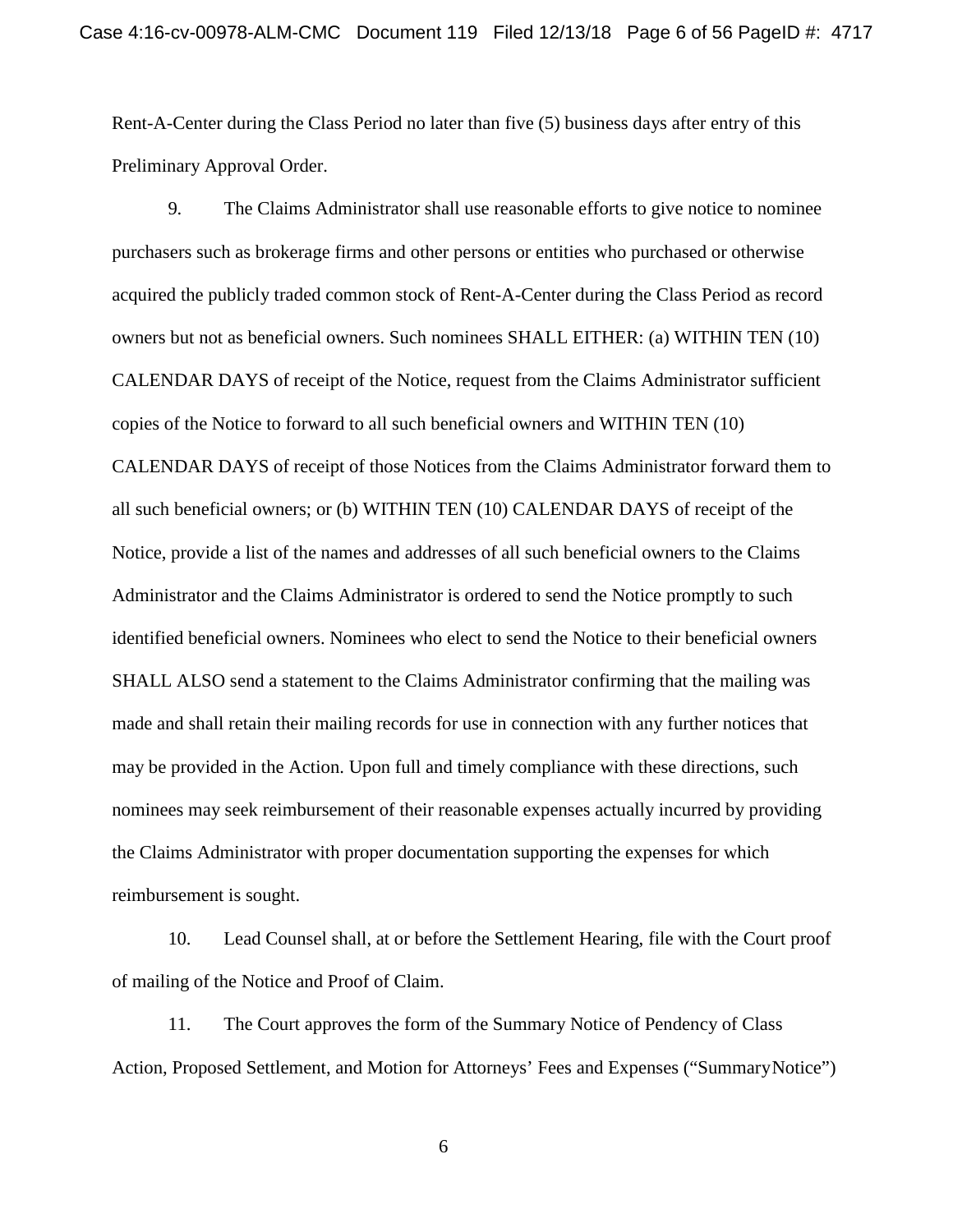substantially in the form annexed hereto as Exhibit 3, and directs that Lead Counsel shall cause the Summary Notice to be published in *The Wall Street Journal* and be transmitted over *PR Newswire* within fourteen (14) calendar days of the Notice Date. Lead Counsel shall, at or before the Settlement Hearing, file with the Court proof of publication of the Summary Notice.

12. The form and content of the notice program described herein, and the methods set forth herein of notifying the Settlement Class of the Settlement and its terms and conditions, meet the requirements of Rule 23 of the Federal Rules of Civil Procedure, Section 21D(a)(7) of the Securities Exchange Act of 1934, 15 U.S.C. § 78u-4(a)(7), as amended by the PSLRA, and due process, constitute the best notice practicable under the circumstances, and shall constitute due and sufficient notice to all persons and entities entitled thereto.

13. In order to be eligible to receive a distribution from the Net Settlement Fund, in the event the Settlement is effected in accordance with the terms and conditions set forth in the Stipulation, each claimant shall take the following actions and be subject to the following conditions:

(a) A properly executed Proof of Claim, substantially in the form annexed hereto as Exhibit 2, must be submitted to the Claims Administrator, at the address indicated in the Notice, postmarked no later than 120 calendar days after the Notice Date. Such deadline may be further extended by Court order or by Lead Counsel in its discretion. Each Proof of Claim shall be deemed to have been submitted when postmarked (if properly addressed and mailed by first-class or overnight mail, postage prepaid). Any Proof of Claim submitted in any other manner shall be deemed to have been submitted when it was actually received at the address designated in the Notice. Any Settlement Class Member who does not timely submit a Proof of Claim within the time provided for shall be barred from sharing in the distribution of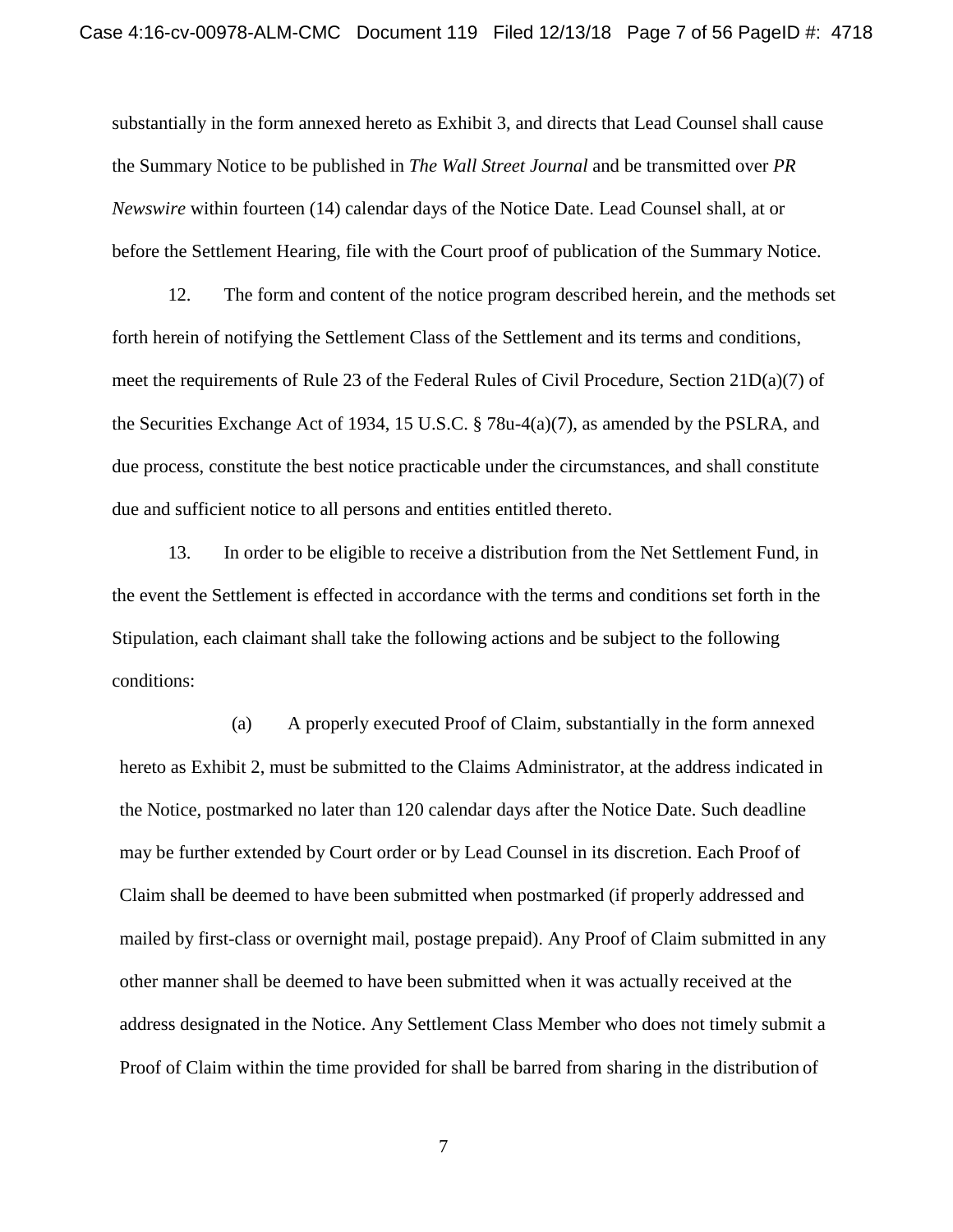the Net Settlement Fund, unless otherwise ordered by the Court, but shall remain bound by all determinations and judgments in this Action concerning the Settlement, as provided by paragraph 15 of this order.

(b) The Proof of Claim submitted by each claimant must satisfy the following conditions, unless otherwise allowed pursuant to the Stipulation: (i) it must be properly completed, signed and submitted in a timely manner in accordance with the provisions of the preceding subparagraph; (ii) it must be accompanied by adequate supporting documentation for the transactions reported therein, in the form of broker confirmation slips, broker account statements, an authorized statement from the broker containing the transactional information found in a broker confirmation slip, or such other documentation as is deemed adequate by the Claims Administrator and/or Lead Counsel; (iii) if the person executing the Proof of Claim is acting in a representative capacity, a certification of her current authority to act on behalf of the claimant must be included in the Proof of Claim; and (iv) the Proof of Claim must be complete and contain no material deletions or modifications of any of the printed matter contained therein and must be signed under penalty of perjury.

(c) As part of the Proof of Claim, each claimant shall submit to the jurisdiction of the Court with respect to the claim submitted.

14. Any Settlement Class Member may enter an appearance in this Action, at his, her or its own expense, individually or through counsel of his, her or its own choice. If any Settlement Class Member does not enter an appearance, he, she or it will be represented by Lead Counsel.

15. Settlement Class Members shall be bound by all orders, determinations and judgments in this Action concerning the Settlement, whether favorable or unfavorable,unless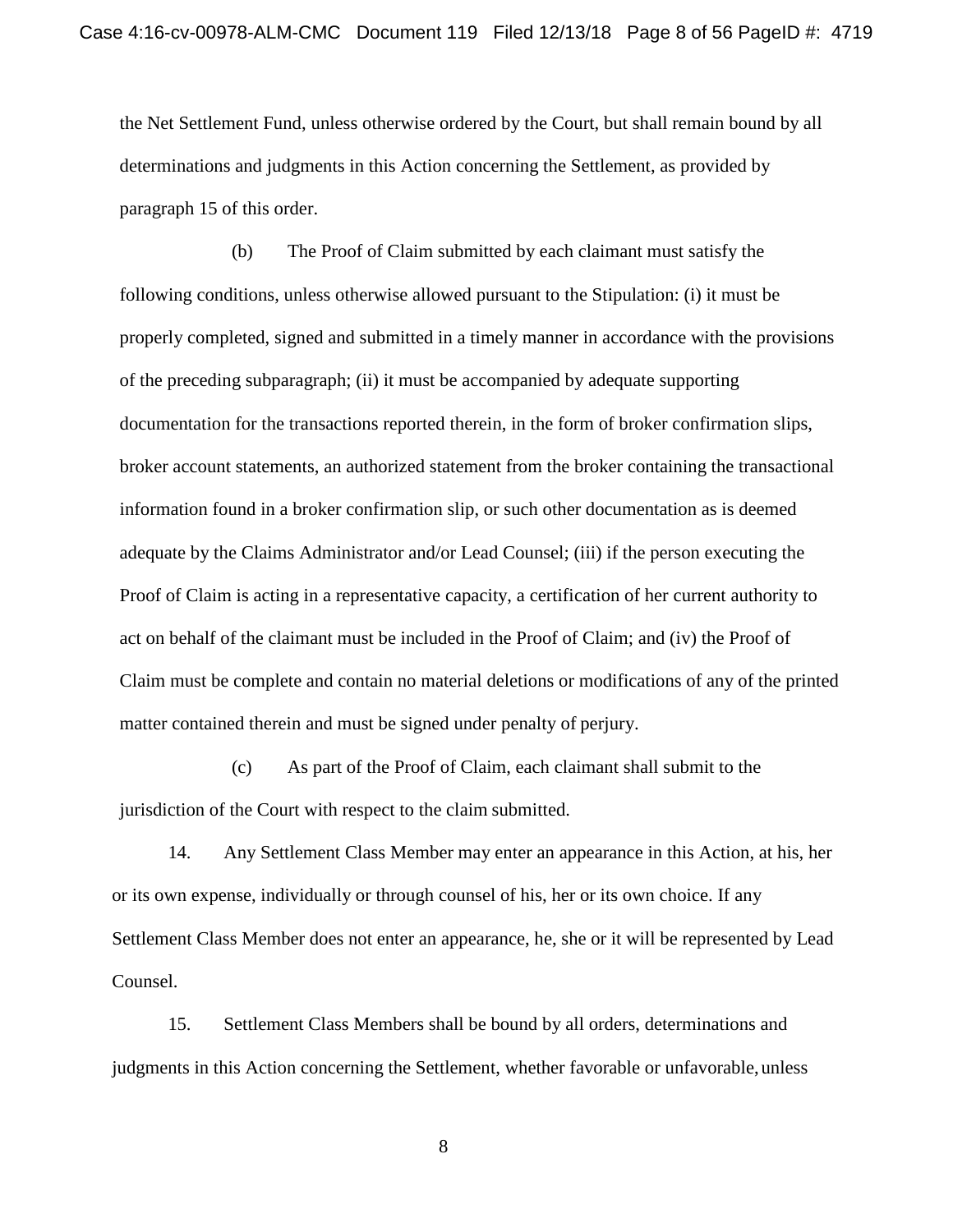such Persons request exclusion from the Settlement Class in a timely and proper manner, as hereinafter provided. A putative Settlement Class Member wishing to make such an exclusion request shall mail the request in written form by first-class mail to the address designated in the Notice for such exclusions, such that it is received no later than twenty-one (21) calendar days prior to the Settlement Hearing. Such request for exclusion must state the name, address and telephone number of the Person seeking exclusion, must state that the sender requests to be "excluded from the Settlement Class in *Hall v. Rent-A-Center, Inc.,* No. 4:16-cv-00978 (E.D. Tex.)" and must be signed by such Person. Such Persons requesting exclusion are also directed to state the information requested in the Notice, including, but not limited to: the date(s), price(s), and number(s) of shares of all purchases, acquisitions, and sales of Rent-A-Center publicly traded common stock during the Class Period. The request for exclusion shall not be effective unless it provides the required information and is made within the time stated above, or the exclusion is otherwise accepted by the Court.

16. Putative Settlement Class Members requesting exclusion from the Settlement Class shall not be eligible to receive any payment out of the Net Settlement Fund as describedin the Stipulation and Notice.

17. The Court will consider any Settlement Class Member's objection to the Settlement, the Plan of Allocation, and/or the application for an award of attorneys' fees or expenses only if such Settlement Class Member has served by hand or by mail his, her or its written objection and supporting papers, such that they are received on or before twenty-one (21) calendar days before the Settlement Hearing, upon Lead Counsel: Jonathan Gardner, Labaton Sucharow LLP, 140 Broadway, New York, NY 10005; and Defendants' Counsel: Jessica B. Pulliam, Baker Botts L.L.P., 2001 Ross Avenue, Suite 700, Dallas, Texas 75201; and hasfiled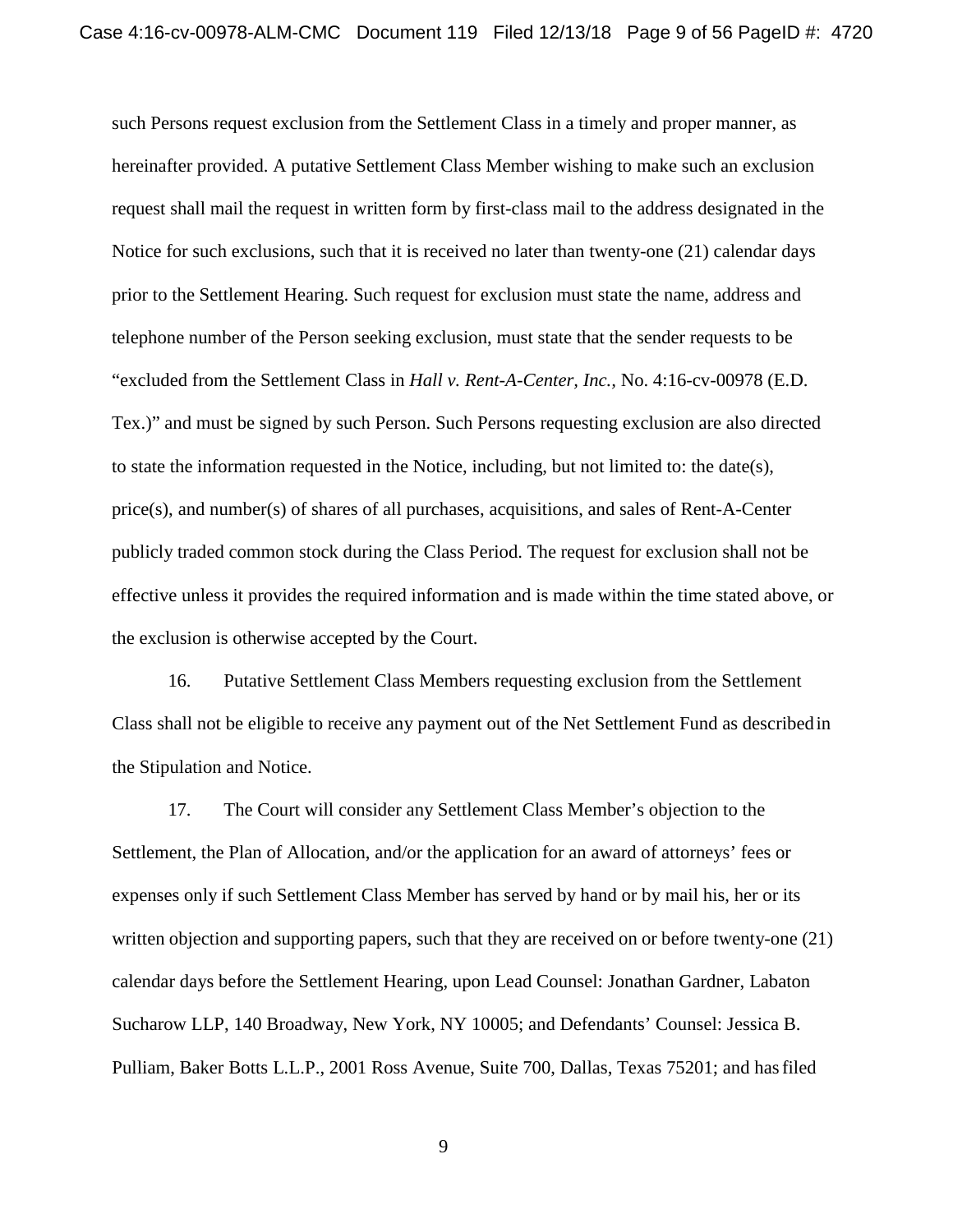said objections and supporting papers with the Clerk of the Court, United States District Court for the Eastern District of Texas, Paul Brown United States Courthouse, 101 East Pecan Street, Sherman, TX 75090. Any Settlement Class Member who does not make his, her, or its objection in the manner provided for in the Notice shall be deemed to have waived such objection and shall forever be foreclosed from making any objection to any aspect of the Settlement, to the Plan of Allocation, or to the request for attorneys' fees and expenses, unless otherwise ordered by the Court, but shall otherwise be bound by the Judgment to be entered and the releases to be given. Attendance at the hearing is not necessary, however, persons wishing to be heard orally in opposition to the approval of the Settlement, the Plan of Allocation, and/or the application for an award of attorneys' fees and other expenses are required to indicate in their written objection their intention to appear at the hearing. Persons who intend to object to the Settlement, the Plan of Allocation, and/or the application for an award of attorneys' fees and expenses and desire to present evidence at the Settlement Hearing must include in their written objections the identity of any witnesses they may call to testify and exhibits they intend to introduce into evidence at the Settlement Hearing.

18. Settlement Class Members do not need to appear at the hearing or take any other action to indicate their approval.

19. Pending final determination of whether the Settlement should be approved, Plaintiffs, all Settlement Class Members, and each of them, and anyone who acts or purports to act on their behalf, shall not institute, commence or prosecute any action which asserts Released Claims against the Released Defendant Parties.

20. As provided in the Stipulation, prior to the Effective Date, Lead Counsel may pay the Claims Administrator a portion of the reasonable fees and costs associated with giving notice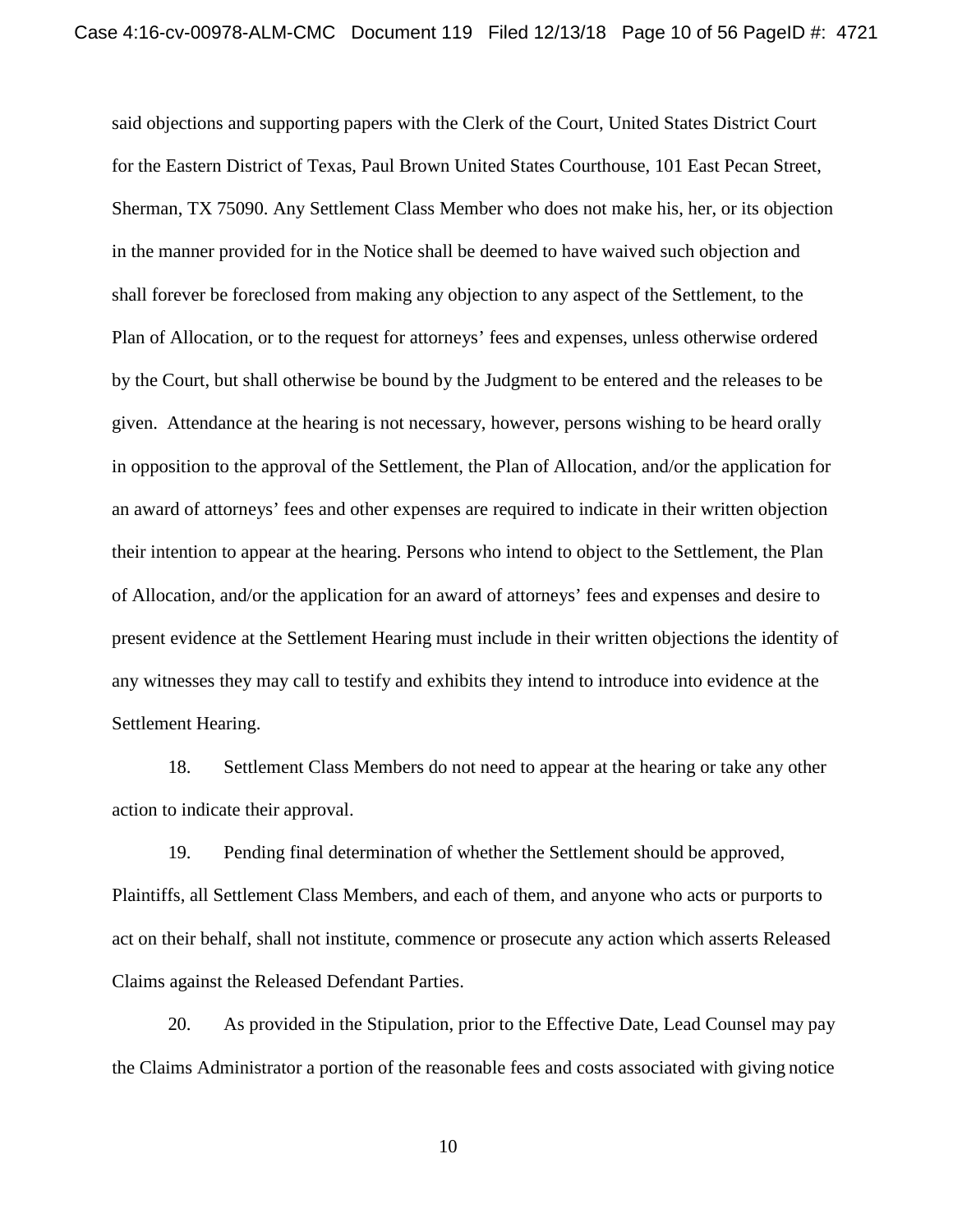to the Settlement Class and the review of claims and administration of the Settlement out of the Settlement Fund not to exceed \$500,000 without further approval from Defendants and without further order of the Court.

21. All papers in support of the Settlement, Plan of Allocation, and Lead Counsel's request for an award of attorneys' fees and expenses shall be filed with the Court and served on or before thirty-five (35) calendar days prior to the date set herein for the Settlement Hearing. If reply papers are necessary, they are to be filed with the Court and served no later than seven (7) calendar days prior to the Settlement Hearing.

22. The passage of title and ownership of the Settlement Fund to the Escrow Agent in accordance with the terms and obligations of the Stipulation is approved. No person who is not a Settlement Class Member or Lead Counsel shall have any right to any portion of, or to any distribution of, the Net Settlement Fund unless otherwise ordered by the Court or otherwise provided in the Stipulation.

23. All funds held in escrow shall be deemed and considered to be in *custodia legis* of the Court, and shall remain subject to the jurisdiction of the Court until such time as such funds shall be disbursed pursuant to the Stipulation and/or further order of the Court.

24. Neither Defendants nor their counsel shall have any responsibility for the Planof Allocation or any application for attorney's fees or expenses submitted by Lead Counsel or Plaintiffs, and such matters shall be considered separately from the fairness, reasonableness and adequacy of the Settlement.

25. If the Settlement fails to become effective as defined in the Stipulation or is terminated, then both the Stipulation, including any amendment(s) thereof, except as expressly provided in the Stipulation, and this Preliminary Approval Order shall be null and void, of no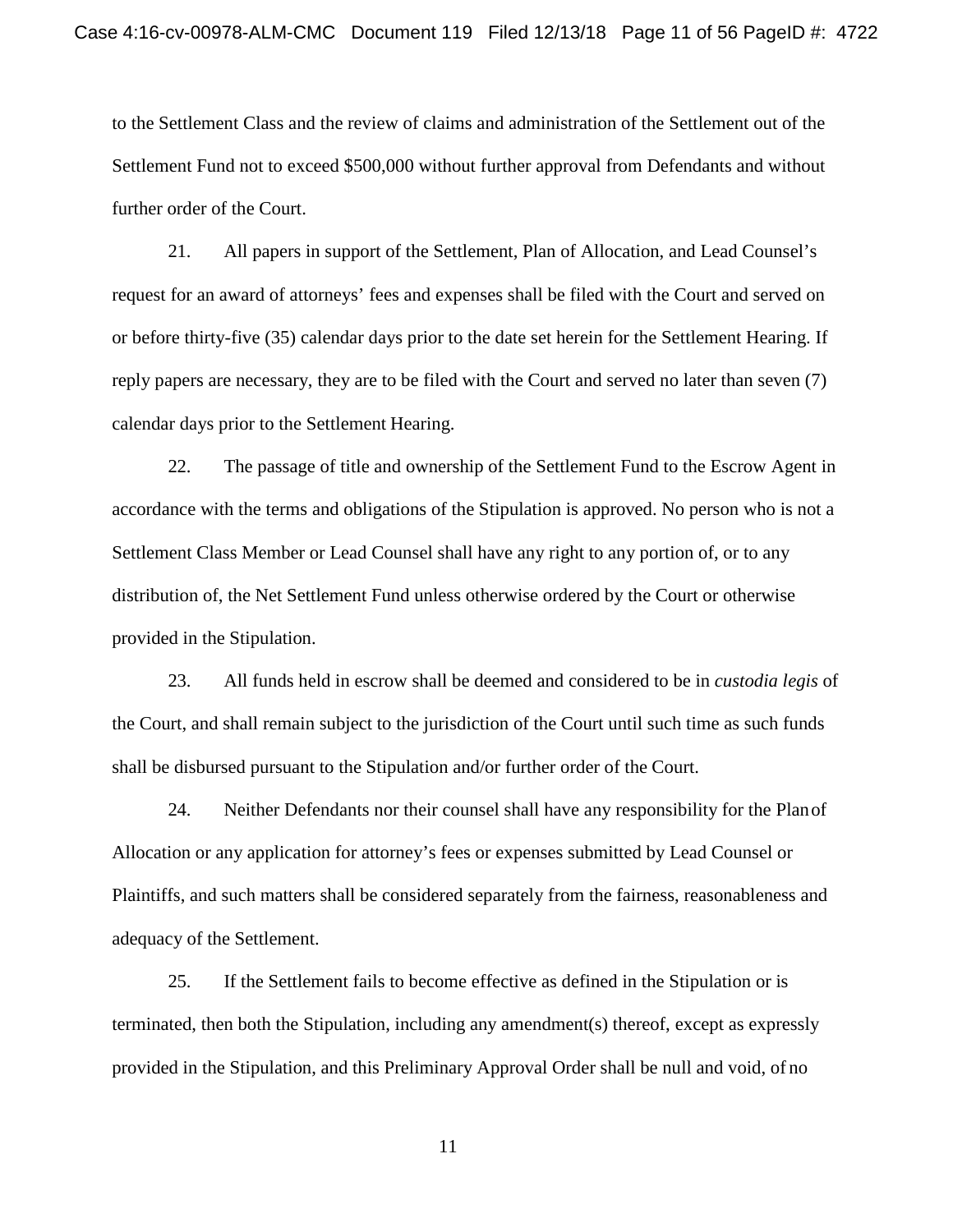further force or effect, and without prejudice to any Party, and may not be introduced as evidence or used in any actions or proceedings by any person or entity against the Parties, and the Parties shall be deemed to have reverted to their respective litigation positions in the Action as of September 13, 2018.

26. The Court retains exclusive jurisdiction over the Action to consider all further matters arising out of or connected with the Settlement.

 **SIGNED this 13th day of December, 2018.**

 $m$ os  $M$ izzat

 AMOS L. MAZZANT UNITED STATES DISTRICT JUDGE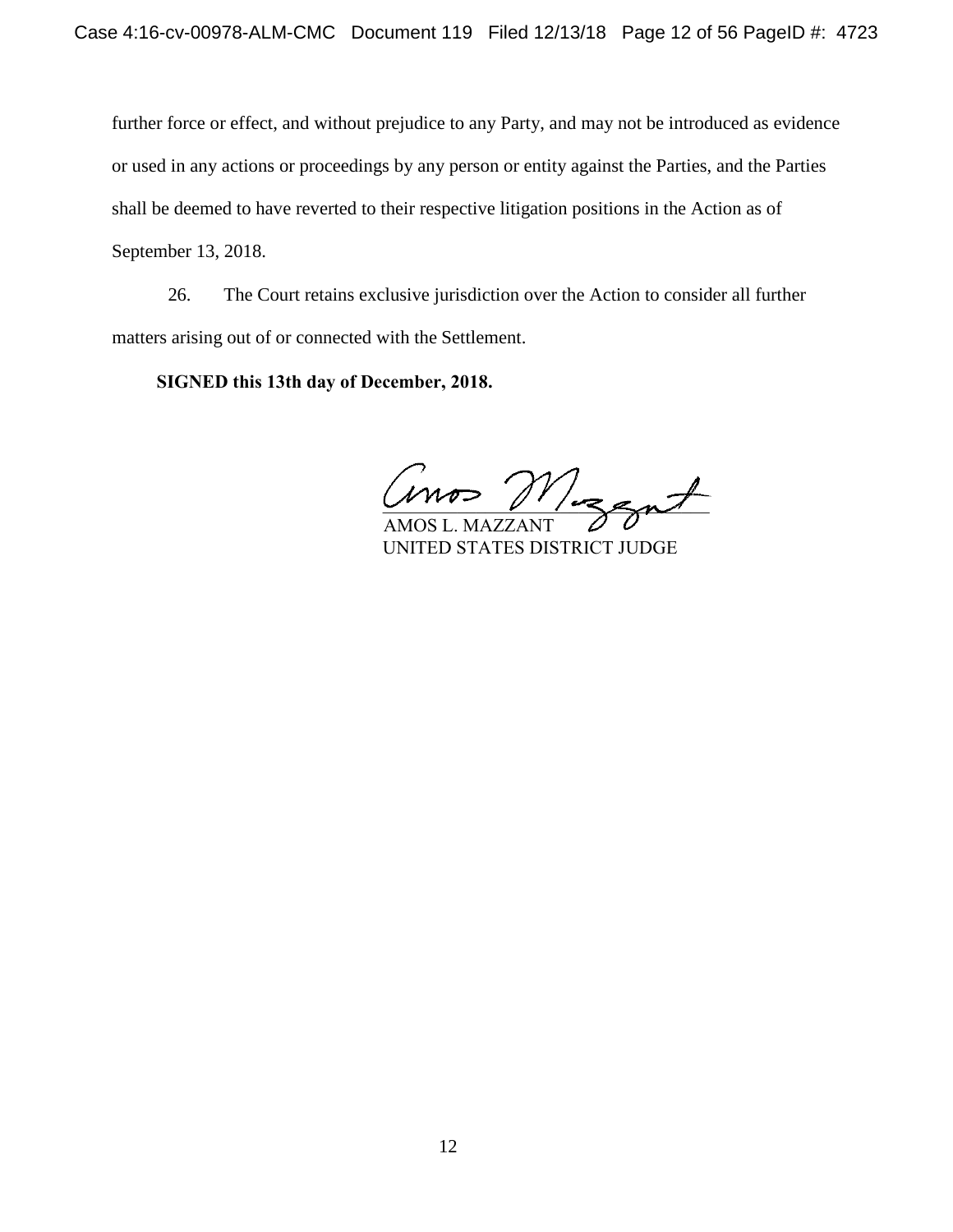Case 4:16-cv-00978-ALM-CMC Document 119 Filed 12/13/18 Page 13 of 56 PageID #: 4724

# **Exhibit 1**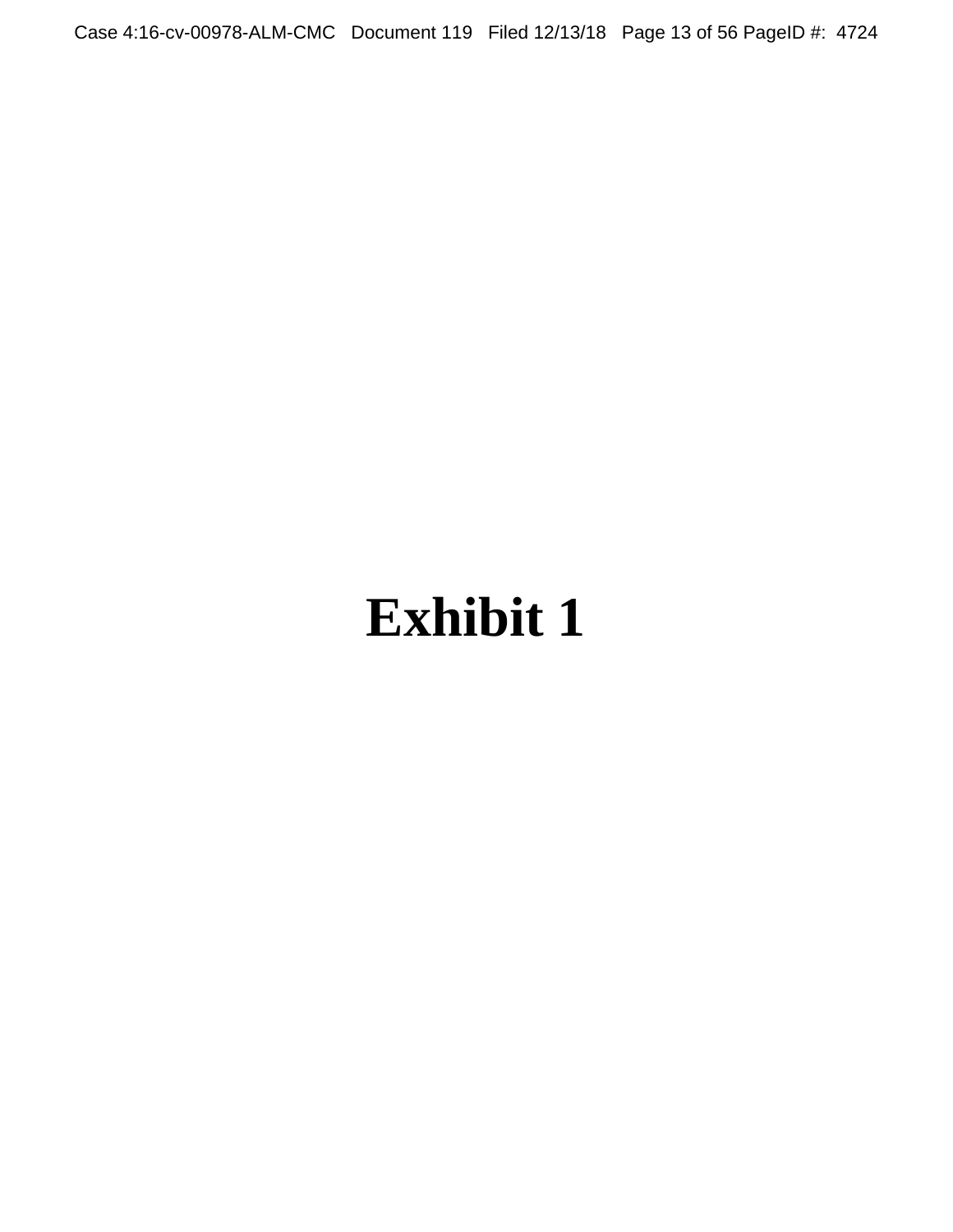Case 4:16-cv-00978-ALM-CMC Document 119 Filed 12/13/18 Page 14 of 56 PageID #: 4725

Exhibit A-1

#### **UNITED STATES DISTRICT COURT EASTERN DISTRICT OF TEXAS SHERMAN DIVISION**

§ § §

§

§ § § § § § §

ALAN HALL AND JAMES DEPALMA, PLAINTIFFS, v. RENT-A-CENTER, INC., ROBERT D. DAVIS, AND GUY J. CONSTANT, DEFENDANTS.

§ CIVIL NO. 4:16-CV-00978-ALM-CMC

#### **NOTICE OF PENDENCY OF CLASS ACTION, PROPOSED SETTLEMENT, AND MOTION FOR ATTORNEYS' FEES AND EXPENSES**

If you purchased or acquired Rent-A-Center, Inc. publicly traded common stock during the period from February 2, 2015 through October 10, 2016, inclusive (the "Class Period") and were damaged thereby, you may be entitled to a payment from a class action settlement.

#### *A Federal Court authorized this Notice. This is not a solicitation from a lawyer.*

- The purpose of this Notice is to inform you of the pendency of this securities class action (the "Action"), the proposed settlement of the Action (the "Settlement"),<sup>1</sup> and a hearing to be held by the Court to consider: (i) whether the Settlement should be approved; (ii) whether the proposed plan for allocating the proceeds of the Settlement (the "Plan of Allocation") should be approved; and (iii) Lead Counsel's application for attorneys' fees and expenses (*see* pages and below). This Notice describes important rights you may have and what steps you must take if you wish to participate in the Settlement, wish to object, or wish to be excluded from the Settlement Class.
- If approved by the Court, the Settlement will create an \$11 million cash fund, plus earned interest, for the benefit of eligible Settlement Class Members, after the deduction of attorneys' fees and expenses awarded by the Court, Notice and Administration Expenses, and Taxes. This is an average recovery of approximately \$0.23 per allegedly damaged share, before these deductions.

The terms of the Settlement are in the Stipulation and Agreement of Settlement, dated December 3, 2018 (the "Stipulation"), which can be viewed at [www.](http://www/) .com. All capitalized terms not defined in this Notice have the same meanings as defined in the Stipulation.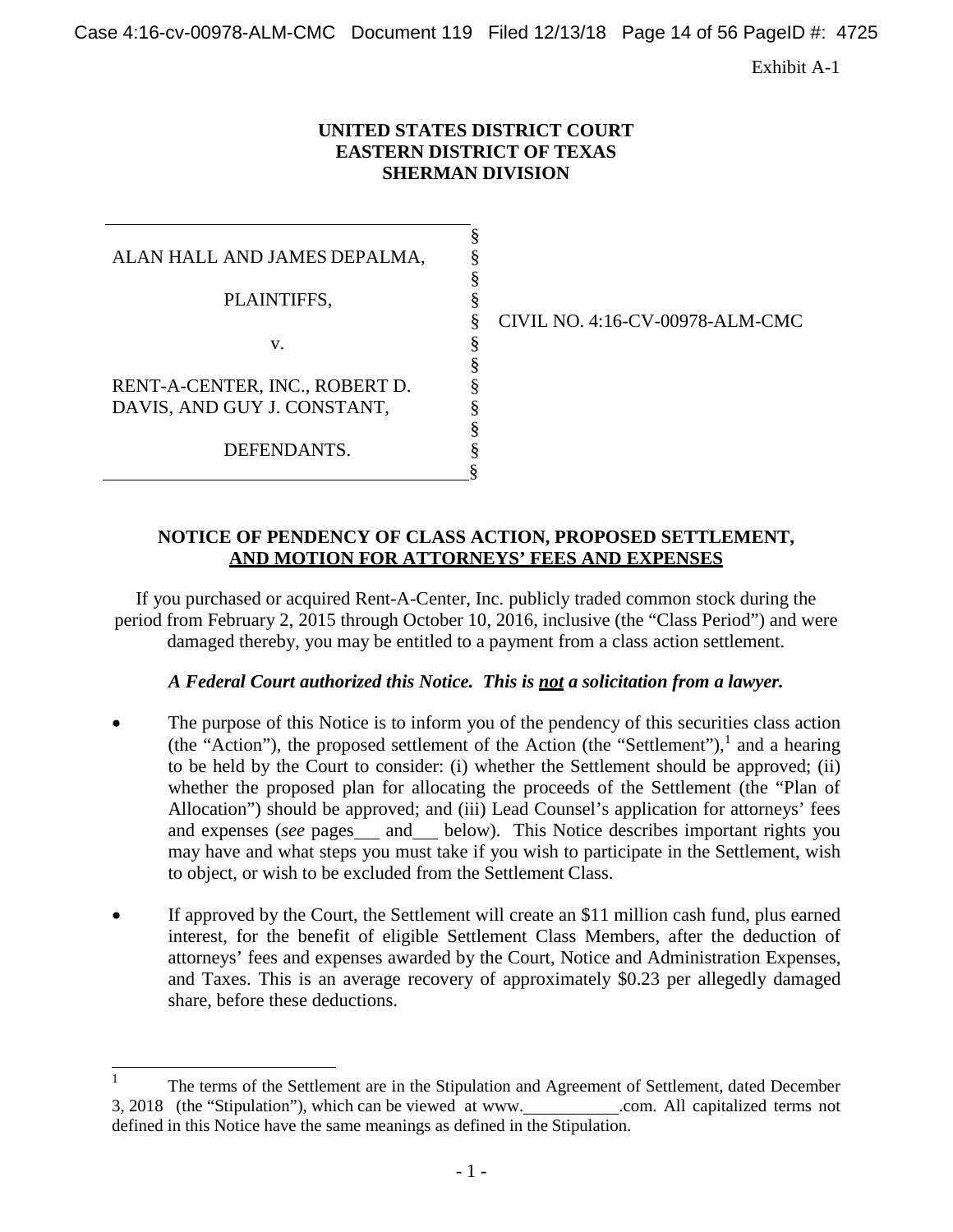• The Settlement resolves claims by Court-appointed Lead Plaintiff Oklahoma Firefighters Pension and Retirement System ("Oklahoma Firefighters" or "Lead Plaintiff") and named plaintiff City of Hollywood Employees' Retirement Fund ("Hollywood ERF," together with Lead Plaintiff, "Plaintiffs") that have been asserted on behalf of the Settlement Class (defined below) against Rent-A-Center, Inc. ("Rent-A-Center," "RAC" or the "Company"), and Robert D. Davis and Guy J. Constant (collectively, the "Individual Defendants" and, with the Company, the "Defendants"). It avoids the costs and risks of continuing the litigation; pays money to eligible investors; and releases the Released Defendant Parties (defined below) from liability.

**If you are a Settlement Class Member, your legal rights will be affected by this Settlement whether you act or do not act. Please read this Notice carefully.**

|                                                                                                               | YOUR LEGAL RIGHTS AND OPTIONS IN THIS SETTLEMENT                                                                                                                                                                                                                                                 |
|---------------------------------------------------------------------------------------------------------------|--------------------------------------------------------------------------------------------------------------------------------------------------------------------------------------------------------------------------------------------------------------------------------------------------|
| <b>SUBMIT A CLAIM FORM</b><br>$BY_$ , 2019                                                                    | The <u>only</u> way to get a payment. See Question<br>below<br>for details.                                                                                                                                                                                                                      |
| <b>EXCLUDE YOURSELF FROM</b><br>THE SETTLEMENT CLASS<br>$BY \underline{\hspace{1cm}} 2019$                    | Get no payment. This is the only option that, assuming<br>your claim is timely brought, might allow you to ever<br>bring or be part of any other lawsuit against Defendants<br>and/or the other Released Defendant Parties concerning<br>the Released Claims. See Question below for<br>details. |
| <b>OBJECT BY</b><br>. 2019                                                                                    | Write to the Court about why you do not like the<br>Settlement, the Plan of Allocation, and/or Lead Counsel's<br>Fee and Expense Application. If you object, you will still<br>be a member of the Settlement Class. See Question<br>below for details.                                           |
| <b>GO TO A HEARING ON</b><br>, 2019 AND<br><b>FILE A NOTICE OF</b><br><b>INTENTION TO APPEAR BY</b><br>, 2019 | Ask to speak in Court at the Settlement Hearing about the<br>Settlement. See Question below for details.                                                                                                                                                                                         |
| <b>DO NOTHING</b>                                                                                             | Get no payment. Give up rights.                                                                                                                                                                                                                                                                  |

- These rights and options—and the deadlines to exercise them—are explained in this Notice.
- The Court in charge of this case still has to decide whether to approve the Settlement. Payments will be made to all Settlement Class Members who timely submit valid Claim Forms, if the Court approves the Settlement and after any appeals are resolved. Please be patient.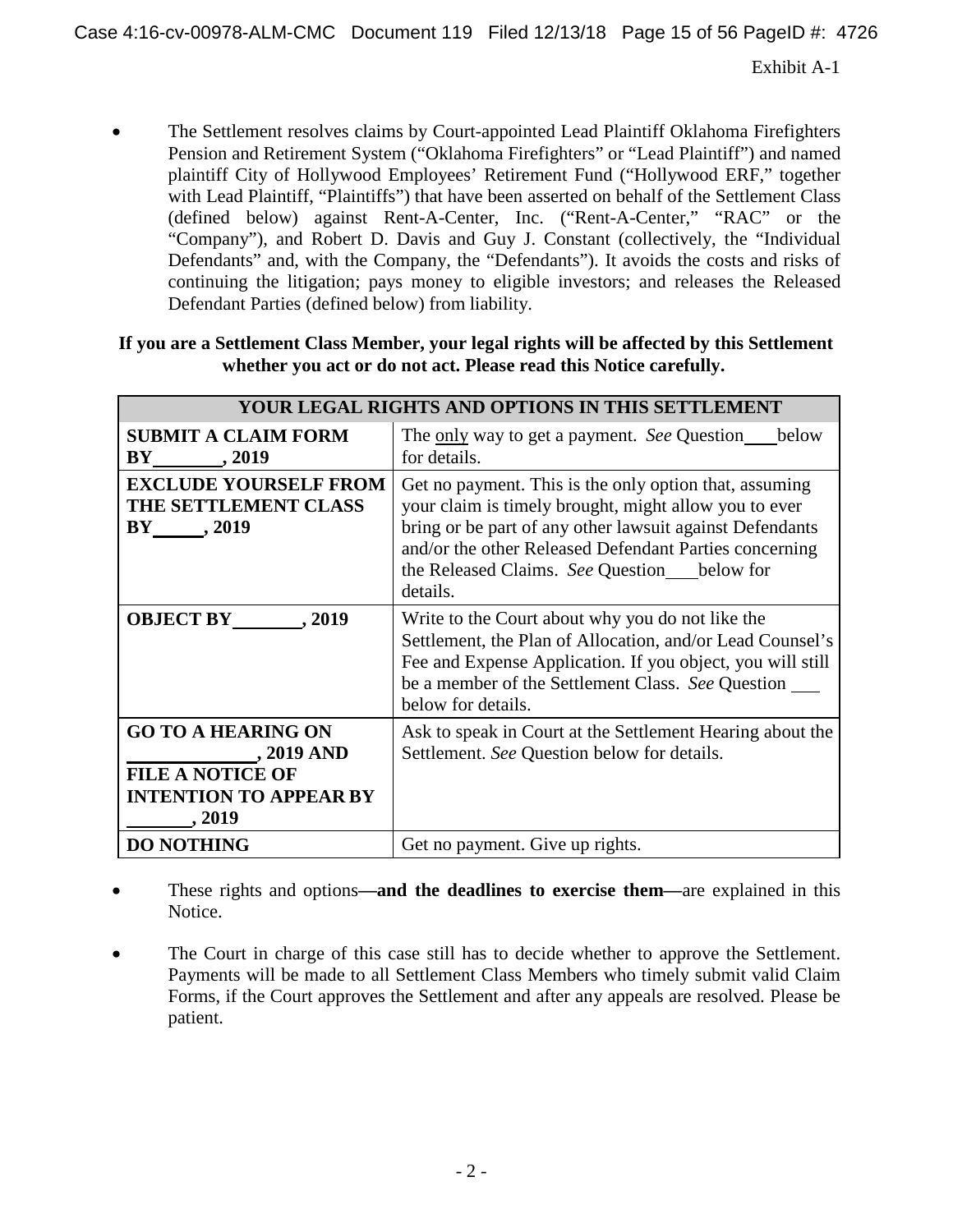#### **SUMMARY OF THE NOTICE**

#### **Statement of the Settlement Class's Recovery**

1. Subject to Court approval, Lead Plaintiff, on behalf of the Settlement Class, has agreed to settle the Action in exchange for a payment of \$11,000,000 in cash (the "Settlement Amount"), which will be deposited into an interest-bearing Escrow Account (the "Settlement Fund"). Based on Lead Plaintiff's damages expert's estimate of the number of shares of RAC common stock eligible to participate in the Settlement, and assuming that all investors eligible to participate in the Settlement do so, it is estimated that the average recovery, before deduction of any Court-approved fees and expenses, such as attorneys' fees, litigation expenses, Taxes, and Notice and Administration Expenses, would be approximately \$0.23 per allegedly damaged share.<sup>2</sup> If the Court approves Lead Counsel's Fee and Expense Application (discussed below), the average recovery would be approximately \$0.16 per allegedly damaged share. **These average recovery amounts are only estimates and Settlement Class Members may recover more or less than these estimated amounts.** A Settlement Class Member's actual recovery will depend on, for example: (i) the total number of claims submitted; (ii) the amount of the Net Settlement Fund; (iii) when the Settlement Class Member purchased or acquired Rent-A-Center common stock during the Class Period (defined below); and (iv) whether and when the Settlement Class Member sold RAC common stock. *See* the Plan of Allocation beginning on page [ ] for information on the calculation of your Recognized Claim.

#### **Statement of Potential Outcome of Case if the Action Continued to Be Litigated**

2. The Parties disagree about both liability and damages and do not agree about the amount of damages that would be recoverable if Lead Plaintiff were to prevail on each claim

<sup>2</sup> An allegedly damaged share might have been traded, and potentially damaged, more than once during the Class Period, and the average recovery indicated above represents the estimated average recovery for each share that allegedly incurred damages.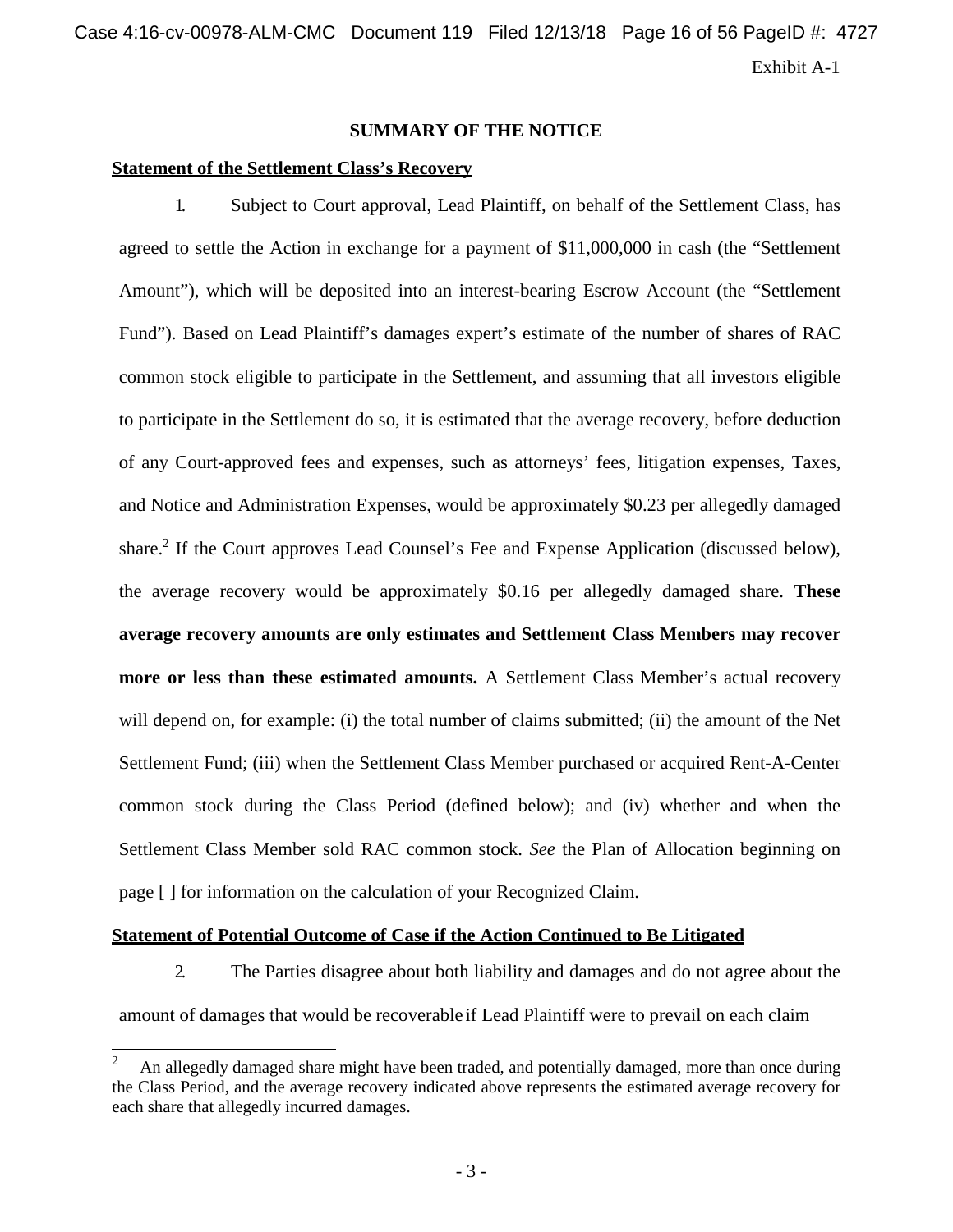# Exhibit A-1 Case 4:16-cv-00978-ALM-CMC Document 119 Filed 12/13/18 Page 17 of 56 PageID #: 4728

alleged. The issues on which the Parties disagree include, for example: (i) whether Defendants made any statements or omitted any facts that were materially false or misleading, or otherwise actionable under the federal securities laws; (ii) whether any such allegedly materially false or misleading statements or omissions were made with the required level of intent or recklessness; (iii) the amounts by which the prices of RAC common stock were allegedly artificially inflated, if at all, during the Class Period, and the extent to which factors such as general market, economic and industry conditions influenced the trading prices of RAC common stock; and (iv) whether class members suffered any damages.

3. Defendants have denied and continue to deny any and all allegations of wrongdoing or fault asserted in the Action, deny that they have committed any act or omission giving rise to any liability or violation of law, and deny that Plaintiffs and the Settlement Class have suffered any loss attributable to Defendants' actions or omissions. While Lead Plaintiff believes it has meritorious claims, it recognizes that there are significant obstacles in the way to recovery.

#### **Statement of Attorneys' Fees and Expenses Sought**

4. Lead Counsel, on behalf of itself and Liaison Counsel Hicks Davis Wynn, PC ("Plaintiffs' Counsel"), will apply to the Court for an award of attorneys' fees from the Settlement Fund in an amount not to exceed 25% of the Settlement Fund, which includes any accrued interest. Lead Counsel will also apply for payment of litigation expenses incurred by Plaintiffs' Counsel in prosecuting the Action in an amount not to exceed \$440,000, plus accrued interest, which may include an application pursuant to the Private Securities Litigation Reform Act of 1995 ("PSLRA") for the reasonable costs and expenses (including lost wages) of Plaintiffs directly related to their litigation efforts. If the Court approves Lead Counsel's Fee and Expense Application in full, the average amount of fees and expenses, assuming claims are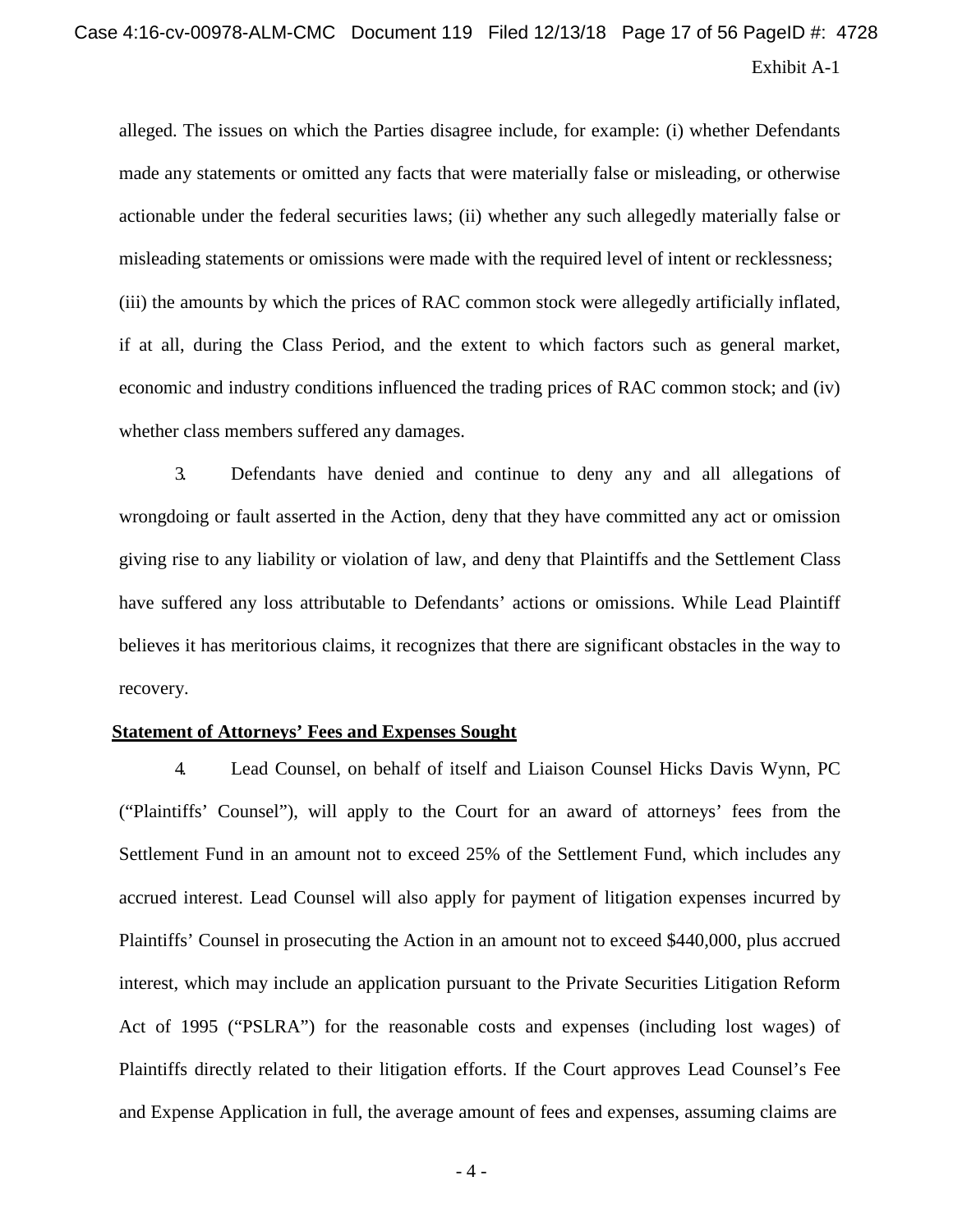filed for all shares eligible to participate in the Settlement, will be approximately \$0.07 per allegedly damaged share of RAC common stock. A copy of the Fee and Expense Application will be posted on [www.](http://www/) after it has been filed with the Court.

#### **Reasons for the Settlement**

5. For Lead Plaintiff, the principal reason for the Settlement is the guaranteed cash benefit to the Settlement Class. This benefit must be compared to the uncertainty of being able to prove the allegations in the Complaint; maintaining certification of the class through trial; the risk that the Court may grant some or all of the anticipated summary judgment motions to be filed by Defendants; the uncertainty of a greater recovery after a trial and appeals; the risks of litigation, especially in complex actions like this; as well as the difficulties and delays inherent in such litigation (including any trial and appeals).

6. For Defendants, who deny all allegations of wrongdoing or liability whatsoever and deny that Settlement Class Members were damaged, the principal reason for entering into the Settlement is to end the burden, expense, uncertainty, and risk of further litigation.

#### **Identification of Attorneys' Representatives**

7. Lead Plaintiff and the Settlement Class are represented by Lead Counsel, Jonathan Gardner, Labaton Sucharow LLP, 140 Broadway, New York, NY 10005, (888) 219- 6877, [www.labaton.com,](http://www.labaton.com/) [settlementquestions@labaton.com.](mailto:settlementquestions@labaton.com)

8. Further information regarding this Action, the Settlement, and this Notice may be obtained by contacting the Claims Administrator:  $($   $)$   $$ [www.](http://www/) com; or Lead Counsel.

# **Please Do Not Call the Court with Questions About the Settlement. [END OF PSLRA COVER PAGE] BASIC INFORMATION**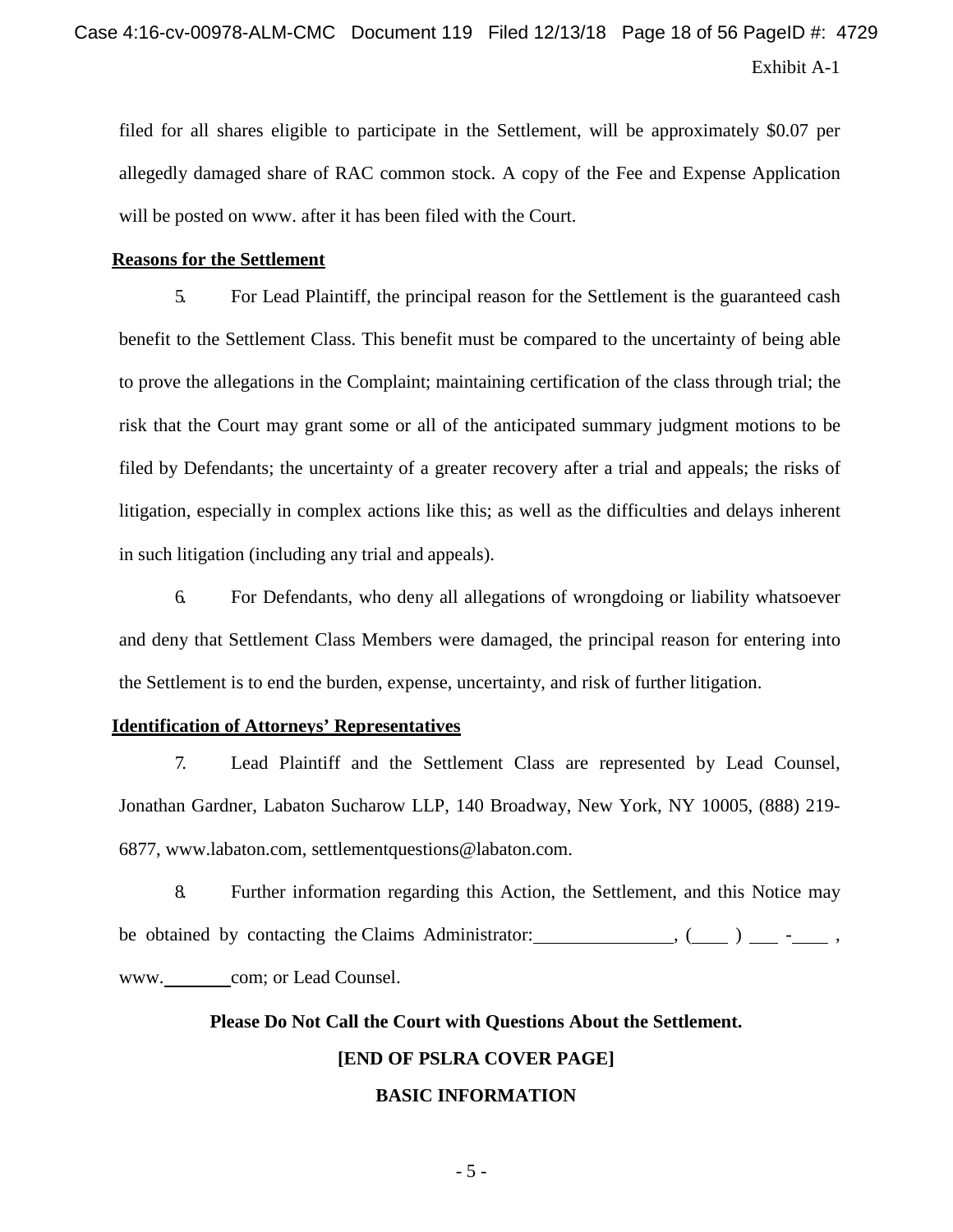Exhibit A-1 Case 4:16-cv-00978-ALM-CMC Document 119 Filed 12/13/18 Page 19 of 56 PageID #: 4730

#### **1. Why did I get this Notice?**

**9.** You or someone in your family may have purchased or acquired RAC common stock during the period from February 2, 2015 through October 10, 2016, inclusive (the "Class Period"). **Receipt of this Notice does not mean that you are a Member of the Settlement Class or that you will be entitled to receive a payment. If you wish to be eligible for a payment, you are required to submit the Claim Form that is being distributed with this Notice.** *See* **Question 8 below.**

10. The Court directed that this Notice be sent to Settlement Class Members because they have a right to know about the proposed Settlement of this class action lawsuit, and about all of their options, before the Court decides whether to approve the Settlement.

11. The Court in charge of the Action is the United States District Court for the Eastern District of Texas, and the case is known as *Hall v. Rent-A-Center, Inc. et al*., No. 4:16 cv-00978-ALM. The Action is assigned to the Honorable Amos L. Mazzant, III, United States District Judge.

#### **2. What is this case about and what has happened so far?**

12. Rent-A-Center is one of the largest rent-to-own operators in North America. At its stores, customers can rent-to-own electronics, appliances, furniture and other durable items. Customers pay weekly, semi-monthly, or monthly amounts for the rental of durable goods, often with an ability to purchase the product. In general, the Complaint alleges that Defendants made a number of materially false and misleading statements regarding the Company's new point-of-sale ("POS") information management system, also referred to as the Store Information Management System ("SIMS"). Defendants allegedly failed to disclose that SIMS had a history of ongoing stability and functionality problems, which jeopardized a number of Company initiatives that depended on its successful Companywide implementation. The Complaint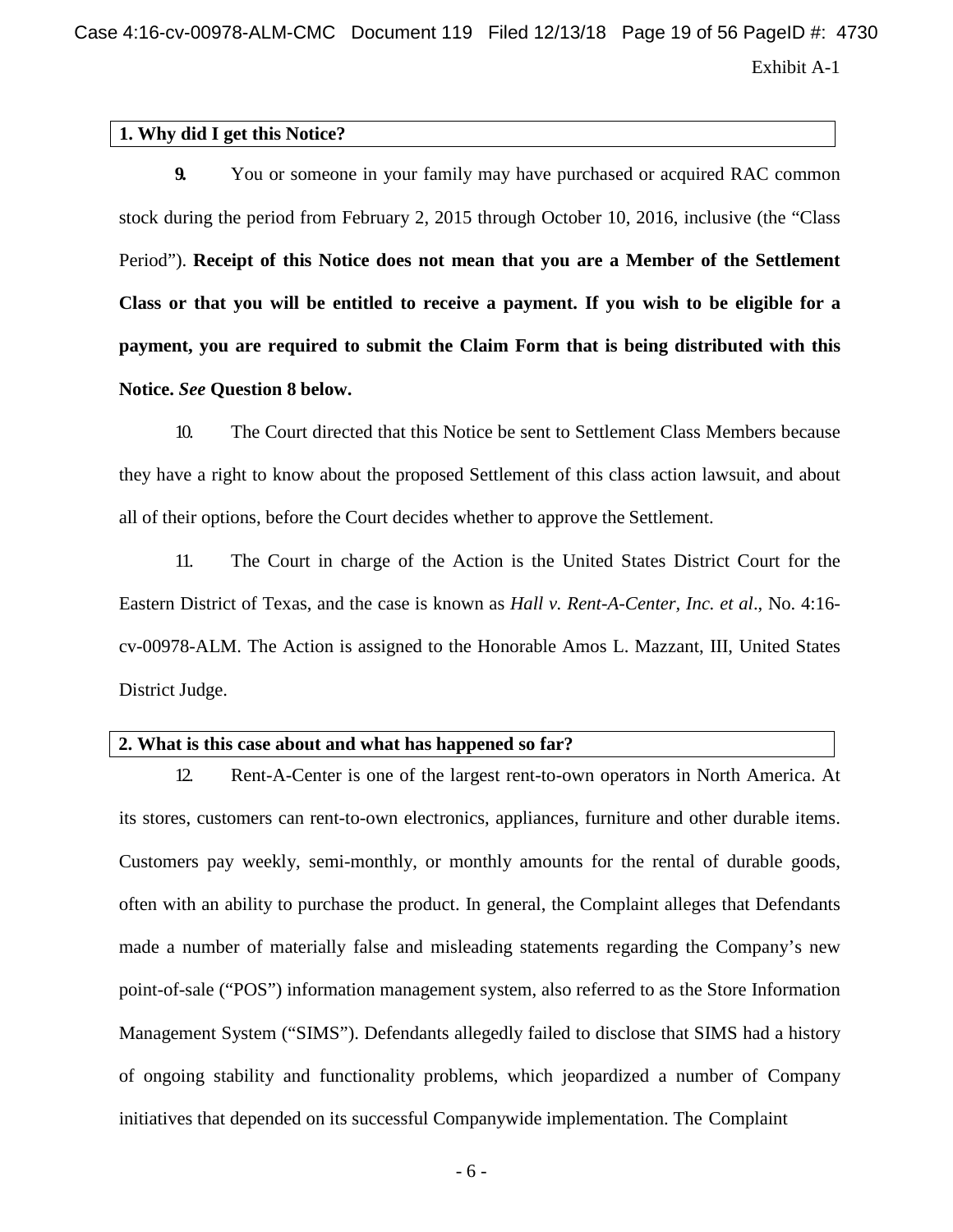# Exhibit A-1 Case 4:16-cv-00978-ALM-CMC Document 119 Filed 12/13/18 Page 20 of 56 PageID #: 4731

further alleges that when the problems with the POS implementation and its impact on the Company's sales and collection efforts was disclosed to the market, the Company's stock price declined causing damages to the proposed class.

13. Beginning in December 2016, two securities class action complaints were filed in the Court on behalf of investors in RAC and the cases were later consolidated into the Action. On March 16, 2017, the Court issued an Order appointing Oklahoma Firefighters as Lead Plaintiff and appointing Labaton Sucharow LLP as Lead Counsel to represent the putative class.

14. The operative complaint in the Action is the Consolidated Amended Class Action Complaint for Violations of Federal Securities Laws, filed on May 5, 2017. The Complaint alleges violations of Sections 10(b) and 20(a) of the Securities Exchange Act of 1934 ("Exchange Act") and Rule 10b-5 promulgated thereunder by the U.S. Securities and Exchange Commission ("SEC") on behalf of a class of all purchasers of Rent-A-Center common stock. The Complaint named Hollywood ERF as an additional named plaintiff.

15. On June 5, 2017, the Defendants filed a motion to dismiss the Complaint, which Plaintiffs opposed on July 5, 2017. On July 19, 2017, Defendants filed a reply brief in further support of their motion to dismiss, and Plaintiffs filed a sur-reply in support of their opposition on August 2, 2017. On October 19, 2017, Magistrate Judge Caroline Craven issued an Amended Report and Recommendation (the "R&R"), recommending that the Court deny Defendants' motion to dismiss. On December 14, 2017, following further briefing on the R&R, the Court adopted Judge Craven's recommendation, thereby denying Defendants' motion to dismiss.

16. On March 14, 2018, Plaintiffs moved for class certification and appointment of Plaintiffs as class representatives and Lead Counsel as class counsel, which Defendants opposed on May 14, 2018. The motion was pending when the Parties agreed to settle the Action.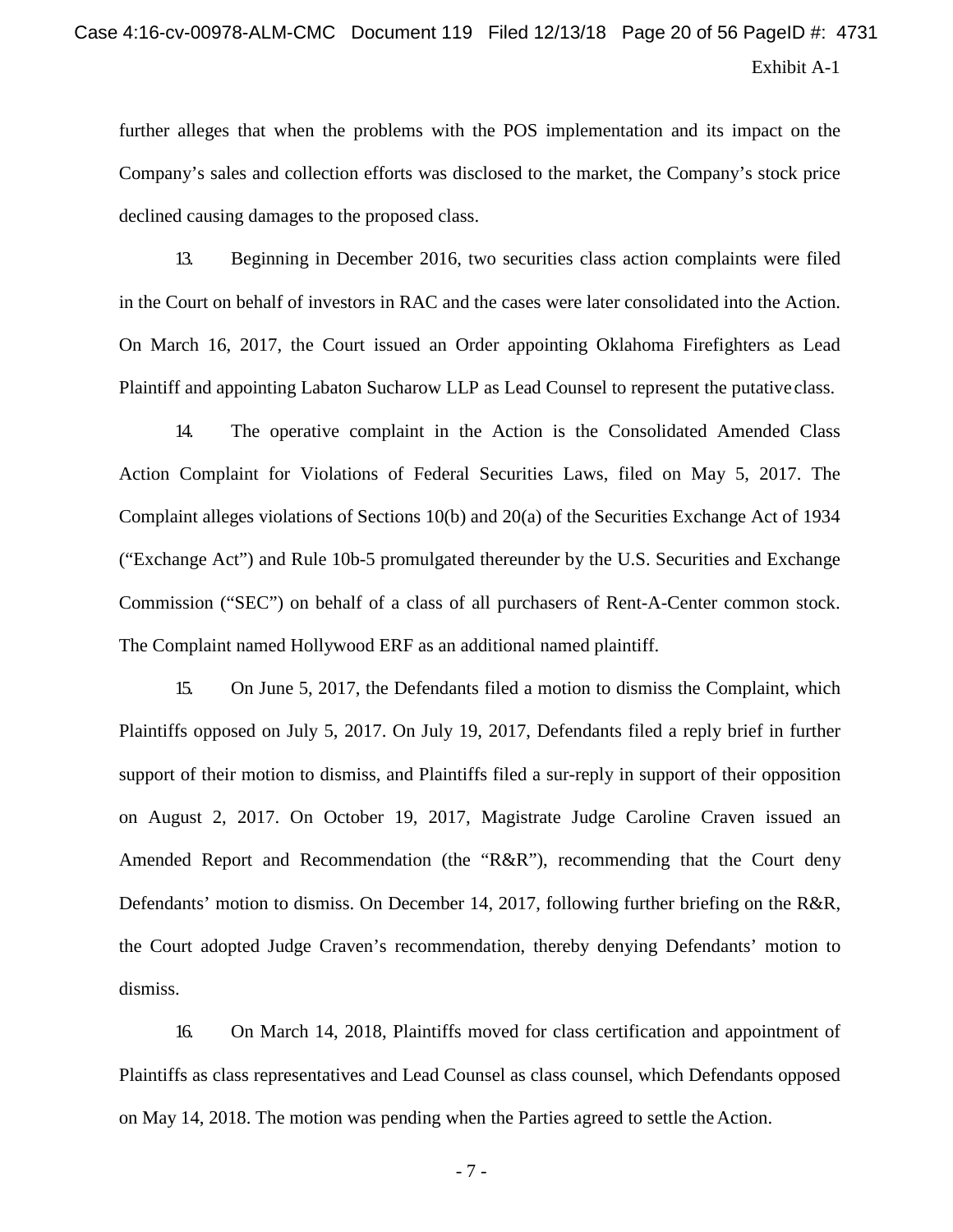# Exhibit A-1 Case 4:16-cv-00978-ALM-CMC Document 119 Filed 12/13/18 Page 21 of 56 PageID #: 4732

17. Lead Plaintiff, through Lead Counsel, conducted a thorough investigation of the claims, defenses, and underlying events and transactions that are the subject of the Action. This process has included analyzing: (i) documents filed publicly by the Company with the SEC; (ii) publicly available information, including press releases, news articles, and other public statements issued by or concerning the Company and the Defendants; (iii) research reports issued by financial analysts concerning the Company; (iv) other publicly available information and data concerning the Company; (v) approximately 420,000 pages of documents, including emails of the Individual Defendants, produced by Defendants and third parties; and (vi) the applicable law governing the claims and potential defenses. Lead Counsel identified approximately 181 former Rent-A-Center employees and other persons with relevant knowledge and interviewed 26 of them, and consulted with experts on damages and accounting issues. In connection with class certification, the Parties also took or defended the depositions of representatives from each Plaintiff, two of Plaintiffs' investment managers, and the Parties' respective market efficiency and price impact experts.

18. In an effort to explore the possibility for a negotiated resolution of the claims in the Action, the parties engaged the Honorable Layn R. Phillips (Ret.) ("Judge Phillips"), a wellrespected and highly experienced mediator. On August 8, 2018, Lead Plaintiff and Defendants met with Judge Phillips in an attempt to reach a settlement. The mediation involved an extended effort to settle the claims and was preceded by the exchange of mediation statements, however a settlement was not reached. Thereafter, discussions continued and ultimately an agreement in principle to settle was reached on September 13, 2018 and a term sheet was executed on October 8, 2018.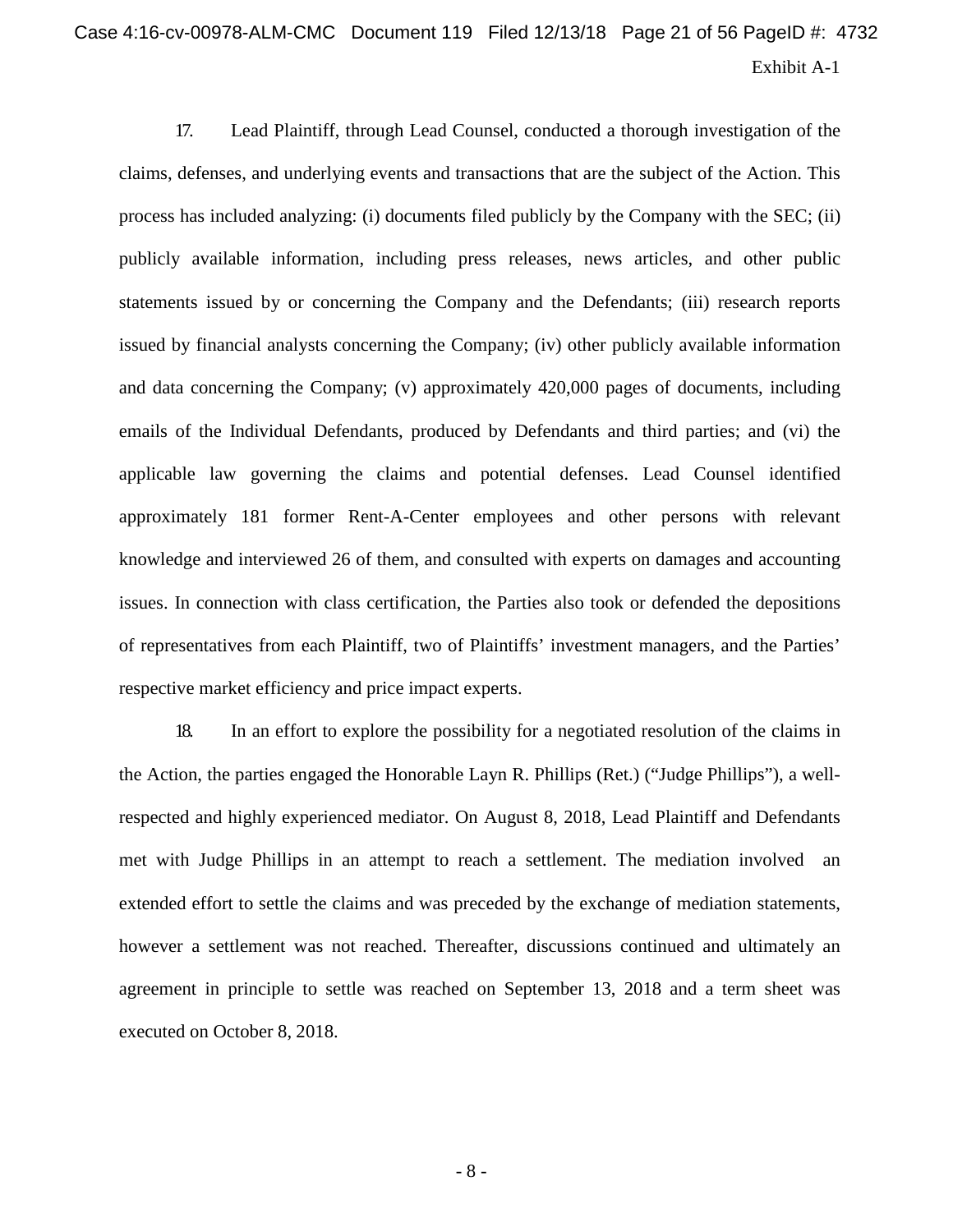Case 4:16-cv-00978-ALM-CMC Document 119 Filed 12/13/18 Page 22 of 56 PageID #: 4733

Exhibit A-1

#### **3. Why is this a class action?**

19. In a class action, one or more persons or entities (in this case, Lead Plaintiff), sue on behalf of people and entities who have similar claims. Together, these people and entities are a "class," and each is a "class member." Class actions allow the adjudication of many individuals' similar claims that might be too small economically to bring as individual actions. One court resolves the issues for all class members at the same time, except for those who exclude themselves, or "opt-out," from the class.

#### **4. What are the reasons for the Settlement?**

20. The Court did not finally decide in favor of Lead Plaintiff or Defendants.

Instead, both sides agreed to a settlement. Lead Plaintiff and Lead Counsel believe that the claims asserted in the Action have merit. They recognize, however, the expense and length of continued proceedings needed to pursue the claims through trial and appeals, as well as the difficulties in establishing liability. For example, Defendants have raised a number of arguments and defenses (which they would raise at summary judgment and trial) countering Lead Plaintiff's allegations, such as that Defendants properly informed investors about the development and roll out of SIMS, that certain of their statements were inactionable opinions, that they had no duty to disclose the difficulties sooner than they did and that Lead Plaintiff would be unable to establish falsity or that Defendants acted with the required level of intent. Defendants also maintain that there are no recoverable damages. In the absence of a settlement, the Parties would present factual and expert testimony on each of these issues, and there is a risk that the Court or jury would resolve these issues unfavorably against Lead Plaintiff and the Settlement Class. Lead Plaintiff and Lead Counsel believe that the proposed Settlement is fair, reasonable, and adequate, and in the best interests of the Settlement Class.

21. Defendants have denied and continue to deny each and every one of the claims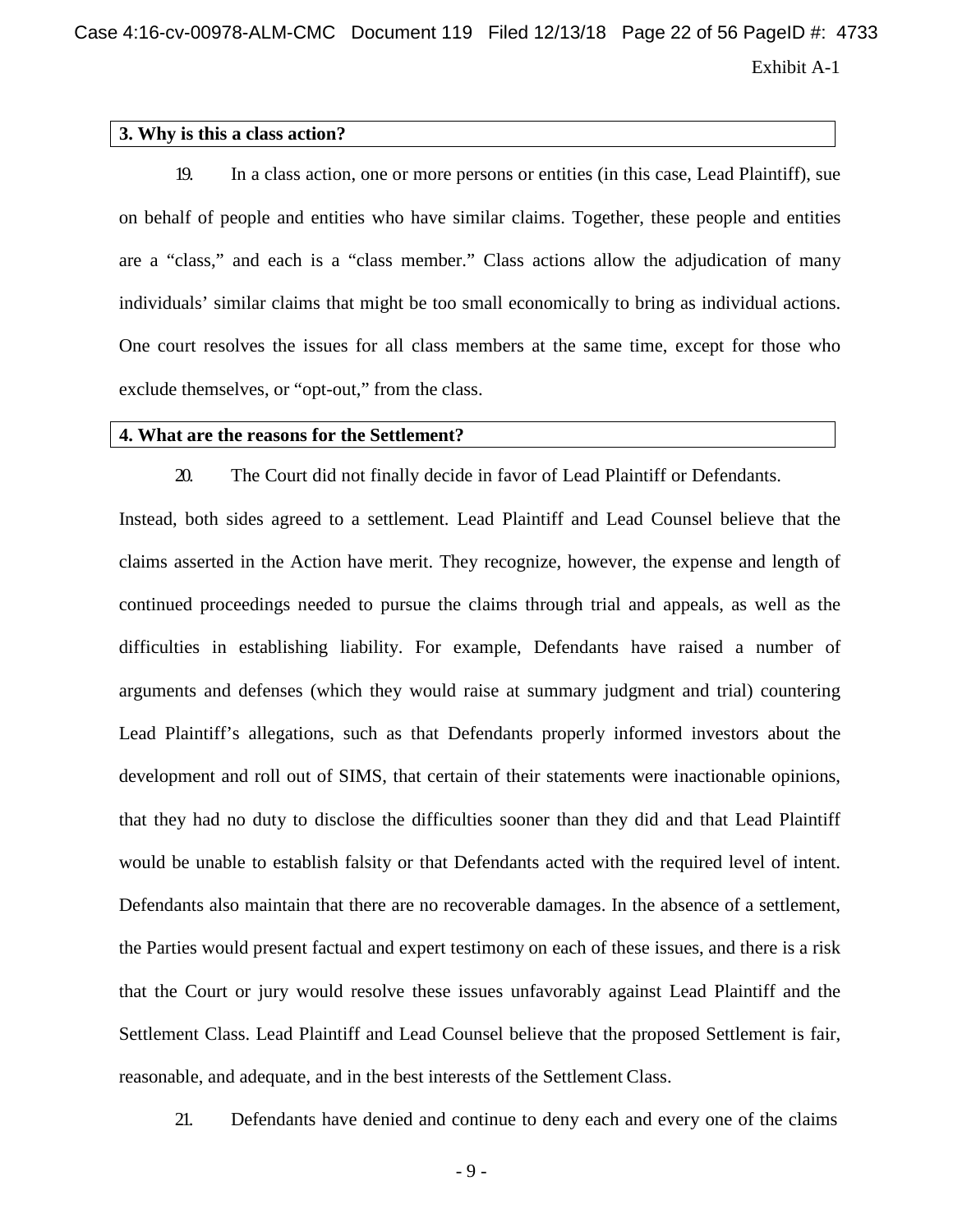alleged by Lead Plaintiff in the Action, including all claims in the Complaint. Nonetheless, Defendants have concluded that continuation of the Action would be protracted and expensive, and have taken into account the uncertainty and risks inherent in any litigation, especially a complex case like this Action, and believe that the Settlement is in the best interests of Defendants.

#### **WHO IS IN THE SETTLEMENT**

#### **5. How do I know if I am part of the Settlement Class?**

22. The Court directed, for the purposes of the proposed Settlement, that everyone who fits the following description is a Settlement Class Member and subject to the Settlement unless they are an excluded person (*see* Question 6 below) or take steps to exclude themselves from the Settlement Class (*see* Question 13 below):

*All persons and entities that purchased or otherwise acquired Rent-A-Center, Inc. publicly-traded common stock during the period from February 2, 2015 through October 10, 2016, inclusive and who were allegedly damaged thereby.*

23. If one of your mutual funds purchased RAC common stock during the Class Period, that does not make you a Settlement Class Member, although your mutual fund may be. You are a Settlement Class Member only if you individually purchased or acquired RAC common stock during the Class Period. Check your investment records or contact your broker to see if you have any eligible purchases or acquisitions.

#### **6. Are there exceptions to being included?**

24. Yes. There are some individuals and entities who are excluded from the Settlement Class by definition. Excluded from the Settlement Class are: (i) Defendants Rent-A-Center, Inc., Robert D. Davis, and Guy J. Constant; (ii) members of the immediate families of the Individual Defendants; (iii) any person who was an officer or director of the Company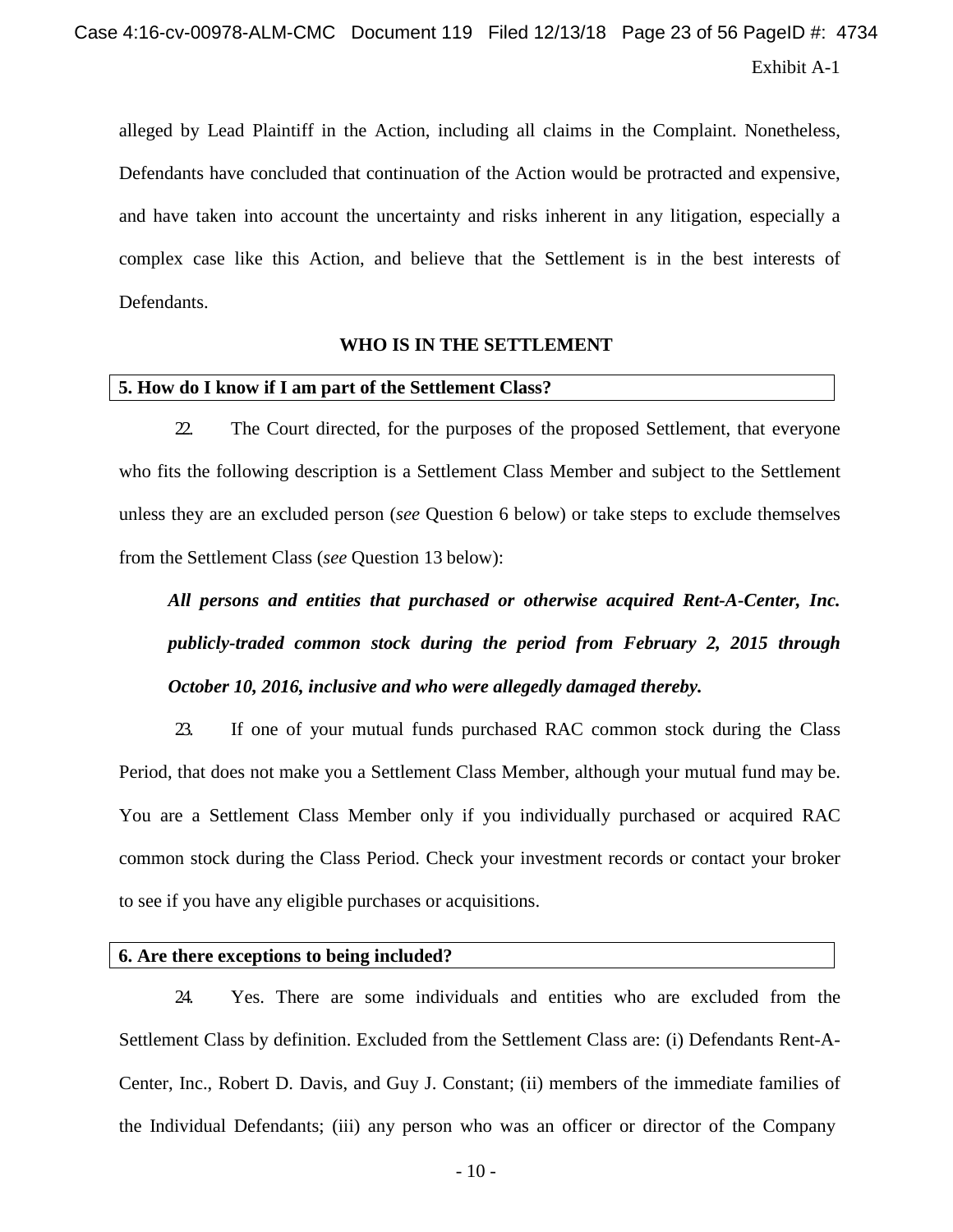# Exhibit A-1 Case 4:16-cv-00978-ALM-CMC Document 119 Filed 12/13/18 Page 24 of 56 PageID #: 4735

during the Class Period; (iv) any firm, trust, corporation, or other entity in which any Defendant has or had a controlling interest; (v) the Company's employee retirement and benefit plan(s) and their participants or beneficiaries, to the extent they made purchases through such plan(s); and (vi) the legal representatives, affiliates, heirs, successors-in-interest, or assigns of any such excluded person or entity. Also excluded from the Settlement Class is anyone who timely and validly seeks exclusion from the Settlement Class in accordance with the procedures described in Question 13 below.

#### **THE SETTLEMENT BENEFITS**

#### **7. What does the Settlement provide?**

25. In exchange for the Settlement and the release of the Released Claims against the Released Defendant Parties (*see* Question 10 below), Defendants have agreed to cause an \$11 million cash payment to be made, which, along with any interest earned, will be distributed after deduction of Court-awarded attorneys' fees and litigation expenses, Notice and Administration Expenses, Taxes, and any other fees or expenses approved by the Court (the "Net Settlement Fund"), to Settlement Class Members who send in valid and timely Claim Forms.

#### **8. How can I receive a payment?**

26. To qualify for a payment from the Net Settlement Fund, you must submit a timely and valid Claim Form. A Claim Form is included with this Notice. You may also obtain one from the website dedicated to the Settlement: [www.](http://www/)\_\_\_\_\_\_\_\_\_\_\_.com, or from Lead Counsel's website: [www.labaton.com,](http://www.labaton.com/) or submit a claim online at [www.](http://www/) \_\_\_\_\_\_\_\_\_\_.com. You can also request that a Claim Form be mailed to you by calling the Claims Administrator toll-free at  $( ) -$ .

27. Please read the instructions contained in the Claim Form carefully, fill out the Claim Form, include all the documents the form requests, sign it, and mail or submit it to the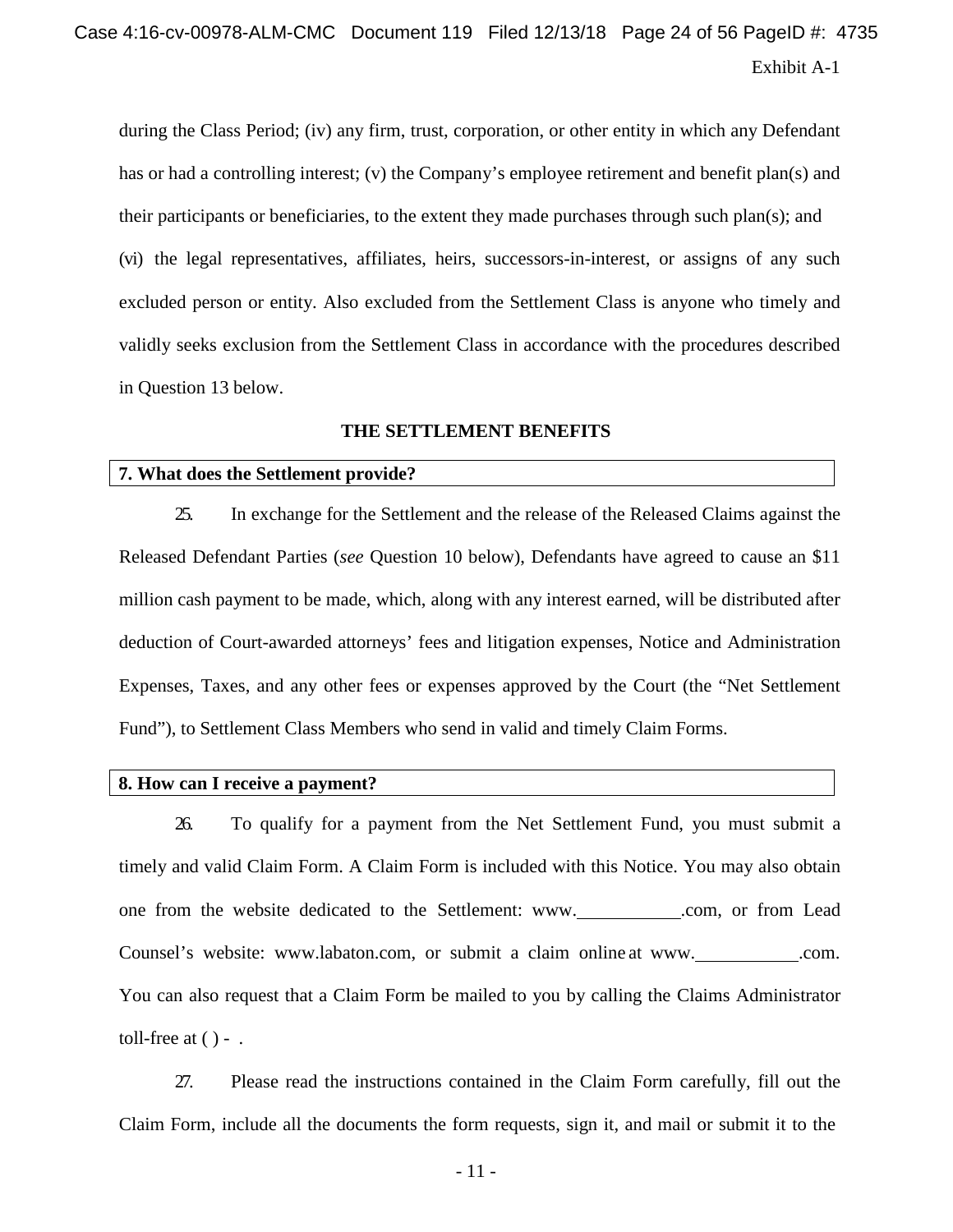Case 4:16-cv-00978-ALM-CMC Document 119 Filed 12/13/18 Page 25 of 56 PageID #: 4736

Exhibit A-1

Claims Administrator so that it is **postmarked or received no later than , 2019.**

#### **9. When will I receive my payment?**

28. The Court will hold a Settlement Hearing on **, 2019** to decide, among other things, whether to finally approve the Settlement. Even if the Court approves the Settlement, there may be appeals which can take time to resolve, perhaps more than a year. It also takes a long time for all of the Claim Forms to be accurately reviewed and processed. Please be patient.

#### **10. What am I giving up to receive a payment and by staying in the Settlement Class?**

29. If you are a Settlement Class Member and do not timely and validly exclude yourself from the Settlement Class, you will remain in the Settlement Class and that means that, upon the "Effective Date" of the Settlement, you will release all "Released Claims" against the "Released Defendant Parties."

(a) **"Released Claims"** means any and all complaints, claims, third-party claims, cross-claims, counterclaims, demands, liabilities, obligations, promises, agreements, controversies, actions, causes of action, suits, rights, damages, costs, losses, debts, charges, and expenses (including Unknown claims and attorneys' fees, expert fees, and disbursements of counsel and other professionals) of any and every nature whatsoever, whether in law or in equity, whether arising under federal, state, local, or foreign statutory or common law or any other law, rule, or regulation (whether foreign or domestic), whether currently known or Unknown, suspected or unsuspected, foreseen or unforeseen, ripened or unripened, accrued or unaccrued, or matured or not matured, whether arising in equity or under the law of the contract, tort, malpractice, statutory breach, or any other legal right or duty, whether direct, individual, representative, or in any other capacity, and to the fullest extent that the law permits their release

- 12 -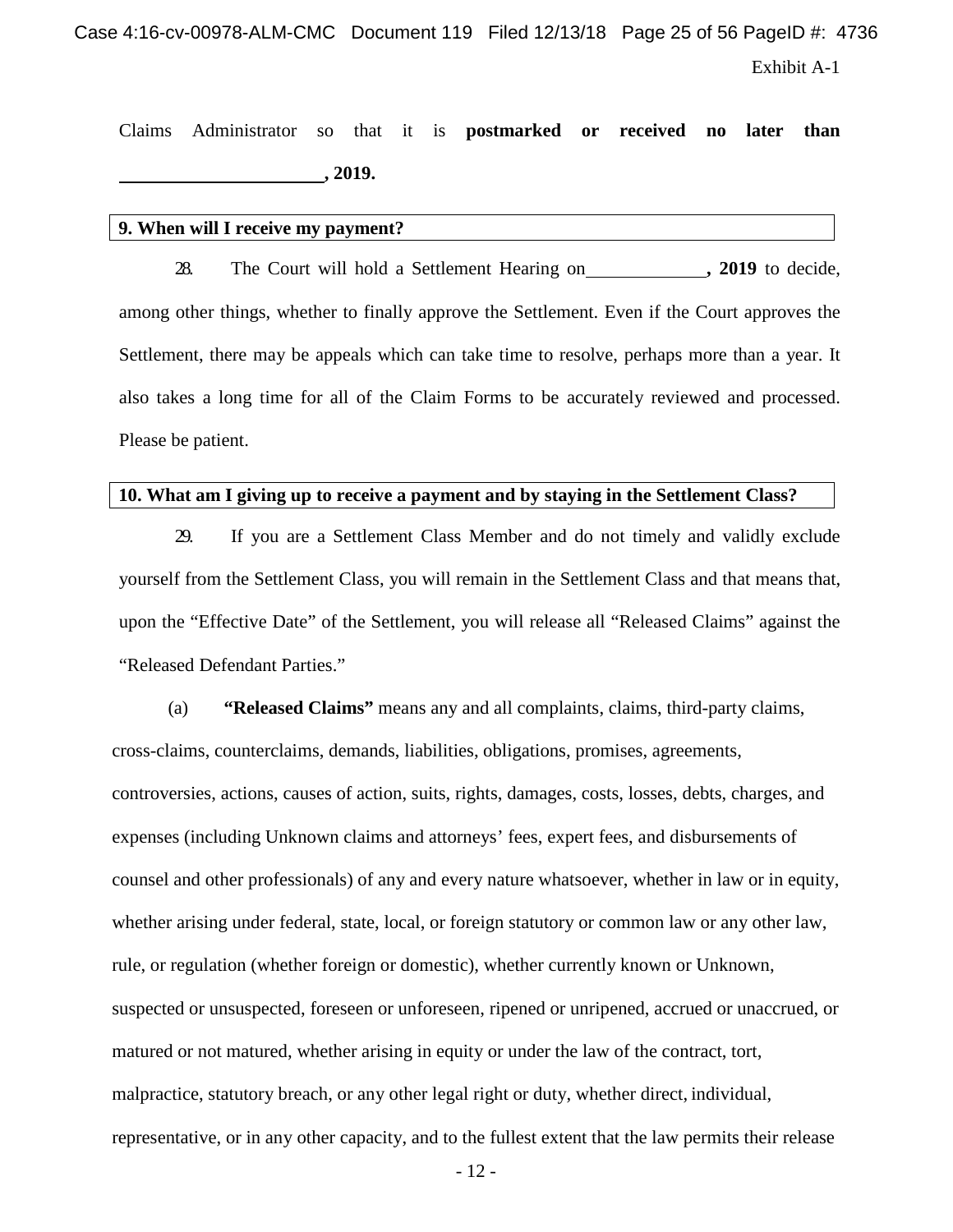in this lawsuit, that Plaintiffs, or any other member of the Settlement Class (a) asserted in the operative complaint or any other pleadings or briefs filed in this lawsuit, or (b) could have asserted in the litigation or in any forum that arise out of, relate to, are connected with, or are in any way based upon (i) the allegations, transactions, facts, matters, occurrences, representations, or omissions involved, set forth, or referred to in the operative complaint or any other pleadings or briefs filed by any party in this lawsuit (including but not limited to all claims that arise out of, are related to, are connected with, or are in any way based upon any disclosures, public filings, registration statements, or other statements by Rent-A-Center or its officers, directors, employees, or agents) during the Class Period, and (ii) the purchase, ownership, or sale of Rent-A-Center publicly traded common stock during the Class Period, specifically excluding the claims asserted by Kevin Paul, Sheila Coleman, Michael Downing, Christopher Thomas, and Arnaud van der Gracht de Rommerswael in the derivative actions captioned *Paul ex rel. Rent-A-Center, Inc. v. Davis et al.*, Cause No. DC-17-03147 (116th Judicial District, Dallas County, Tex.), *Coleman ex rel. Rent-A-Center, Inc. v. Davis et al*., Cause No. DC-17-03278 (162 Judicial District, Dallas County, Tex.) (consolidated with Cause No. DC-17-03147), *Downing ex rel. Rent-A-Center, Inc. v. Speese et al.*, Cause No. DC-17-07309 (116th Judicial District, Dallas County, Tex.) (consolidated with Cause No. DC-17-03147), *Thomas ex rel. Rent-A-Center, Inc. v. Davis et al.*, Cause No. 18-01929 (116th Judicial District, Dallas County, Tex.), and *Van der Gracht de Rommerswael ex rel. Rent-A-Center, Inc. v. Speese et al*., Case No. 4:17-CV-00227- ALM (E.D. Tex.). For the avoidance of doubt, Released Claims do not include claims to enforce the Settlement.

(b) **"Released Defendant Parties"** means the Rent-A-Center Released Parties, the Robert Davis Released Parties, and the Guy Constant Released Parties.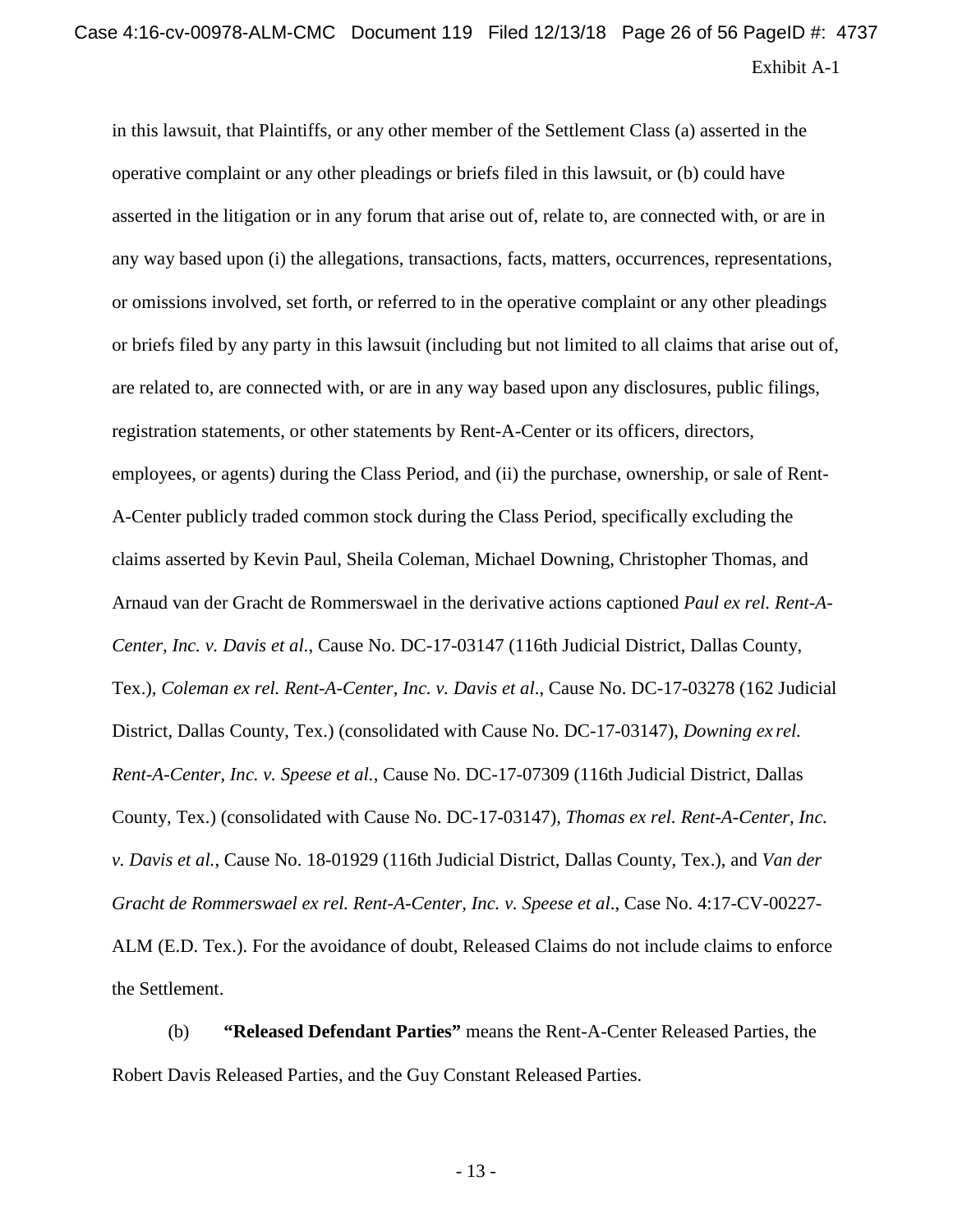(c) "**Unknown Claims**" means any and all Released Claims that Plaintiffs or any other Settlement Class Member does not know or suspect to exist in his, her, or its favor at the time of the release of the Released Defendant Parties, and any and all Released Defendants' Claims that any Defendant does not know or suspect to exist in his, her, or its favor at the timeof the release of the Released Plaintiff Parties, which if known by him, her, or it might have affected his, her, or its decision(s) with respect to the Settlement, including the decision to object to the terms of the Settlement or to exclude himself, herself, or itself from the Settlement Class. With respect to any and all Released Claims and Released Defendants' Claims, the Parties stipulate and agree that, upon the Effective Date, Lead Plaintiff and Defendants shall expressly, and each other Settlement Class Member shall be deemed to have, and by operation of the Judgment or Alternative Judgment shall have, to the fullest extent permitted by law, expressly waived and relinquished any and all provisions, rights and benefits conferred by any law of any state or territory of the United States or foreign law, or principle of common law, which is similar, comparable, or equivalent to Cal. Civ. Code § 1542, which provides:

**A general release does not extend to claims which the creditor does not know or suspect to exist in his or her favor at the time of executing the release, which if known by him or her must have materially affected his or her settlement with the debtor.**

Plaintiffs, other Settlement Class Members, or Defendants may hereafter discover facts, legal theories, or authorities in addition to or different from those which any of them now knows or believes to be true with respect to the subject matter of the Released Claims and the Released Defendants' Claims, but Lead Plaintiff and Defendants shall expressly, fully, finally, and forever settle and release, and each Settlement Class Member shall be deemed to have settled and released, and upon the Effective Date and by operation of the Judgment or Alternative Judgment

- 14 -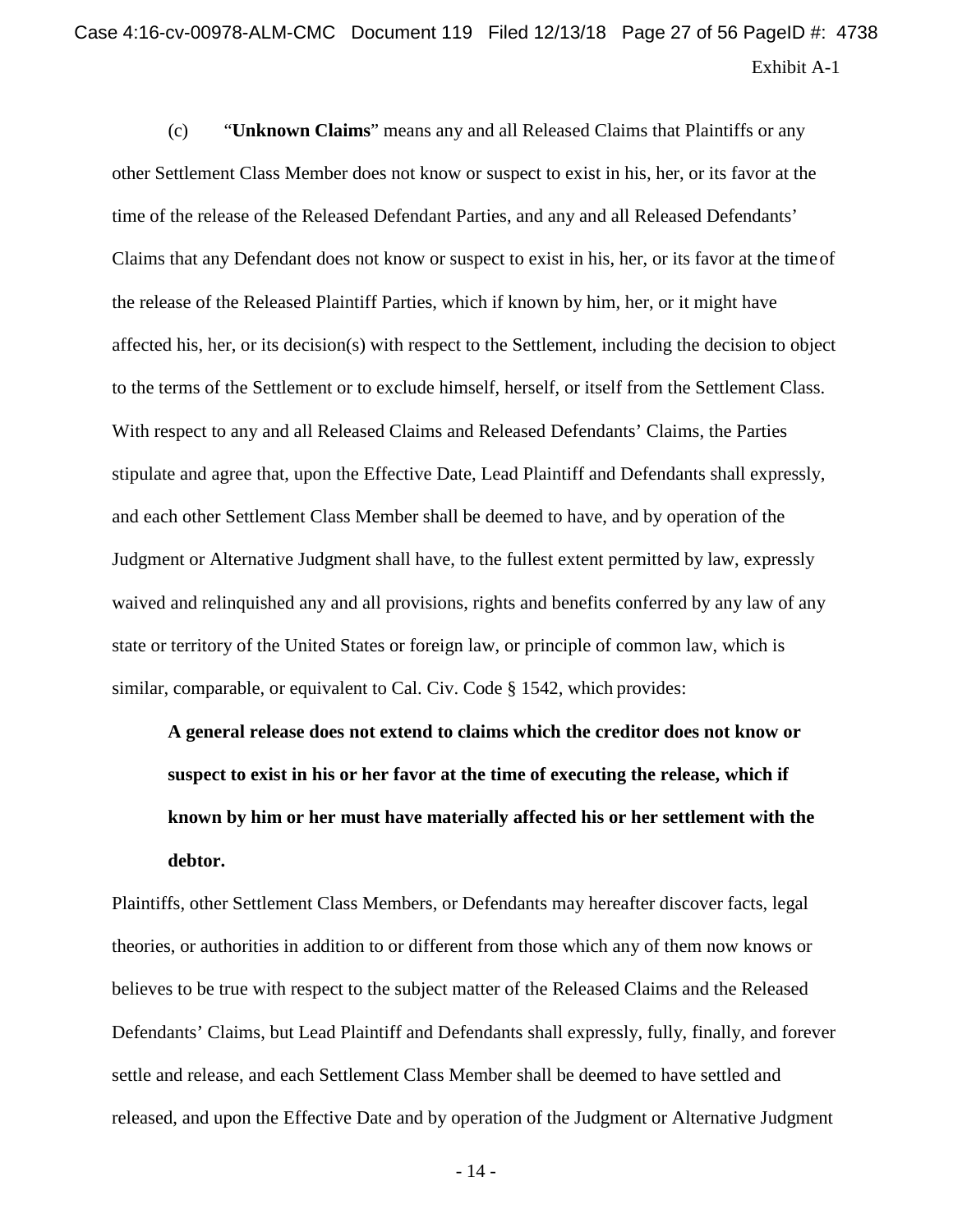shall have settled and released, fully, finally, and forever, any and all Released Claims and Released Defendants' Claims as applicable, without regard to the subsequent discovery or existence of such different or additional facts, legal theories, or authorities. Lead Plaintiff and Defendants acknowledge, and other Settlement Class Members by operation of law shall be deemed to have acknowledged, that the inclusion of "Unknown Claims" in the definition of Released Claims and Released Defendants' Claims was separately bargained for and was a material element of the Settlement.

30. The "Effective Date" will occur when an Order entered by the Court approving the Settlement becomes Final and is not subject to appeal. If you remain a member of the Settlement Class, all of the Court's orders, whether favorable or unfavorable, will apply to you and legally bind you.

31. Upon the "Effective Date," Defendants will also provide a release of any claims against Plaintiffs and the Settlement Class arising out of or related to the institution, prosecution, or settlement of the claims in the Action.

#### **EXCLUDING YOURSELF FROM THE SETTLEMENT CLASS**

32. If you want to keep any right you may have to sue or continue to sue Defendants and the other Released Defendant Parties on your own concerning the Released Claims, then you must take steps to remove yourself from the Settlement Class. This is called excluding yourself or "opting out." **Please note:** If you decide to exclude yourself, there is a risk that any lawsuit you may file to pursue claims alleged in the Action may be dismissed, including because the suit is not filed within the applicable time periods required for filing suit.

#### **11. How do I exclude myself from the Settlement Class?**

*33.* To exclude yourself from the Settlement Class, you must mail a signed letter stating that you request to be "excluded from the Settlement Class in *Hall v. Rent-A-Center, Inc.*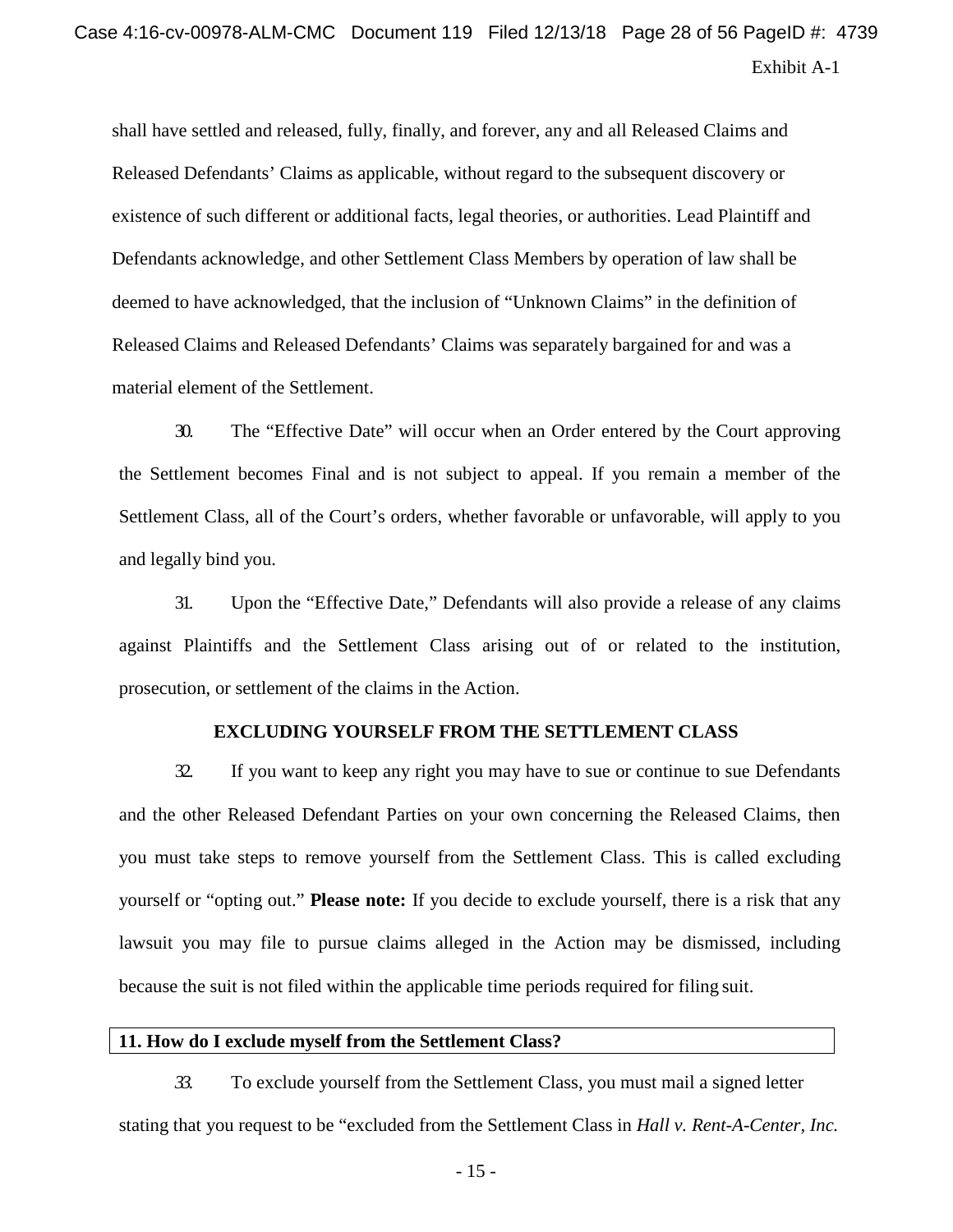et al., No. 4:16-cv-00978-ALM (E.D. Tex.)." You cannot exclude yourself by telephone or email. Each request for exclusion must also: (i) state the name, address and telephone number of the person or entity requesting exclusion; (ii) state the number of shares of RAC common stock the person or entity purchased, acquired, and sold during the Class Period, as well as the dates and prices of each such purchase, acquisition and sale; and (iii) be signed by the Person requesting exclusion or an authorized representative. A request for exclusion must be submitted so that it is **received no later than , 2019** to:

> *Hall v. Rent-A-Center, Inc.* c/o P.O. Box

34. This information is needed to determine whether you are a member of the Settlement Class. Your exclusion request must comply with these requirements in order to be valid. If you ask to be excluded, do not submit a Claim Form because you cannot receive any payment from the Net Settlement Fund. Also, you cannot object to the Settlement because you will not be a Settlement Class Member. However, if you submit a valid exclusion request, you will not be legally bound by anything that happens in the Action, and you may be able to sue (or continue to sue) Defendants and the other Released Defendant Parties in the future.

## **12. If I do not exclude myself, can I sue Defendants and the other Released Defendant Parties for the same thing later?**

**35.** No. Unless you properly exclude yourself, you will give up any rights to sue Defendants and the other Released Defendant Parties for any and all Released Claims. If you have a pending lawsuit against any of the Released Defendant Parties, **speak to your lawyer in that case immediately**. You must exclude yourself from this Settlement Class to continue your own lawsuit. Remember, the exclusion deadline is , **2019.**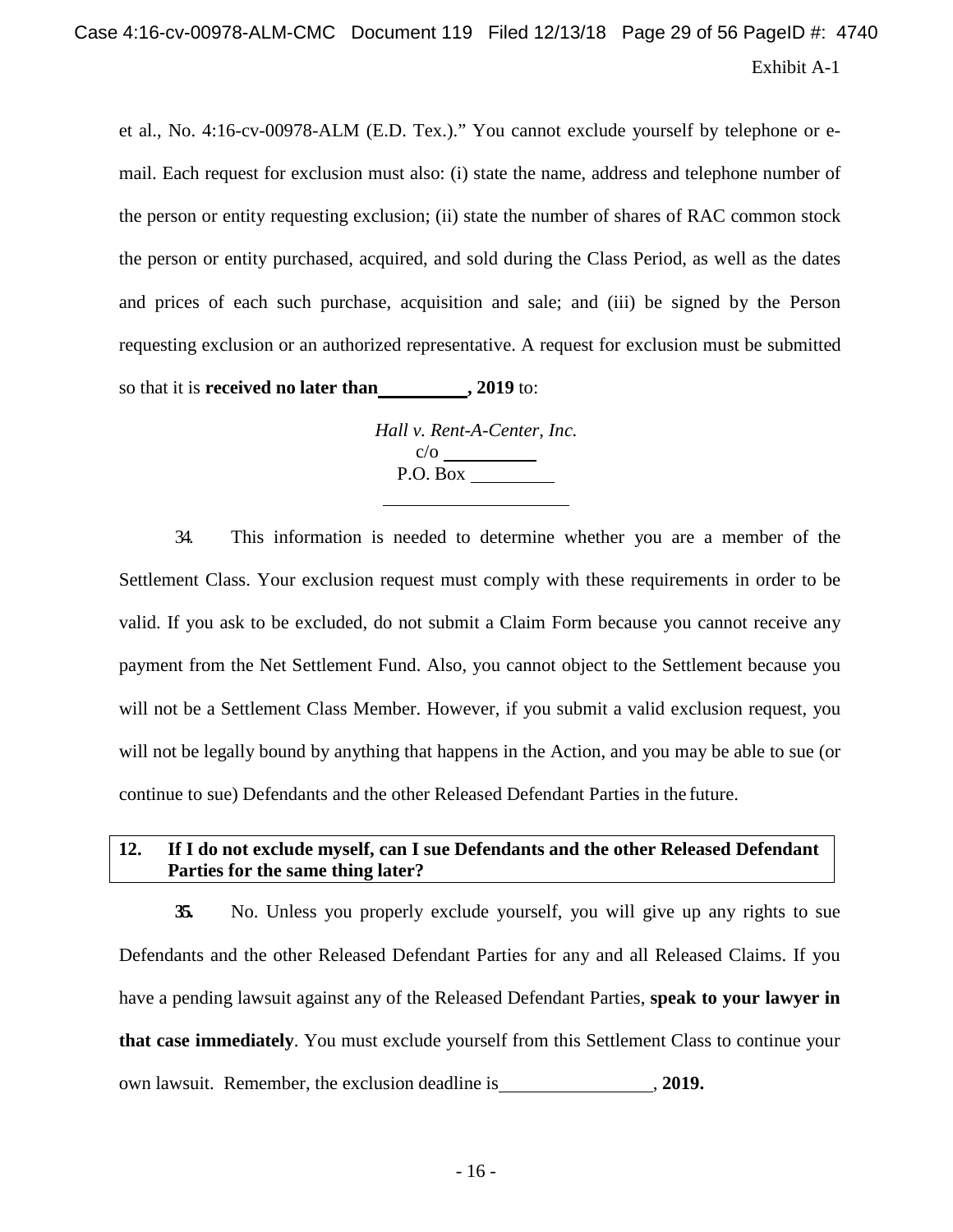Case 4:16-cv-00978-ALM-CMC Document 119 Filed 12/13/18 Page 30 of 56 PageID #: 4741

Exhibit A-1

#### **13. If I exclude myself, can I get money from the proposed Settlement?**

36. No, only Settlement Class Members are eligible to recover money from the Settlement.

#### **THE LAWYERS REPRESENTING YOU**

#### **14. Do I have a lawyer in this case?**

37. Labaton Sucharow LLP is Lead Counsel in the Action and represents all Settlement Class Members. You will not be separately charged for these lawyers. The Court will determine the amount of attorneys' fees and expenses, which will be paid from the Settlement Fund. If you want to be represented by your own lawyer, you may hire one at your own expense.

#### **15. How will the lawyers be paid?**

38. Lead Counsel has been prosecuting the Action on a contingent basis and has not been paid for any of its work. Lead Counsel, on behalf of itself and Liaison Counsel, will seek an attorneys' fee award of no more than 25% of the Settlement Fund, which will include accrued interest. Lead Counsel will also seek payment of litigation expenses incurred by Plaintiffs' Counsel in the prosecution of this Action of no more than \$440,000, plus accrued interest, which may include an application in accordance with the PSLRA for the reasonable costs and expenses (including lost wages) of the Plaintiffs directly related to their litigation efforts. No other law firms will share in the legal fees awarded by the Court and any attorneys' fees and expenses awarded will be paid from the Settlement Fund. Settlement Class Members are not personally liable for any such fees or expenses.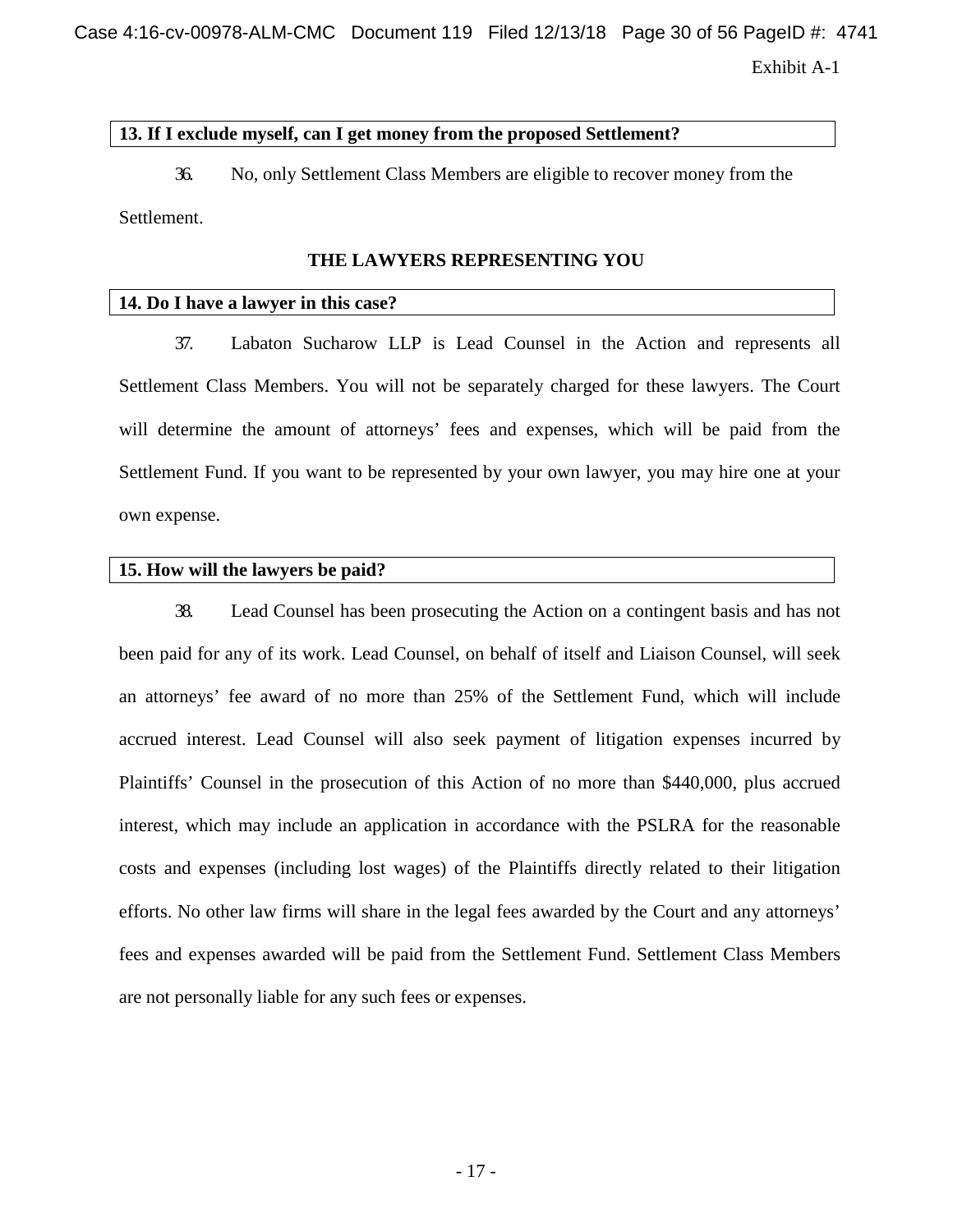## **OBJECTING TO THE SETTLEMENT, THE PLAN OF ALLOCATION, OR THE FEE AND EXPENSE APPLICATION**

#### **16. How do I tell the Court that I do not like something about the proposed Settlement?**

39. If you are a Settlement Class Member, you can object to the Settlement or any of its terms, the proposed Plan of Allocation of the Net Settlement Fund, and/or Lead Counsel's Fee and Expense Application. You may write to the Court about why you think the Court should not approve any or all of the Settlement terms or related relief. If you would like the Court to consider your views, you must file a proper objection within the deadline, and according to the following procedures.

40. To object, you must send a signed letter stating that you object to the proposed Settlement, the Plan of Allocation, and/or the Fee and Expense Application in "*Hall v. Rent-A-Center, Inc.* et al., No. 4:16-cv-00978-ALM (E.D. Tex.)." Your objection must state why you are objecting and whether your objection applies only to you, a subset of the Settlement Class, or the entire Settlement Class. The objection must also state: (i) the name, address, telephone number, and e-mail address of the objector and must be signed by the objector; (ii) contain a statement of the Settlement Class Member's objection or objections and the specific reasons for each objection, including any legal and evidentiary support (including witnesses) the Settlement Class Member wishes to bring to the Court's attention; and (iii) include information sufficient to prove the objector's membership in the Settlement Class, including the number of shares of common stock purchased, acquired, and sold during the Class Period as well as the dates and prices of each such purchase, acquisition, and sale. Unless otherwise ordered by the Court, any Settlement Class Member who does not object in the manner described in this Notice will be deemed to have waived any objection and will be forever foreclosed from making any objection to the proposed Settlement, the Plan of Allocation, and/or Lead Counsel's Fee and Expense Application. Your objection must be filed with the Court **no later than ,**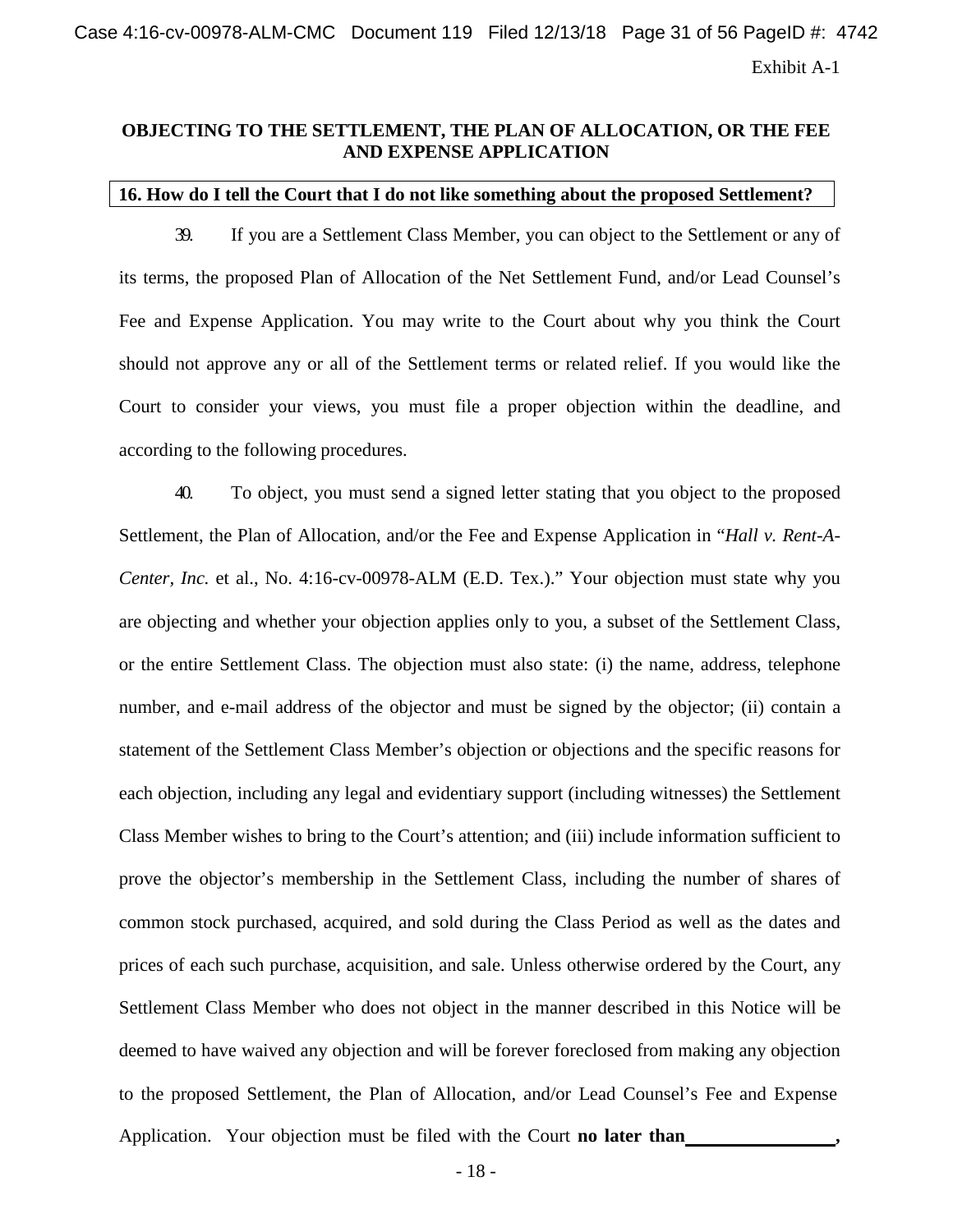Exhibit A-1

**2019 and** mailed or delivered to the following counsel so that it is **received no later than**

**, 2019:**

| <u>Court</u>                        | <b>Lead Counsel</b>         | <b>Defendants' Counsel</b><br><b>Representatives</b> |
|-------------------------------------|-----------------------------|------------------------------------------------------|
| <b>Clerk of the Court</b>           | <b>Labaton Sucharow LLP</b> | <b>Baker Botts L.L.P.</b>                            |
| <b>United States District Court</b> | Jonathan Gardner, Esq.      | Jessica B. Pulliam, Esq.                             |
| <b>Eastern District of Texas</b>    | 140 Broadway                | 2001 Ross Avenue, Suite 700                          |
| Paul Brown U.S. Courthouse          | New York, NY 10005          | Dallas, Texas 75201                                  |
| 101 East Pecan Street               |                             |                                                      |
| Sherman, TX 75090                   |                             |                                                      |

41. You do not need to attend the Settlement Hearing to have your written objection considered by the Court. However, any Settlement Class Member who has complied with the procedures described in this Question 16 and below in Question 20 may appear at the Settlement Hearing and be heard, to the extent allowed by the Court. An objector may appear in person or arrange, at his, her, or its own expense, for a lawyer to represent him, her, or it at the Settlement Hearing.

## **17. What is the difference between objecting and seeking exclusion?**

42. Objecting is telling the Court that you do not like something about the proposed Settlement, Plan of Allocation, or Lead Counsel's Fee and Expense Application. You can still recover money from the Settlement. You can object *only* if you stay in the Settlement Class. Excluding yourself is telling the Court that you do not want to be part of the Settlement Class. If you exclude yourself from the Settlement Class, you have no basis to object because the Settlement and the Action no longer affect you.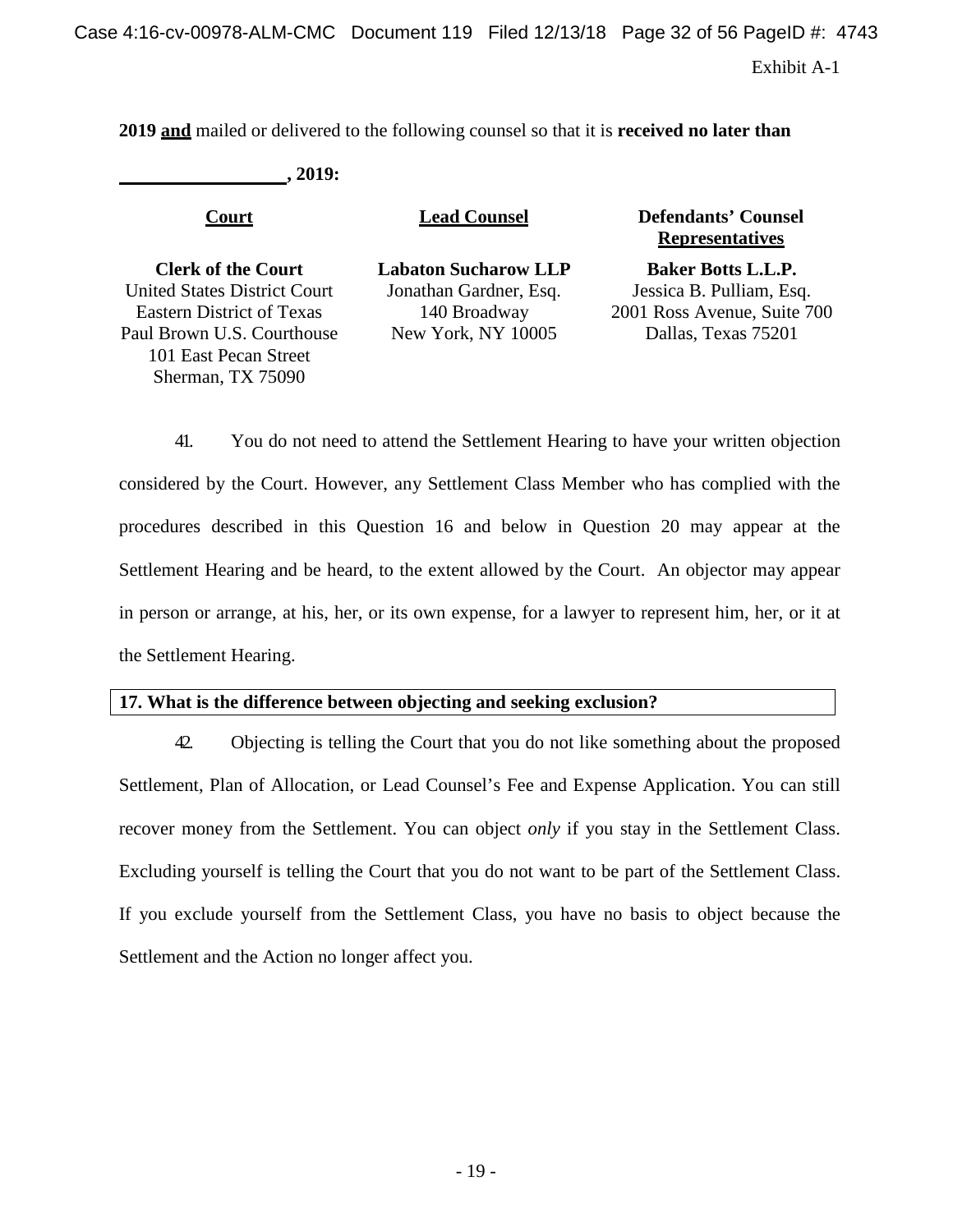Exhibit A-1 Case 4:16-cv-00978-ALM-CMC Document 119 Filed 12/13/18 Page 33 of 56 PageID #: 4744

#### **THE SETTLEMENT HEARING**

#### **18. When and where will the Court decide whether to approve the proposed Settlement?**

43. The Court will hold the Settlement Hearing on **, 2019 at .m.**, in Courtroom 208 at the United States District Court for the Eastern District of Texas, Paul Brown U.S. Courthouse, 101 East Pecan Street, Sherman, TX 75090.

44. At this hearing, the Court will consider whether: (i) the Settlement is fair, reasonable, adequate, and should be approved; (ii) the Plan of Allocation is fair and reasonable, and should be approved; and (iii) the application of Lead Counsel for an award of attorneys' fees and payment of litigation expenses is reasonable and should be approved. The Court will take into consideration any written objections filed in accordance with the instructions in Question 16 above. We do not know how long it will take the Court to make these decisions.

45. You should be aware that the Court may change the date and time of the Settlement Hearing without another notice being sent to Settlement Class Members. If you want to attend the hearing, you should check with Lead Counsel or visit the settlement website, [www.](http://www/) .com, beforehand to be sure that the hearing date and/or time has not changed.

## **19. Do I have to come to the Settlement Hearing?**

46. No. Lead Counsel will answer any questions the Court may have. But, you are welcome to attend at your own expense. If you submit a valid and timely objection, the Court will consider it and you do not have to come to Court to discuss it. You may have your own lawyer attend (at your own expense), but it is not required. If you do hire your own lawyer, he or she must file and serve a Notice of Appearance in the manner described in the answer to Question 20 below **no later than , 2019**.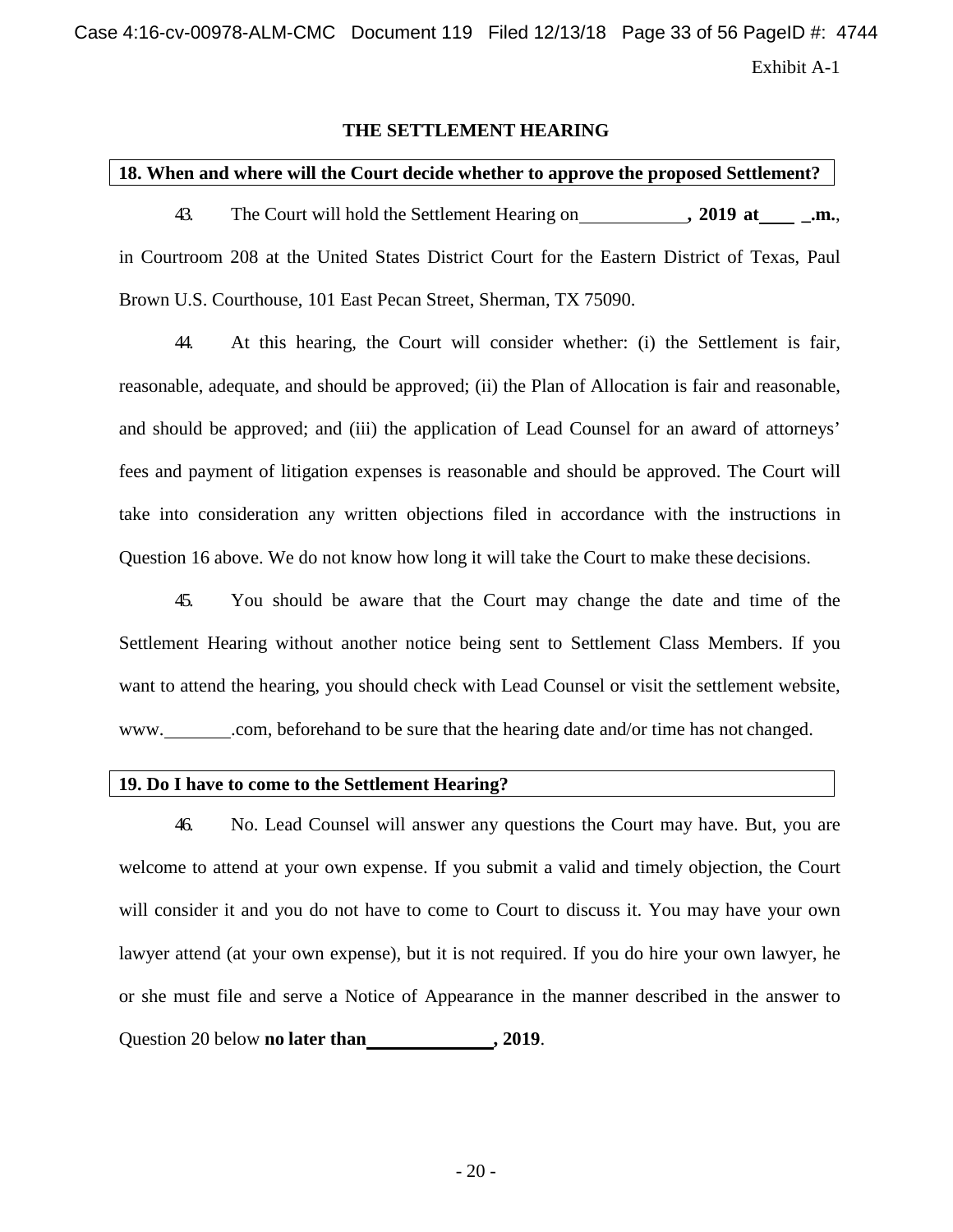Case 4:16-cv-00978-ALM-CMC Document 119 Filed 12/13/18 Page 34 of 56 PageID #: 4745

Exhibit A-1

#### **20. May I speak at the Settlement Hearing?**

47. You may ask the Court for permission to speak at the Settlement Hearing. To do so, you must, **no later than , 2019,** submit a statement that you, or your attorney, intend to appear in "*Hall v. Rent-A-Center, Inc. et al.,* No. 4:16-cv-00978-ALM (E.D. Tex.)." Persons who intend to present evidence at the Settlement Hearing must also include in their objections (prepared and submitted in accordance with the answer to Question 16 above) the identities of any witnesses they may wish to call to testify and any exhibits they intend to introduce into evidence at the Settlement Hearing. You may not speak at the Settlement Hearing if you exclude yourself from the Settlement Class or if you have not provided written notice of your intention to speak at the Settlement Hearing in accordance with the procedures described in this Question 20 and Question 16 above.

#### **IF YOU DO NOTHING**

#### **21. What happens if I do nothing at all?**

48. If you do nothing and you are a member of the Settlement Class, you will receive no money from this Settlement and you will be precluded from starting a lawsuit, continuing with a lawsuit, or being part of any other lawsuit against Defendants and the other Released Defendant Parties concerning the Released Claims. To share in the Net Settlement Fund, you must submit a Claim Form (*see* Question 8 above). To start, continue, or be a part of any other lawsuit against Defendants and the other Released Defendant Parties concerning the Released Claims, you must exclude yourself from the Settlement Class (*see* Question 13 above).

#### **GETTING MORE INFORMATION**

#### **22. Are there more details about the Settlement?**

49. This Notice summarizes the proposed Settlement. More details are contained in the Stipulation. You may review the Stipulation filed with the Court or other documents in the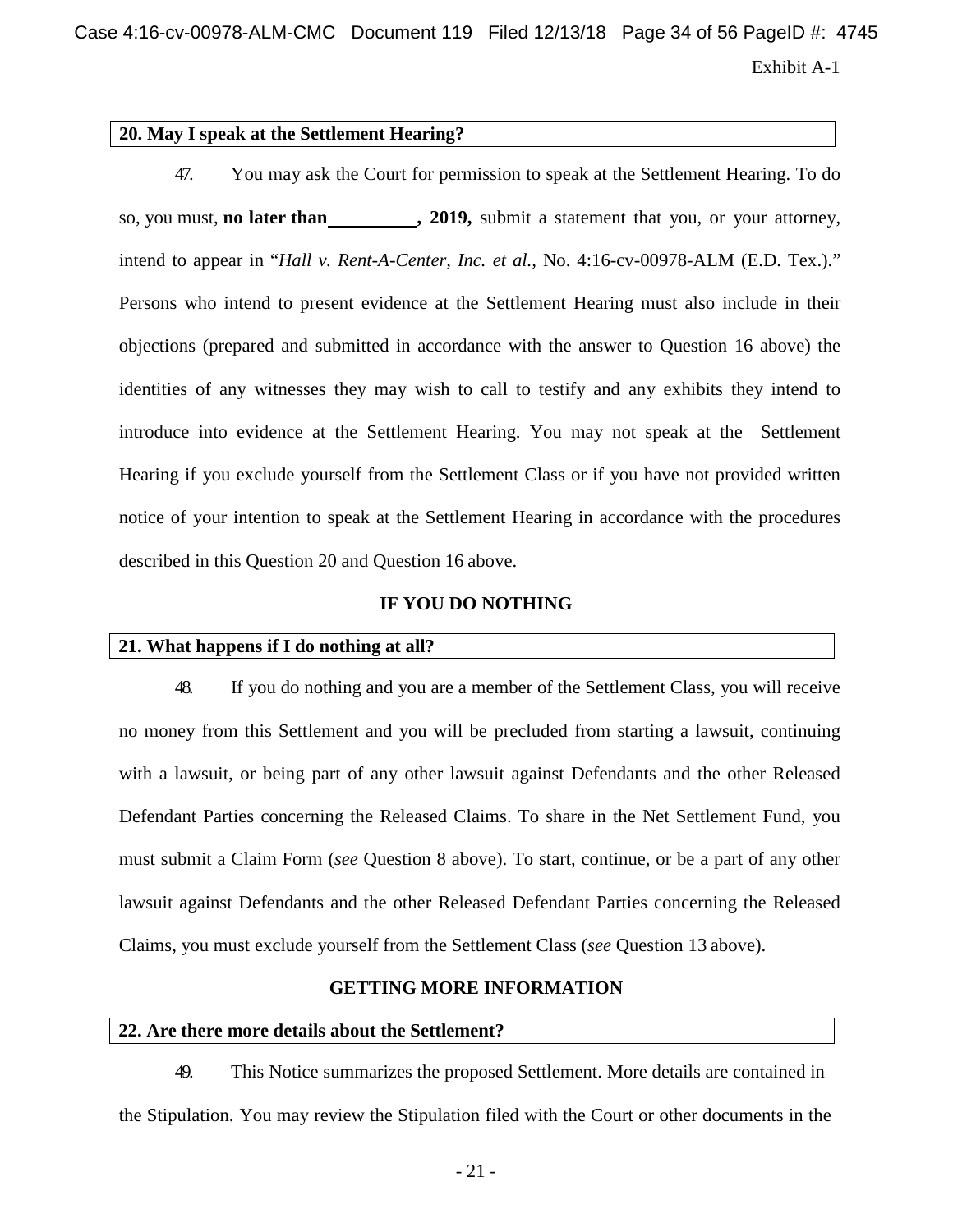# Exhibit A-1 Case 4:16-cv-00978-ALM-CMC Document 119 Filed 12/13/18 Page 35 of 56 PageID #: 4746

case during business hours at the Office of the Clerk of the United States District Court, Eastern District of Texas, Paul Brown United States Courthouse, 101 East Pecan Street, Sherman, TX 75090. Subscribers to PACER, a fee-based service, can also view the papers filed publicly in the Action through the Court's on-line Case Management/Electronic Case Files System at [https://www.pacer.gov.](http://www.pacer.gov/)

50. You can also get a copy of the Stipulation, and other documents related to the Settlement, as well as additional information about the Settlement by visiting the website dedicated to the Settlement, [www.](http://www/) \_\_\_\_\_\_\_\_\_.com[,](http://www.labaton.com/) or the website of Lead Counsel, [www.labaton.com.](http://www.labaton.com/) You may also call the Claims Administrator toll free at ( ) or write to the Claims Administrator at *Hall v. Rent-A-Center, Inc.,* c/o .

#### **Please do not call the Court with questions about the Settlement.**

#### **PLAN OF ALLOCATION OF THE NET SETTLEMENT FUND**

#### **23. How will my claim be calculated?**

51. The Plan of Allocation (the "Plan of Allocation" or "Plan") set forth below is the plan that is being proposed by Lead Plaintiff and Lead Counsel to the Court for approval. The Court may approve this Plan of Allocation or modify it without additional notice to the Settlement Class. Any order modifying the Plan of Allocation will be posted on the Settlement website at: and at [www.labaton.com.](http://www.labaton.com/)

52. The Settlement Amount and the interest it earns is the "Settlement Fund." The Settlement Fund, after deduction of Court-approved attorneys' fees and expenses, Notice and Administration Expenses, Taxes, and any other fees or expenses approved by the Court is the "Net Settlement Fund." The Net Settlement Fund will be distributed to members of the Settlement Class who timely submit valid Claim Forms that show a Recognized Claim according to the Plan of Allocation approved by the Court.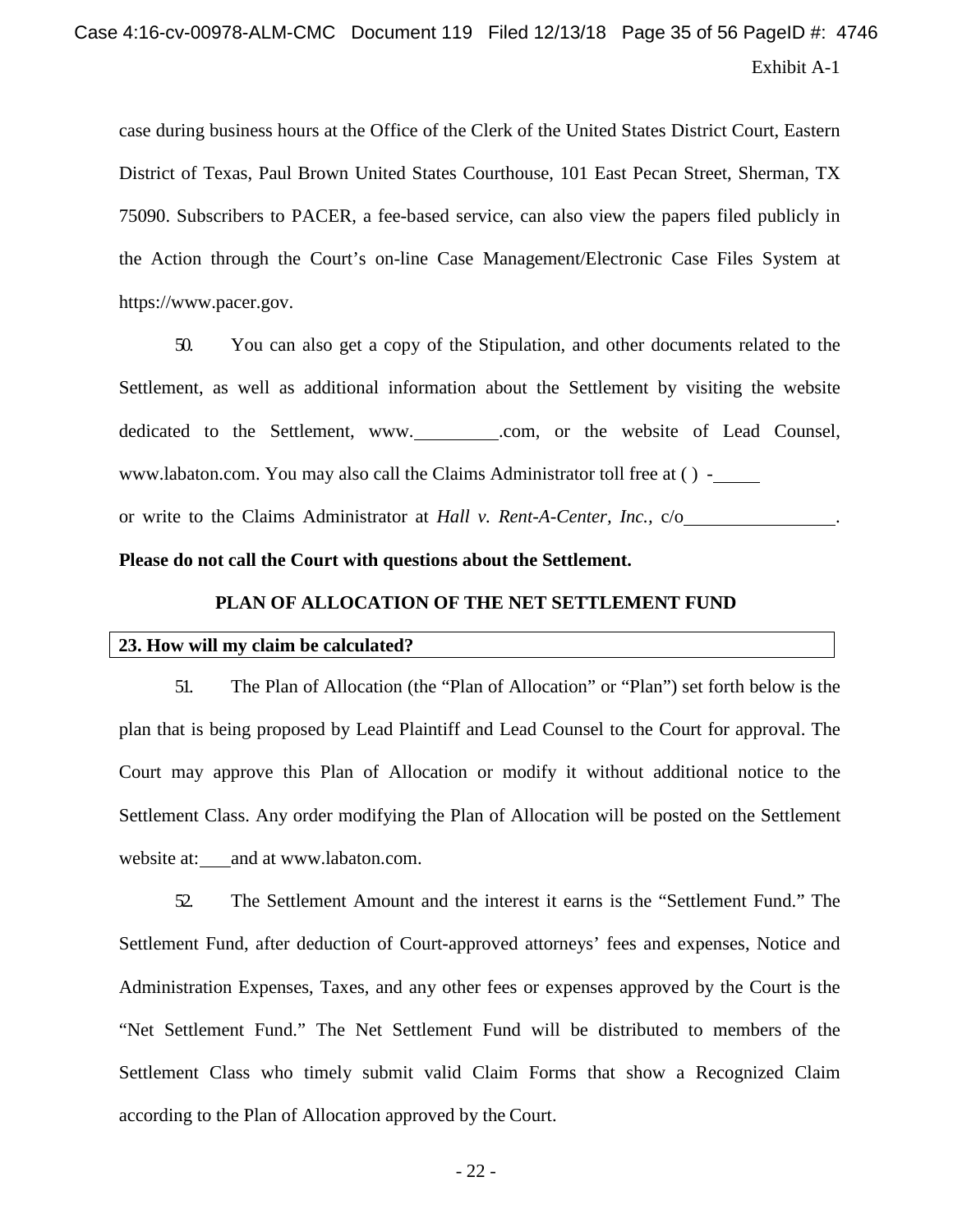# Exhibit A-1 Case 4:16-cv-00978-ALM-CMC Document 119 Filed 12/13/18 Page 36 of 56 PageID #: 4747

53. The objective of this Plan of Allocation is to equitably distribute the Net Settlement Fund among Authorized Claimants who suffered economic losses allegedly as a result of the asserted violations of the federal securities laws during the Class Period (February 2, 2015 through October 10, 2016). To design this Plan, Lead Counsel has conferred with Lead Plaintiff's damages expert. This Plan is intended to be generally consistent with an assessment of, among other things, the damages that Lead Plaintiff and Lead Counsel believe were recoverable in the Action pursuant to the Exchange Act.

54. The Plan of Allocation, however, is not a formal damages analysis and the calculations made pursuant to the Plan are not intended to be estimates of, nor indicative of, the amounts that Settlement Class Members might have been able to recover after a trial. An individual Settlement Class Member's recovery will depend on, for example: (a) the total number and value of claims submitted; (b) when the claimant purchased or acquired Rent-A-Center publicly traded common stock; and (c) whether and when the claimant sold his, her, or its shares of common stock. The computations under the Plan of Allocation are only a method to weigh the claims of Authorized Claimants against one another for the purposes of making *pro rata* allocations of the Net Settlement Fund.

55. Because the Net Settlement Fund is less than the total losses alleged to be suffered by Settlement Class Members, the formulas described below for calculating Recognized Losses are not intended to estimate the amount that will actually be paid to Authorized Claimants. Rather, these formulas provide the basis on which the Net Settlement Fund will be distributed among Authorized Claimants on a *pro rata* basis. An Authorized Claimant's "Recognized Claim" shall be the amount used to calculate the Authorized Claimant's *pro rata* share of the Net Settlement Fund. The *pro rata* share shall be the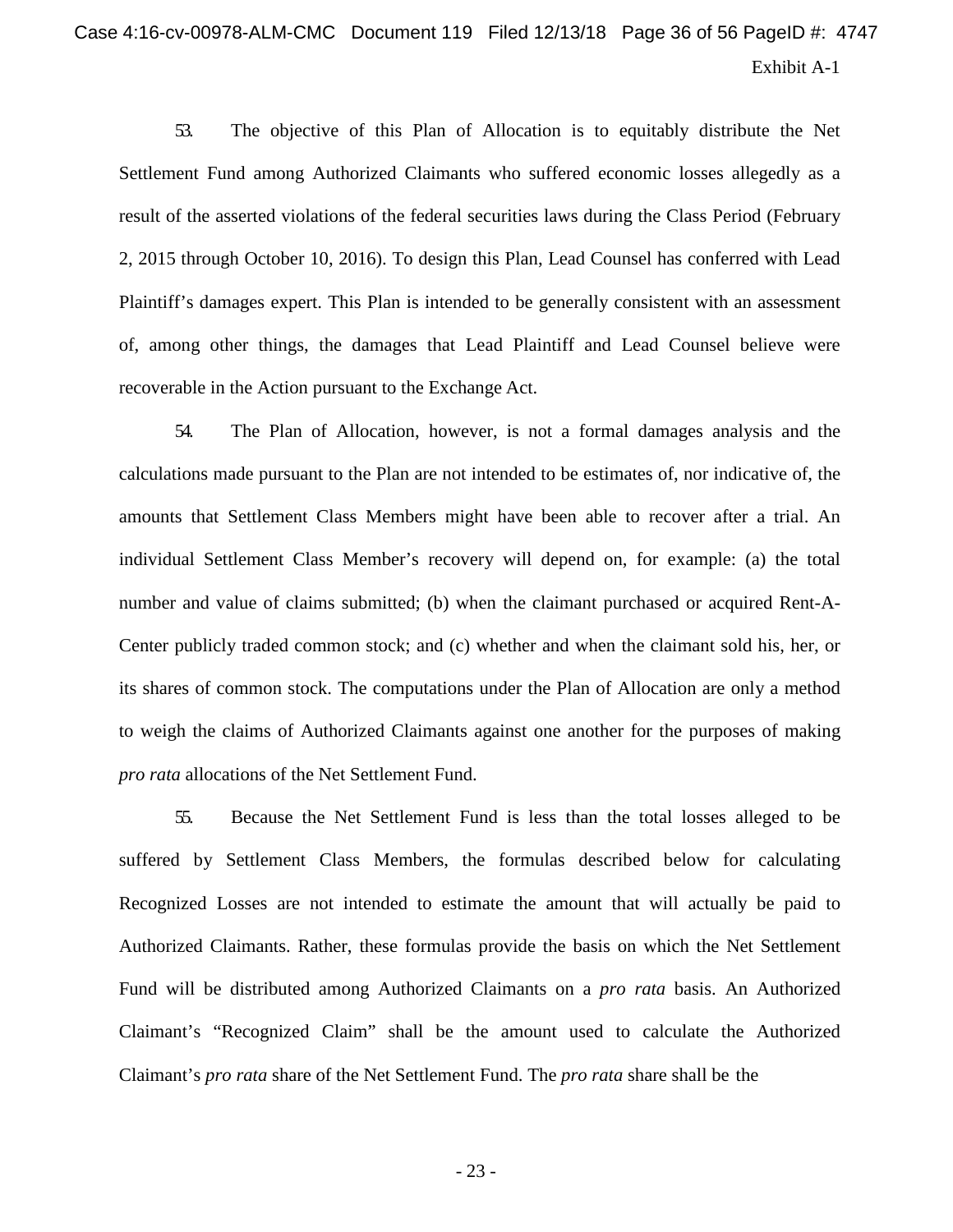# Exhibit A-1 Case 4:16-cv-00978-ALM-CMC Document 119 Filed 12/13/18 Page 37 of 56 PageID #: 4748

Authorized Claimant's Recognized Claim divided by the total of the Recognized Claims of all Authorized Claimants, multiplied by the total amount in the Net Settlement Fund.

56. Defendants, their respective counsel, and all other Released Defendant Parties will have no responsibility or liability for the investment of the Settlement Fund, the distribution of the Net Settlement Fund, the Plan of Allocation or the payment of any claim. Lead Plaintiff, Lead Counsel, and anyone acting on their behalf, likewise will have no liability for their reasonable efforts to execute, administer, and distribute the Settlement.

#### **CALCULATION OF RECOGNIZED LOSS AMOUNTS**

57. For purposes of determining whether a claimant has a Recognized Claim, purchases, acquisitions, and sales of Rent-A-Center common stock will first be matched on a First In/First Out ("FIFO") basis, as set forth below.

58. The Claims Administrator will calculate a "Recognized Loss Amount" as set forth below for each purchase of Rent-A-Center common stock during the Class Period from February 2, 2015 through October 10, 2016 that is listed in the Claim Form and for which adequate documentation is provided. This calculation will also include an "Out of Pocket Loss" calculation. Out of Pocket Loss is defined as the purchase price (excluding all fees, taxes, and commissions) minus the sale price (excluding all fees, taxes, and commissions). To the extent that the calculation of the Out of Pocket Loss results in a negative number, that number shall be set to zero. To the extent that the calculation of a claimant's Recognized Loss Amount results in a negative number, that number shall be set to zero.

59. The sum of a claimant's Recognized Loss Amounts will be the claimant's "Recognized Claim."

**60. For each share of Rent-A-Center publicly traded common stock purchased or acquired from February 2, 2015 through and including October 10, 2016 and:**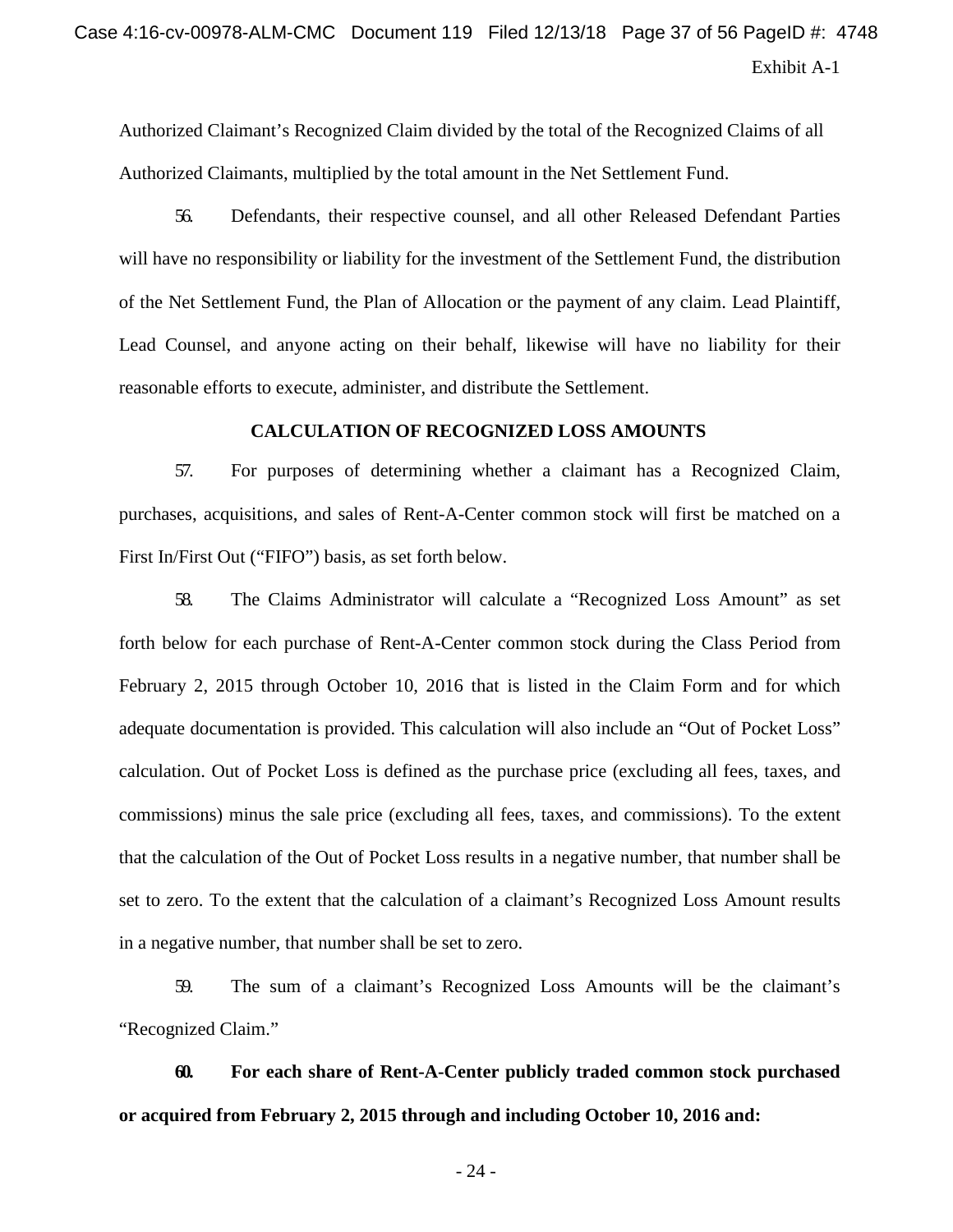Exhibit A-1

- (a) Sold before the close of trading on February 1, 2016 the Recognized Loss Amount for each such share shall be zero. (It is alleged that corrective information was released to the market on February 1, 2016 after the market closed, so shares sold before the close of trading were not damaged.)
- (b) Sold after the close of trading on February 1, 2016, and before the close of trading on October 10, 2016, the Recognized Loss Amount for each such share shall be **the lesser of**:
	- (i) the dollar artificial inflation applicable to each such share on the date of purchase/acquisition as set forth in **Table 1** below minus the dollar artificial inflation applicable to each such share on the date of sale as set forth in **Table 1** below; or
	- (ii) the Out of Pocket Loss.
- **(c)** Sold after the close of trading on October 10, 2016, and before the close of trading on January 6, 2017, the Recognized Loss Amount for each such share shall be **the least of:**
	- (i) the dollar artificial inflation applicable to each such share on the date of purchase/acquisition as set forth in **Table 1** below; or
	- (ii) the actual purchase/acquisition price of each such share minus the average closing price from October 11, 2016, up to the date of sale as set forth in **Table 2** below; or
	- (iii) the Out of Pocket Loss.
- (d) Held as of the close of trading on January 6, 2017, the Recognized Loss Amount for each such share shall be **the lesser of**:
	- (i) the dollar artificial inflation applicable to each such share on the date of purchase/acquisition as set forth in **Table 1** below; or
	- (ii) the actual purchase/acquisition price of each such share minus  $$10.98<sup>3</sup>$

<sup>&</sup>lt;sup>3</sup> Pursuant to Section 21D(e)(1) of the Exchange Act, "in any private action arising under this title in which the plaintiff seeks to establish damages by reference to the market price of a security, the award of damages to the plaintiff shall not exceed the difference between the purchase or sale price paid or received, as appropriate, by the plaintiff for the subject security and the mean trading price of that security during the 90-day period beginning on the date on which the information correcting the misstatement or omission that is the basis for the action is disseminated to the market." Consistent with the requirements of the Exchange Act, Recognized Loss Amounts are reduced to an appropriate extent by taking into account the closing prices of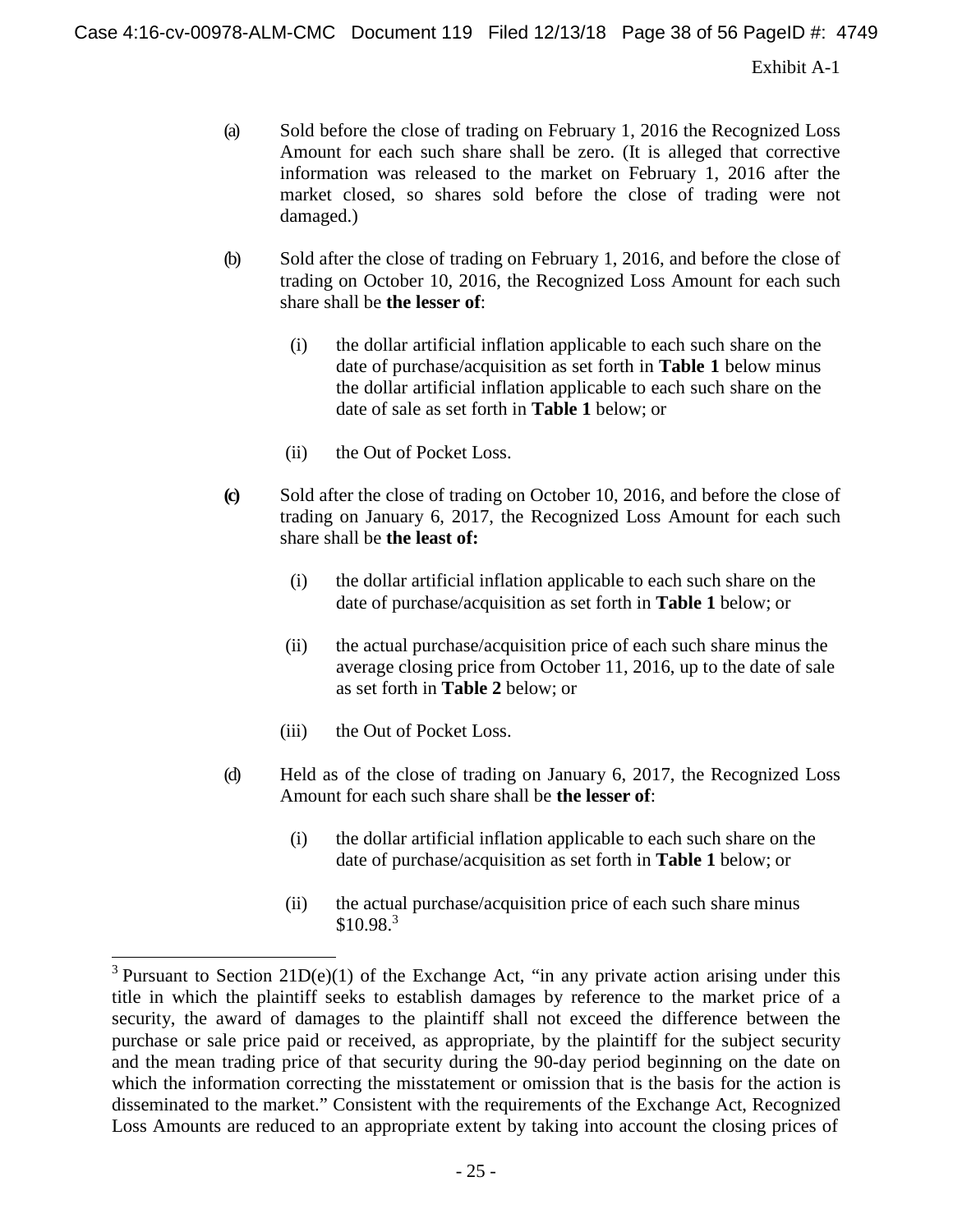Case 4:16-cv-00978-ALM-CMC Document 119 Filed 12/13/18 Page 39 of 56 PageID #: 4750

Exhibit A-1

## **TABLE 1**

## **Rent-A-Center Common Stock Artificial Inflation For Purposes of Calculating Purchase and Sale Inflation**

| <b>Transaction Date</b>                 | <b>Artificial Inflation Per Share</b> |
|-----------------------------------------|---------------------------------------|
| February 2, $2015$ – February 1, $2016$ | \$9.10                                |
| February 2, 2016 – July 27, 2016        | \$5.97                                |
| July 28, 2016 – October 10, 2016        | \$3.47                                |

## **TABLE 2**

# **Rent-A-Center Common Stock Closing Price and Average Closing Price October 11, 2016 – January 6, 2017**

|             | <b>Closing</b> | <b>Average</b><br><b>Closing Price</b><br>between<br>October 11,<br>2016 and Date |             | <b>Closing</b>      | Average<br><b>Closing Price</b><br>between<br>October 11,<br>2016 and Date |
|-------------|----------------|-----------------------------------------------------------------------------------|-------------|---------------------|----------------------------------------------------------------------------|
| <b>Date</b> | <b>Price</b>   | <b>Shown</b>                                                                      | <b>Date</b> | <b>Price</b>        | <b>Shown</b>                                                               |
| 10/11/2016  | \$9.18         | \$9.18                                                                            | 11/23/2016  | \$12.25             | \$10.37                                                                    |
| 10/12/2016  | \$9.55         | \$9.37                                                                            | 11/25/2016  | \$12.01             | \$10.42                                                                    |
| 10/13/2016  | \$8.96         | \$9.23                                                                            | 11/28/2016  | \$11.57             | \$10.46                                                                    |
| 10/14/2016  | \$8.93         | \$9.16                                                                            | 11/29/2016  | \$11.51             | \$10.49                                                                    |
| 10/17/2016  | \$8.97         | \$9.12                                                                            | 11/30/2016  | $\overline{$11.55}$ | \$10.52                                                                    |
| 10/18/2016  | \$9.26         | \$9.14                                                                            | 12/1/2016   | \$11.56             | \$10.55                                                                    |
| 10/19/2016  | \$9.33         | \$9.17                                                                            | 12/2/2016   | \$11.53             | \$10.57                                                                    |
| 10/20/2016  | \$9.50         | \$9.21                                                                            | 12/5/2016   | \$11.91             | \$10.61                                                                    |
| 10/21/2016  | \$9.50         | \$9.24                                                                            | 12/6/2016   | \$10.77             | \$10.61                                                                    |
| 10/24/2016  | \$9.56         | \$9.27                                                                            | 12/7/2016   | \$11.45             | \$10.63                                                                    |
| 10/25/2016  | \$9.42         | \$9.29                                                                            | 12/8/2016   | \$11.67             | \$10.66                                                                    |
| 10/26/2016  | \$9.53         | \$9.31                                                                            | 12/9/2016   | \$12.09             | \$10.69                                                                    |
| 10/27/2016  | \$9.71         | \$9.34                                                                            | 12/12/2016  | \$11.96             | \$10.72                                                                    |
| 10/28/2016  | \$10.00        | \$9.39                                                                            | 12/13/2016  | \$12.08             | \$10.75                                                                    |
| 10/31/2016  | \$10.09        | \$9.43                                                                            | 12/14/2016  | \$11.77             | \$10.77                                                                    |
| 11/1/2016   | \$10.15        | \$9.48                                                                            | 12/15/2016  | \$11.96             | \$10.80                                                                    |
| 11/2/2016   | \$10.40        | \$9.53                                                                            | 12/16/2016  | \$11.78             | \$10.82                                                                    |
| 11/3/2016   | \$10.35        | \$9.58                                                                            | 12/19/2016  | \$11.94             | \$10.84                                                                    |

Rent-A-Center common stock during the "90-day look-back period," October 11, 2016 through January 6, 2017. The mean (average) closing price for Rent-A-Center common stock during this 90-day look-back period was \$10.98.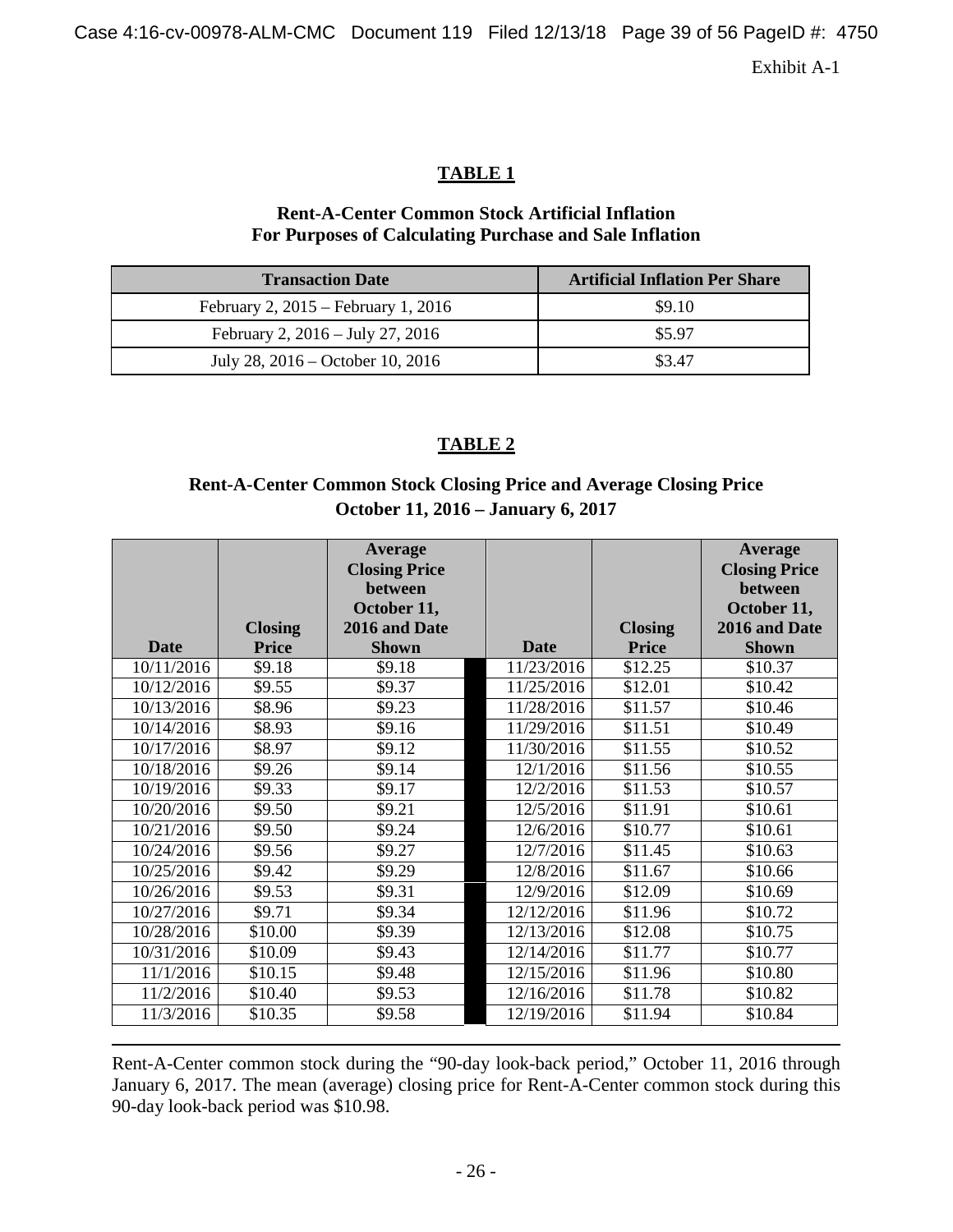Case 4:16-cv-00978-ALM-CMC Document 119 Filed 12/13/18 Page 40 of 56 PageID #: 4751

Exhibit A-1

| <b>Date</b> | <b>Closing</b><br><b>Price</b> | Average<br><b>Closing Price</b><br>between<br>October 11,<br>2016 and Date<br><b>Shown</b> | <b>Date</b> | <b>Closing</b><br><b>Price</b> | Average<br><b>Closing Price</b><br><b>between</b><br>October 11,<br>2016 and Date<br><b>Shown</b> |
|-------------|--------------------------------|--------------------------------------------------------------------------------------------|-------------|--------------------------------|---------------------------------------------------------------------------------------------------|
| 11/4/2016   | \$10.37                        | \$9.62                                                                                     | 12/20/2016  | \$12.21                        | \$10.87                                                                                           |
| 11/7/2016   | \$10.60                        | \$9.67                                                                                     | 12/21/2016  | \$12.30                        | \$10.89                                                                                           |
| 11/8/2016   | \$10.59                        | \$9.71                                                                                     | 12/22/2016  | \$11.70                        | \$10.91                                                                                           |
| 11/9/2016   | \$11.15                        | \$9.78                                                                                     | 12/23/2016  | \$11.54                        | \$10.92                                                                                           |
| 11/10/2016  | \$11.46                        | \$9.85                                                                                     | 12/27/2016  | \$11.67                        | \$10.94                                                                                           |
| 11/11/2016  | \$11.77                        | \$9.93                                                                                     | 12/28/2016  | \$11.48                        | \$10.95                                                                                           |
| 11/14/2016  | \$12.00                        | \$10.01                                                                                    | 12/29/2016  | \$11.26                        | \$10.95                                                                                           |
| 11/15/2016  | \$11.19                        | \$10.06                                                                                    | 12/30/2016  | \$11.25                        | \$10.96                                                                                           |
| 11/16/2016  | \$11.37                        | \$10.11                                                                                    | 1/3/2017    | \$11.64                        | \$10.97                                                                                           |
| 11/17/2016  | \$11.37                        | \$10.15                                                                                    | 1/4/2017    | \$11.76                        | \$10.98                                                                                           |
| 11/18/2016  | \$11.53                        | \$10.20                                                                                    | 1/5/2017    | \$11.21                        | \$10.99                                                                                           |
| 11/21/2016  | \$11.65                        | \$10.25                                                                                    |             |                                |                                                                                                   |
| 11/22/2016  | \$12.30                        | \$10.31                                                                                    | 1/6/2017    | \$10.75                        | \$10.98                                                                                           |

#### **ADDITIONAL PROVISIONS**

61. Publicly traded Rent-A-Center common stock is the only security eligible for recovery under the Plan of Allocation. With respect to Rent-A-Center common stock purchased or sold through the exercise of an option, the purchase/sale date of the Rent-A-Center common stock is the exercise date of the option and the purchase/sale price is the exercise price of the option.

62. If a Settlement Class Member has more than one purchase/acquisition or sale of Rent-A-Center common stock during the Class Period, all purchases/acquisitions and sales shall be matched on a FIFO basis. Class Period sales will be matched first against any holdings at the beginning of the Class Period and then against purchases/acquisitions in chronological order, beginning with the earliest purchase/acquisition made during the Class Period.

63. Purchases or acquisitions and sales of Rent-A-Center common stock shall be deemed to have occurred on the "contract" or "trade" date as opposed to the "settlement" or

"payment" date. The receipt or grant by gift, inheritance or operation of law of Rent-A-Center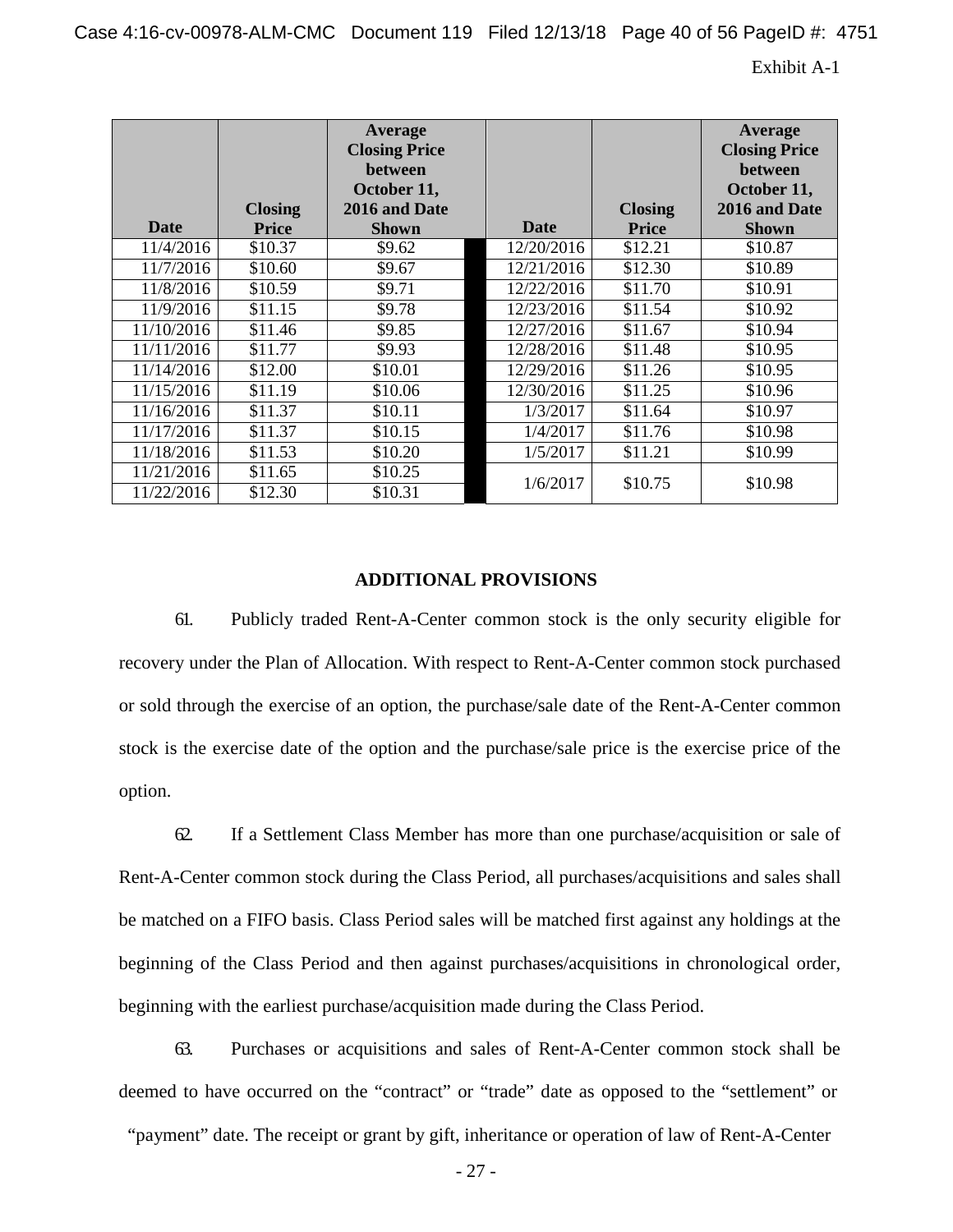# Exhibit A-1 Case 4:16-cv-00978-ALM-CMC Document 119 Filed 12/13/18 Page 41 of 56 PageID #: 4752

common stock during the Class Period shall not be deemed a purchase, acquisition, or sale of these shares of Rent-A-Center common stock for the calculation of an Authorized Claimant's Recognized Claim, nor shall the receipt or grant be deemed an assignment of any claim relating to the purchase/acquisition of such shares of such Rent-A-Center common stock unless (i) the donor or decedent purchased or otherwise acquired such shares of Rent-A-Center common stock during the Class Period; (ii) no Claim Form was submitted by or on behalf of the donor, on behalf of the decedent, or by anyone else with respect to such shares of Rent-A-Center common stock; and (iii) it is specifically so provided in the instrument of gift or assignment.

64. In accordance with the Plan of Allocation, the Recognized Loss Amount on any portion of a purchase or acquisition that matches against (or "covers") a "short sale" is zero. The Recognized Loss Amount on a "short sale" that is not covered by a purchase or acquisition is also zero. In the event that a claimant has an opening short position in Rent-A-Center common stock at the start of the Class Period, the earliest Class Period purchases or acquisitions shall be matched against such opening short position in accordance with the FIFO matching described above and any portion of such purchases or acquisition that covers such short sales will not be entitled to recovery. In the event that a claimant newly establishes a short position during the Class Period, the earliest subsequent Class Period purchase or acquisition shall be matched against such short position on a FIFO basis and will not be entitled to a recovery.

65. The Net Settlement Fund will be allocated among all Authorized Claimants whose prorated payment is \$10.00 or greater. If the prorated payment to any Authorized Claimant calculates to less than \$10.00, it will not be included in the calculation and no distribution will be made to that Authorized Claimant.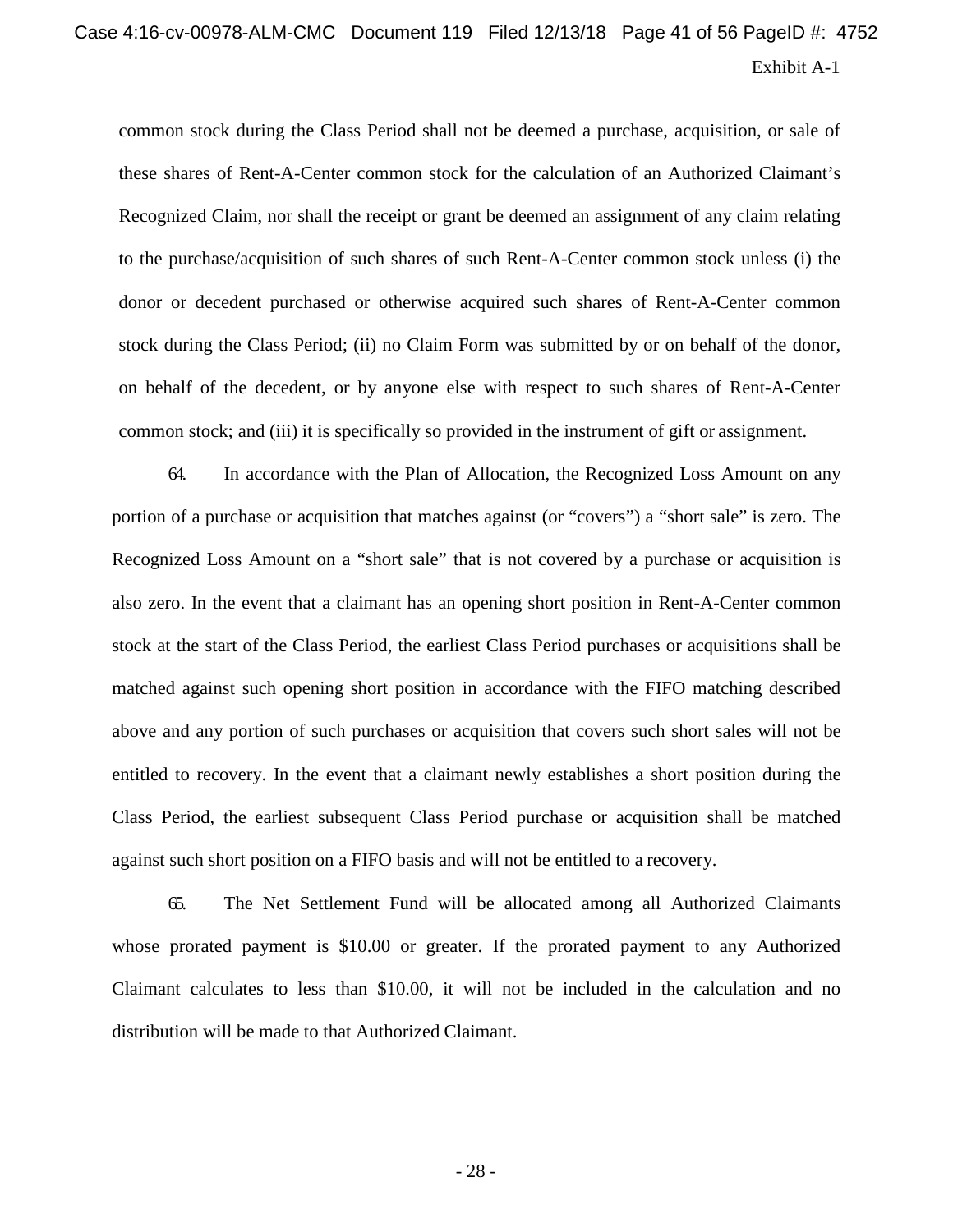# Exhibit A-1 Case 4:16-cv-00978-ALM-CMC Document 119 Filed 12/13/18 Page 42 of 56 PageID #: 4753

66. Payment according to this Plan of Allocation will be deemed conclusive against all Authorized Claimants. Recognized Claims will be calculated as defined herein by the Claims Administrator and cannot be less than zero.

67. Distributions will be made to eligible Authorized Claimants after all claims have been processed and after the Court has finally approved the Settlement. If there is any balance remaining in the Net Settlement Fund (whether by reason of tax refunds, uncashed checks or otherwise) after at least six (6) months from the date of initial distribution of the Net Settlement Fund, the Claims Administrator shall, if feasible and economical after payment of Notice and Administration Expenses, Taxes, and attorneys' fees and expenses, if any, redistribute such balance among Authorized Claimants who have cashed their initial checks in an equitable and economic fashion. Any balance that still remains in the Net Settlement Fund after redistribution(s), which is not feasible or economical to reallocate, after payment of outstanding Notice and Administration Expenses, Taxes, and attorneys' fees and expenses, if any, shall be contributed to a non-sectarian, not-for-profit charitable organization(s) serving the public interest, designated by Lead Plaintiff and approved by the Court.

68. Payment pursuant to the Plan of Allocation or such other plan as may be approved by the Court shall be conclusive against all Authorized Claimants. No person shall have any claim against Lead Plaintiff, Plaintiffs' Counsel, their damages expert, Claims Administrator, or other agent designated by Lead Counsel, arising from determinations or distributions to claimants made substantially in accordance with the Stipulation, the Plan of Allocation approved by the Court, or further orders of the Court. Lead Plaintiff, Defendants, their respective counsel, and all other Released Parties shall have no responsibility for or liability whatsoever for the investment or distribution of the Settlement Fund, the Net Settlement Fund, the Plan of Allocation or the determination, administration, calculation, or payment of any Claim Form or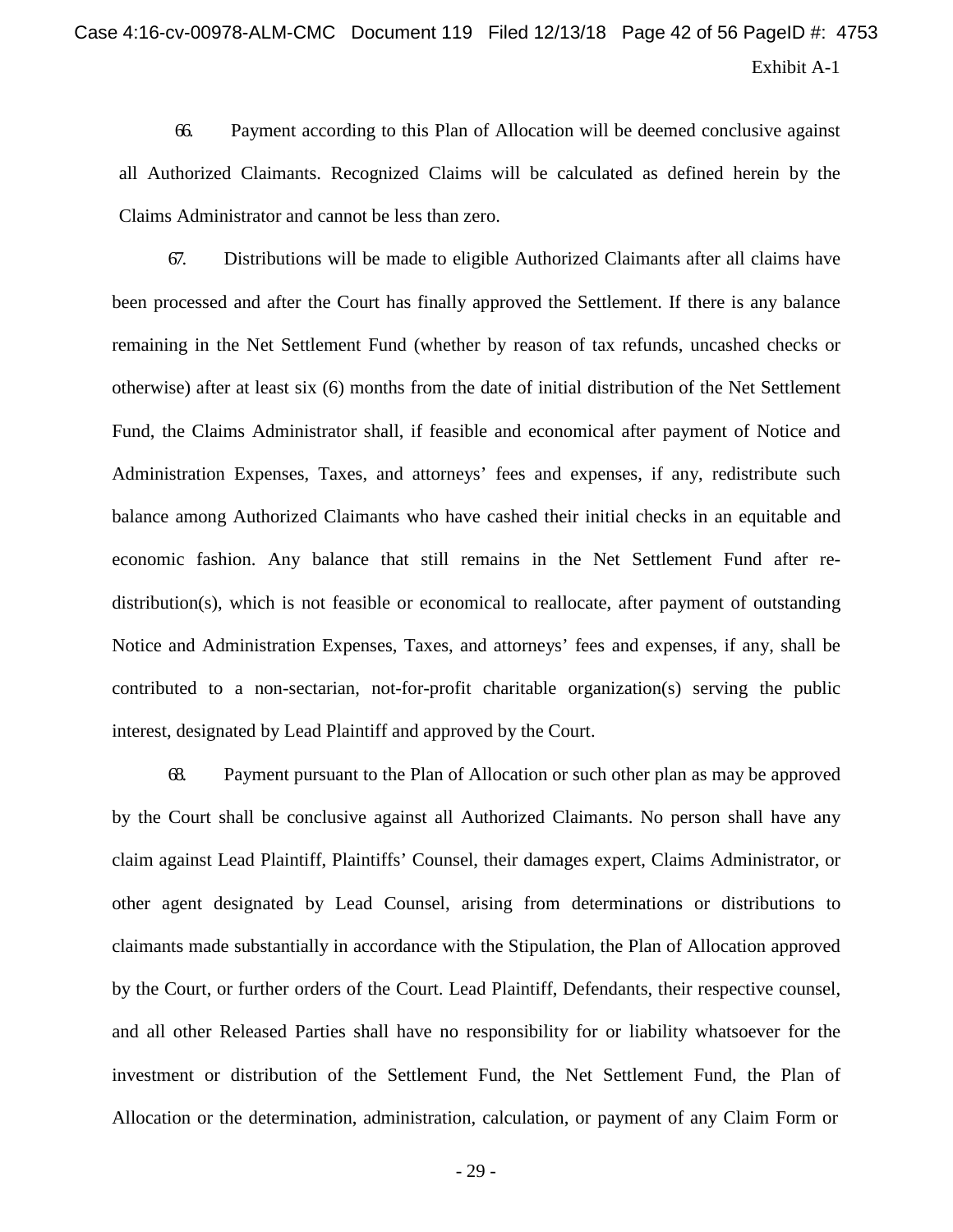non-performance of the Claims Administrator, the payment or withholding of taxes owed by the Settlement Fund or any losses incurred in connection therewith.

69. Each claimant is deemed to have submitted to the jurisdiction of the United States District Court for the Eastern District of Texas with respect to his, her, or its claim.

#### **SPECIAL NOTICE TO SECURITIES BROKERS AND NOMINEES**

70. If you purchased or acquired Rent-A-Center common stock (CUSIP: ) during the Class Period for the beneficial interest of a person or entity other than yourself, the Court has directed that **WITHIN TEN (10) CALENDAR DAYS OF YOUR RECEIPT OF THIS NOTICE**, **YOU MUST EITHER**: (a) provide to the Claims Administrator the name and last known address of each person or entity for whom or which you purchased or acquired Rent-A-Center common stock during the Class Period; or (b) request additional copies of this Notice and the Claim Form from the Claims Administrator, which will be provided to you free of charge, and **WITHIN TEN (10) CALENDAR DAYS** of receipt, mail the Notice and Claim Form directly to all the beneficial owners of those securities. If you choose to follow procedure (b), the Court has also directed that, upon making that mailing, **YOU MUST SEND A STATEMENT** to the Claims Administrator confirming that the mailing was made as directed and keep a record of the names and mailing addresses used. You are entitled to reimbursement from the Settlement Fund of your reasonable expenses actually incurred in connection with the foregoing, including reimbursement of postage expense and the cost of ascertaining the names and addresses of beneficial owners. Those expenses will be paid upon request and submission of appropriate supporting documentation and timely compliance with the above directives. All communications concerning the foregoing should be addressed to the Claims Administrator: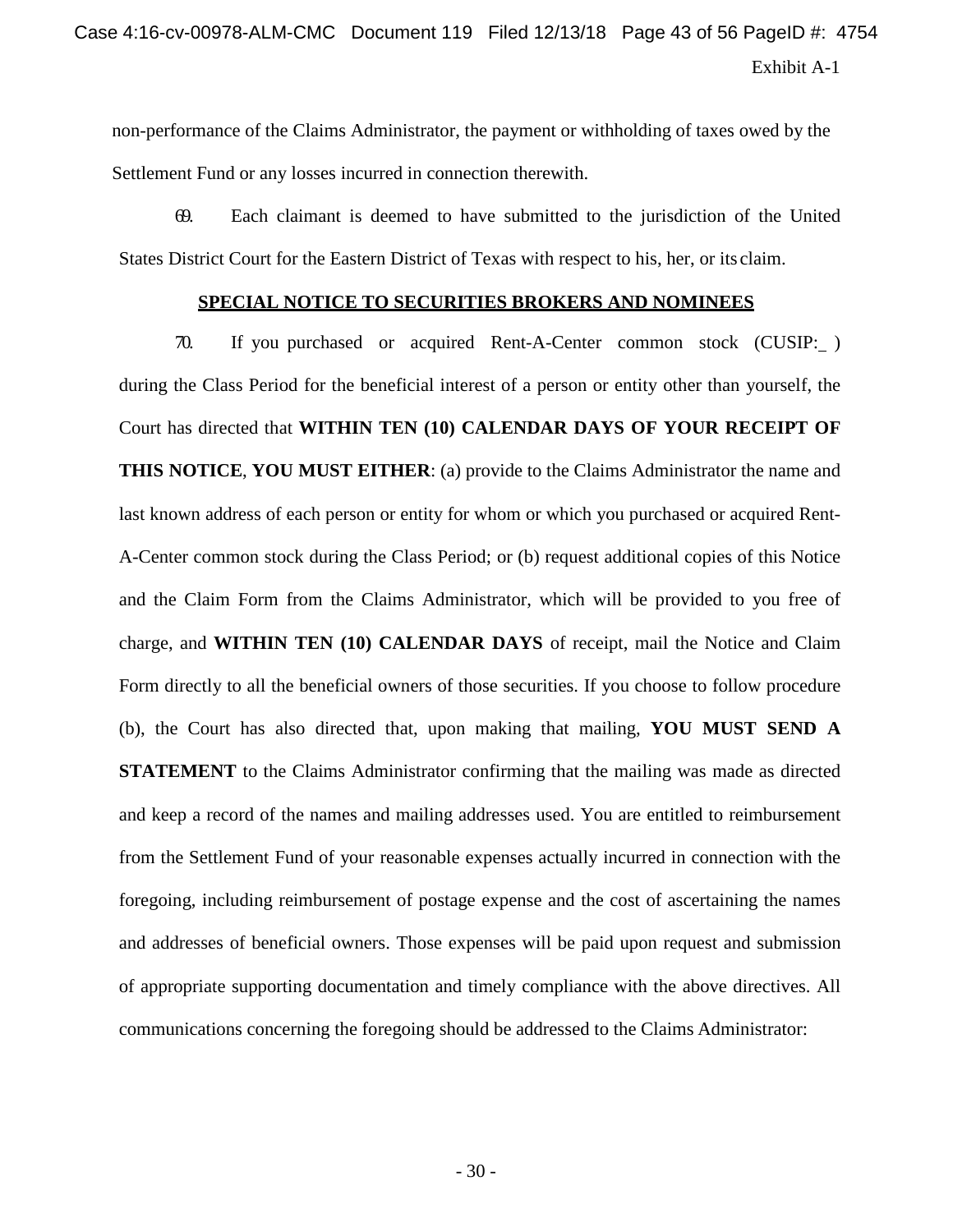Case 4:16-cv-00978-ALM-CMC Document 119 Filed 12/13/18 Page 44 of 56 PageID #: 4755

Exhibit A-1

*Hall v. Rent-A-Center, Inc.*  $\frac{c/o}$ 

Dated: 3019 (2019) BY ORDER OF THE UNITED STATES DISTRICT COURT EASTERN DISTRICT OF TEXAS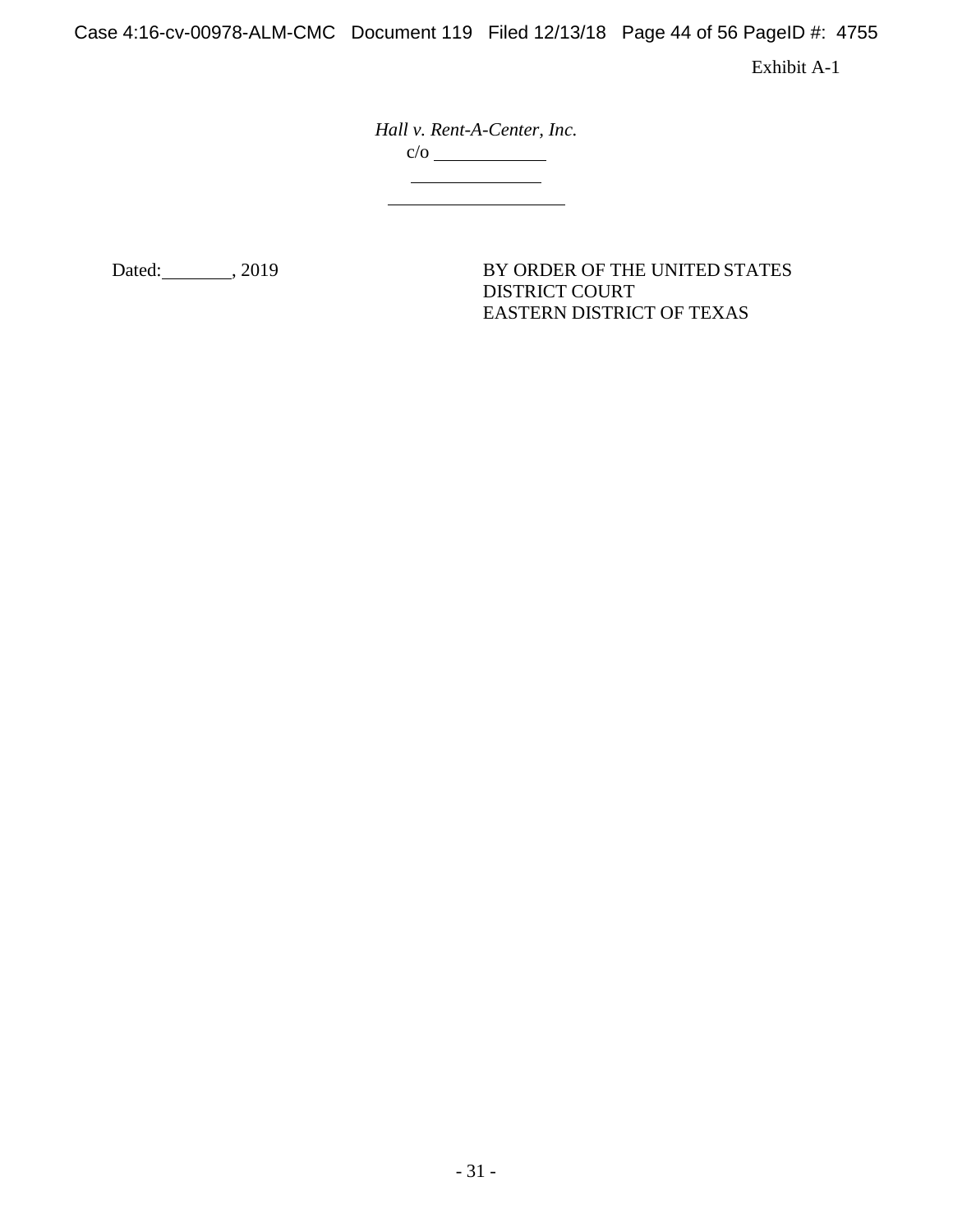Case 4:16-cv-00978-ALM-CMC Document 119 Filed 12/13/18 Page 45 of 56 PageID #: 4756

# **Exhibit 2**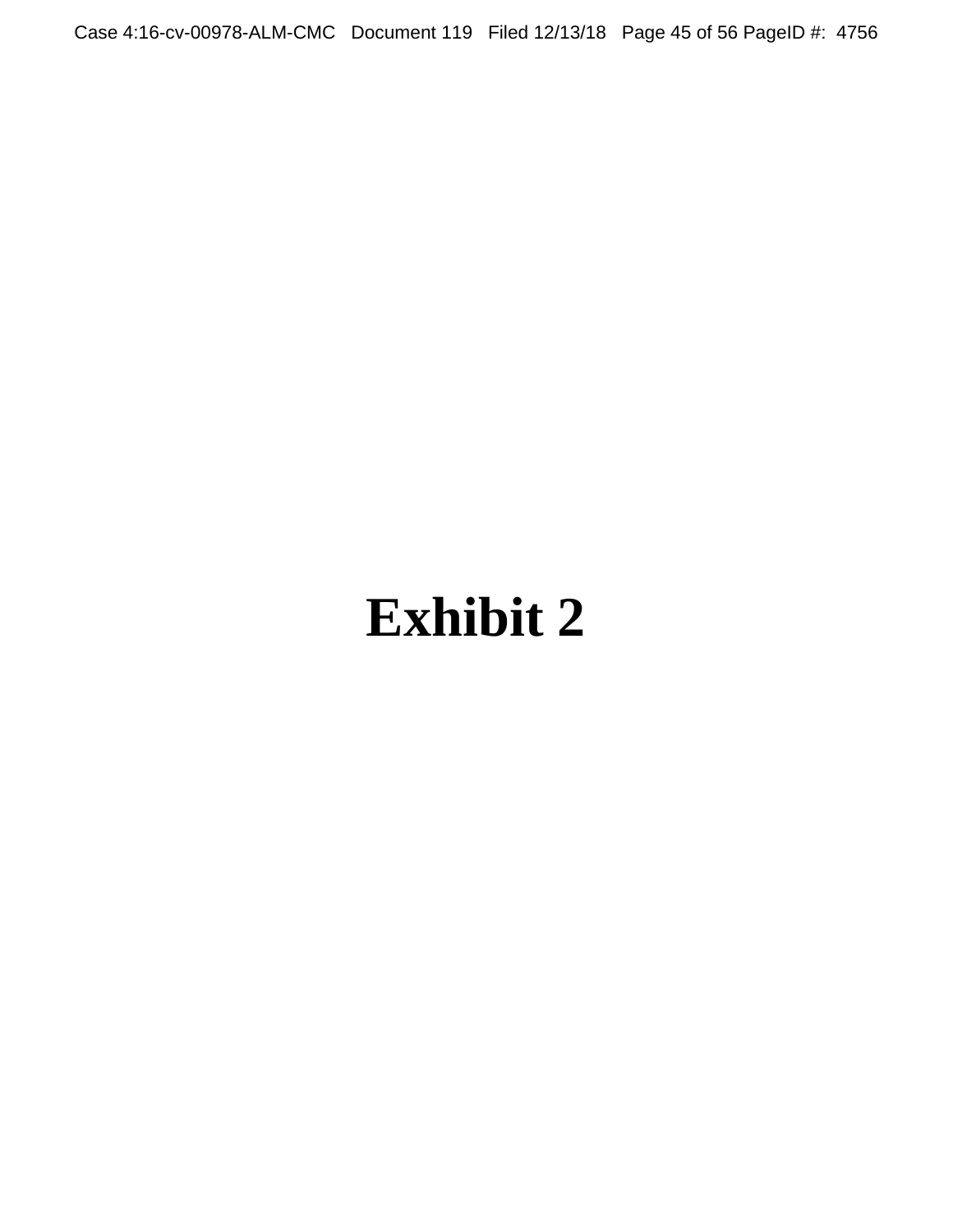Case 4:16-cv-00978-ALM-CMC Document 119 Filed 12/13/18 Page 46 of 56 PageID #: 4757

EXHIBIT A-2

#### **UNITED STATES DISTRICT COURT EASTERN DISTRICT OF TEXAS SHERMAN DIVISION**

§ § § §

§ § § § § § §

ALAN HALL AND JAMES DEPALMA, PLAINTIFFS, v. RENT-A-CENTER, INC., ROBERT D. DAVIS, AND GUY J. CONSTANT, DEFENDANTS.

§ CIVIL NO. 4:16-CV-00978-ALM-CMC

## **PROOF OF CLAIM AND RELEASE**

#### **A. GENERAL INSTRUCTIONS**

1. To recover as a member of the Settlement Class based on your claims in the action entitled *Hall v. Rent-A-Center, Inc. et al.,* No. 4:16-cv-00978-ALM (E.D. Tex.) (the "Action"), you must complete and, on page below, sign this Proof of Claim and Release form ("Claim Form"). If you fail to submit a timely and properly addressed Claim Form, your claim may be rejected and you may not receive any recovery from the Net Settlement Fund created in connection with the proposed Settlement.

2. Submission of this Claim Form, however, does not assure that you will share in the proceeds of the settlement of the Action.

## 3. **THIS CLAIM FORM MUST BE SUBMITTED ONLINE AT [WWW.](http://www/) NO LATER THAN , 2019 OR, IF MAILED, BE POSTMARKED OR RECEIVED NO LATER THAN , 2019, ADDRESSED AS FOLLOWS**:

*Hall v. Rent-A-Center, Inc.* Claims Administrator  $c/o$ 

www. .com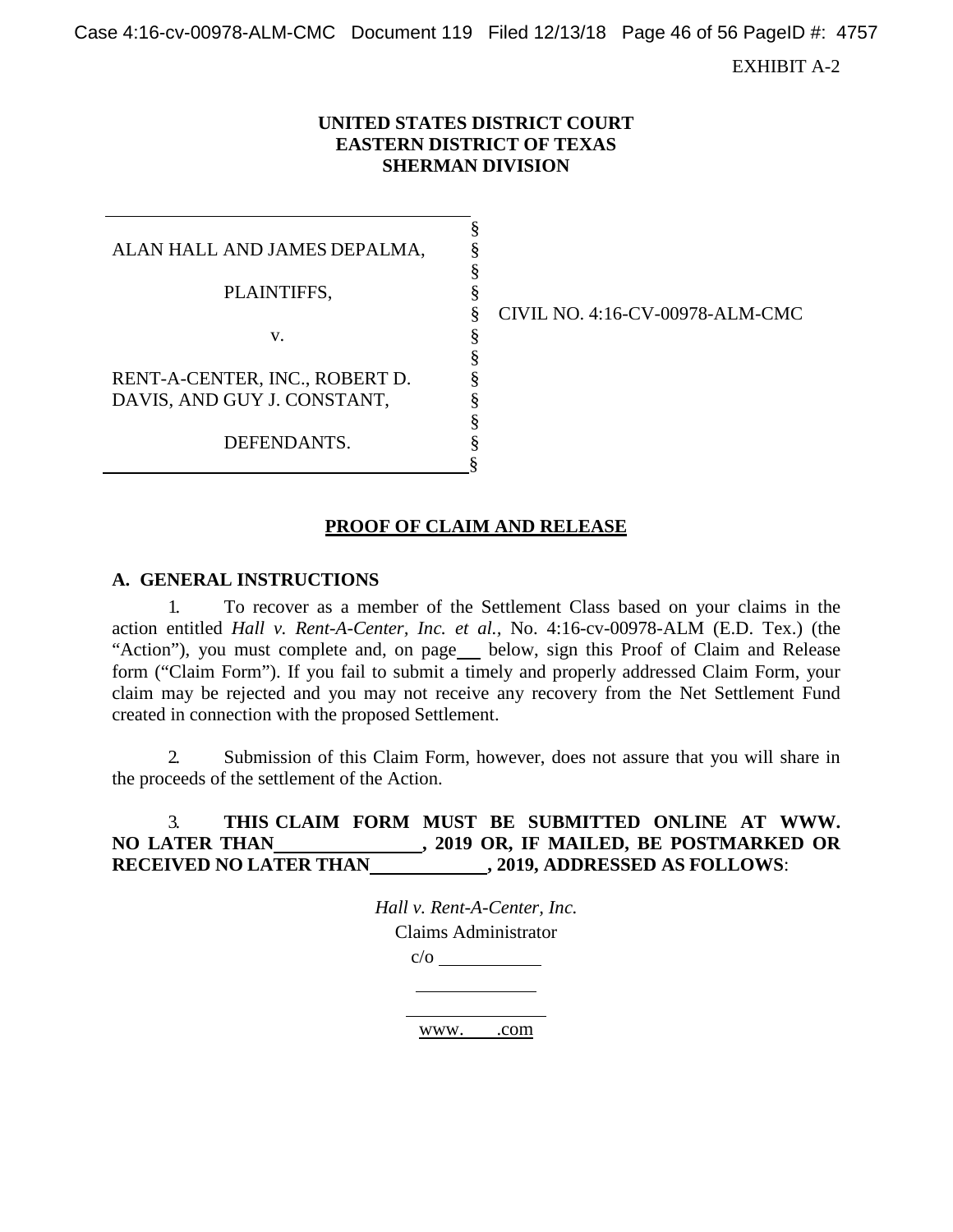4. If you are a member of the Settlement Class and you do not timely request exclusion in response to the Notice dated , 2019, you will be bound by the terms of any judgment entered in the Action, including the releases provided therein, WHETHER OR NOT YOU SUBMIT A CLAIM FORM.

## **B. CLAIMANT IDENTIFICATION**

1. If you purchased or otherwise acquired the publicly traded common stock of Rent-A-Center, Inc. ("Rent-A-Center," "RAC," or the "Company") during the period from February 2, 2015 through October 10, 2016, inclusive (the "Class Period") and held the stock in your name, you are the beneficial purchaser as well as the record purchaser. If, however, you purchased or otherwise acquired the publicly traded common stock of Rent-A-Center during the Class Period through a third party, such as a brokerage firm, you are the beneficial purchaser and the third party is the record purchaser.

2. Use Part I of this form entitled "Claimant Identification" to identify each beneficial purchaser or acquirer of Rent-A-Center publicly traded common stock that forms the basis of this claim, as well as the purchaser or acquirer of record if different. THIS CLAIM MUST BE FILED BY THE ACTUAL BENEFICIAL PURCHASER(S) OR THE LEGAL REPRESENTATIVE OF SUCH PURCHASER(S).

3. All joint purchasers must sign this claim. Executors, administrators, guardians, conservators, and trustees must complete and sign this claim on behalf of persons represented by them and their authority must accompany this claim and their titles or capacities must be stated. The Social Security (or taxpayer identification) number and telephone number of the beneficial owner may be used in verifying the claim. Failure to provide the foregoing information could delay verification of your claim or result in rejection of the claim.

# **C. IDENTIFICATION OFTRANSACTIONS**

1. Use Part II of this form entitled "Schedule of Transactions in Rent-A-Center Publicly Traded Common Stock" to supply all required details of your transaction(s) in Rent-A-Center publicly traded common stock. If you need more space or additional schedules, attach separate sheets giving all of the required information in substantially the same form. Sign and print or type your name on each additional sheet.

2. On the schedules, provide all of the requested information, regardless of whether such purchases, acquisitions, sales or transactions resulted in a profit or a loss. Failure to report all such transactions may result in the rejection of your claim.

3. The date of covering a "short sale" is deemed to be the date of purchase of Rent-A-Center publicly traded common stock. The date of a "short sale" is deemed to be the date of sale of Rent-A-Center publicly traded common stock.

4. Copies of broker confirmations or other documentation of your transactions in Rent-A-Center publicly traded common stock should be attached to your claim. Failure to provide this documentation could delay verification of your claim or result in rejection of your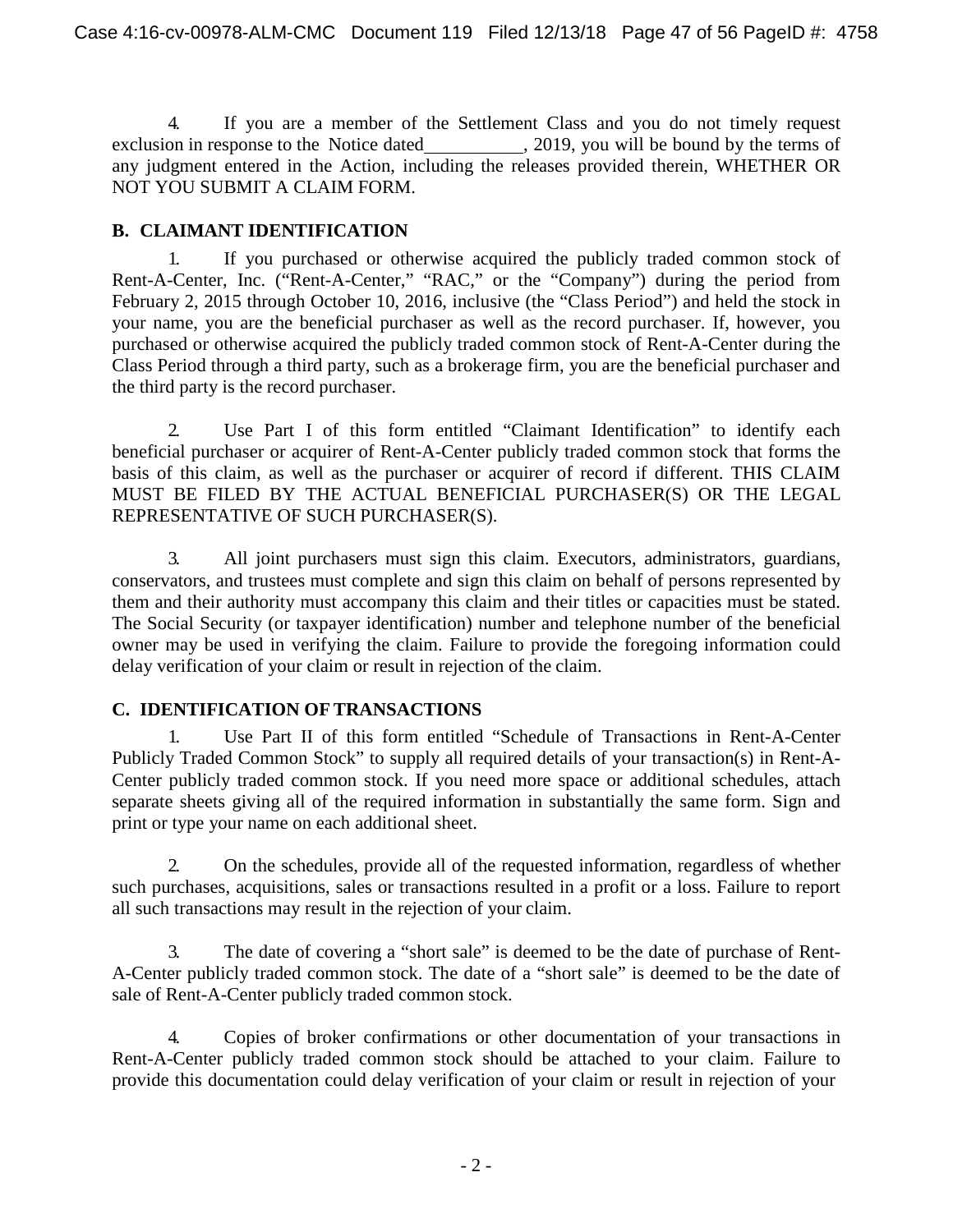claim. The Parties do not have information about your transactions in Rent-A-Center publicly traded common stock.

5. NOTICE REGARDING ELECTRONIC FILES: Certain claimants with large numbers of transactions may request, or may be requested, to submit information regarding their transactions in electronic files. All claimants MUST submit a manually signed paper Claim Form whether or not they also submit electronic copies. If you wish to file your claim electronically, you must contact the Claims Administrator at () - to obtain the required file layout. No electronic files will be considered to have been properly submitted unless the Claims Administrator issues to the claimant a written acknowledgment of receipt and acceptance of electronically submitted data.

## **PART I – CLAIMANT INFORMATION**

The Claims Administrator will use this information for all communications regarding this Claim Form. If this information changes, you MUST notify the Claims Administrator in writing at the address above. Complete names of all persons and entities must be provided.

|      | Beneficial Owner's First Name                                                                     |  |  |  |  |    |  | MI |  | Beneficial Owner's Last Name   |  |  |  |              |                                 |                 |  |  |  |  |
|------|---------------------------------------------------------------------------------------------------|--|--|--|--|----|--|----|--|--------------------------------|--|--|--|--------------|---------------------------------|-----------------|--|--|--|--|
|      |                                                                                                   |  |  |  |  |    |  |    |  |                                |  |  |  |              |                                 |                 |  |  |  |  |
|      | Co-Beneficial Owner's First Name                                                                  |  |  |  |  |    |  | МI |  |                                |  |  |  |              | Co-Beneficial Owner's Last Name |                 |  |  |  |  |
|      |                                                                                                   |  |  |  |  |    |  |    |  |                                |  |  |  |              |                                 |                 |  |  |  |  |
|      | Entity Name (if claimant is not an individual)                                                    |  |  |  |  |    |  |    |  |                                |  |  |  |              |                                 |                 |  |  |  |  |
|      |                                                                                                   |  |  |  |  |    |  |    |  |                                |  |  |  |              |                                 |                 |  |  |  |  |
|      | Representative or Custodian Name (if different from Beneficial Owner(s) listed above)             |  |  |  |  |    |  |    |  |                                |  |  |  |              |                                 |                 |  |  |  |  |
|      |                                                                                                   |  |  |  |  |    |  |    |  |                                |  |  |  |              |                                 |                 |  |  |  |  |
|      | Address1 (street name and number)                                                                 |  |  |  |  |    |  |    |  |                                |  |  |  |              |                                 |                 |  |  |  |  |
|      |                                                                                                   |  |  |  |  |    |  |    |  |                                |  |  |  |              |                                 |                 |  |  |  |  |
|      | Address2 (apartment, unit, or box number)                                                         |  |  |  |  |    |  |    |  |                                |  |  |  |              |                                 |                 |  |  |  |  |
|      |                                                                                                   |  |  |  |  |    |  |    |  |                                |  |  |  |              |                                 |                 |  |  |  |  |
| City |                                                                                                   |  |  |  |  |    |  |    |  |                                |  |  |  | <b>State</b> |                                 | ZIP/Postal Code |  |  |  |  |
|      |                                                                                                   |  |  |  |  |    |  |    |  |                                |  |  |  |              |                                 |                 |  |  |  |  |
|      | Foreign Country (only if not USA)                                                                 |  |  |  |  |    |  |    |  |                                |  |  |  |              |                                 |                 |  |  |  |  |
|      |                                                                                                   |  |  |  |  |    |  |    |  |                                |  |  |  |              |                                 |                 |  |  |  |  |
|      | Social Security Number                                                                            |  |  |  |  |    |  |    |  | Taxpayer Identification Number |  |  |  |              |                                 |                 |  |  |  |  |
|      |                                                                                                   |  |  |  |  | OR |  |    |  |                                |  |  |  |              |                                 |                 |  |  |  |  |
|      | Telephone Number (home)                                                                           |  |  |  |  |    |  |    |  | Telephone Number (work)        |  |  |  |              |                                 |                 |  |  |  |  |
|      |                                                                                                   |  |  |  |  |    |  |    |  |                                |  |  |  |              |                                 |                 |  |  |  |  |
|      | Email address                                                                                     |  |  |  |  |    |  |    |  |                                |  |  |  |              |                                 |                 |  |  |  |  |
|      |                                                                                                   |  |  |  |  |    |  |    |  |                                |  |  |  |              |                                 |                 |  |  |  |  |
|      |                                                                                                   |  |  |  |  |    |  |    |  |                                |  |  |  |              |                                 |                 |  |  |  |  |
|      | Account Number (if filing for multiple accounts, file a separate Proof of Claim for each account) |  |  |  |  |    |  |    |  |                                |  |  |  |              |                                 |                 |  |  |  |  |
|      |                                                                                                   |  |  |  |  |    |  |    |  |                                |  |  |  |              |                                 |                 |  |  |  |  |

Claimant Account Type (check appropriate box):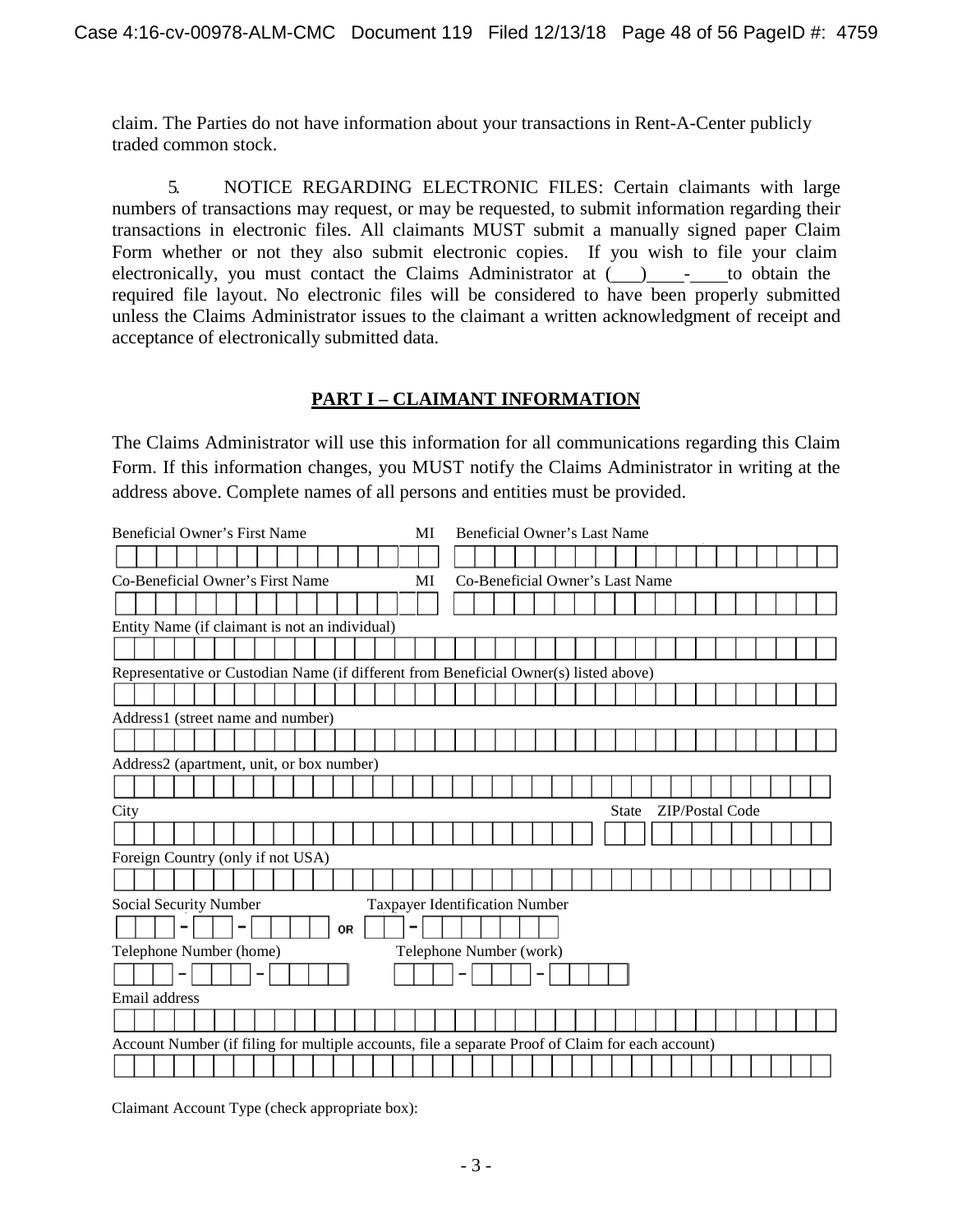Individual (includes joint owner accounts) Corporation IRA/401K Other (please specify)

| Pension Plan | Trust            |
|--------------|------------------|
| Estate       |                  |
| Other        | (please specify) |
|              |                  |

## **PART II – SCHEDULE OF TRANSACTIONS IN RENT-A-CENTER COMMON STOCK**

| 1. HOLDINGS AS OF CLOSE OF TRADING ON FEBRUARY 1, 2015 – State the total                 | Confirm Proof of         |
|------------------------------------------------------------------------------------------|--------------------------|
| number of shares of Rent-A-Center publicly traded common stock held as of the opening of | <b>Position Enclosed</b> |
| trading on February 2, 2015. (Must be documented.) If none, write "zero" or "0."         |                          |

## **2. PURCHASES/ACQUISITIONS FROM FEBRUARY 2, 2015 THROUGH OCTOBER 10, 2016.**

Separately list each and every purchase/acquisition of Rent-A-Center publicly traded common stock from after the opening of trading on February 2, 2015 through and including the close of trading on October 10, 2016. (Must be documented.)

| Date of Purchase/<br>Acquisition<br>(List Chronologically) | Number of Shares<br>Purchased/<br>Acquired | Purchase/<br>Acquisition<br>Price Per Share | Total Purchase/<br><b>Acquisition Price</b><br>(excluding taxes, | Confirm Proof of<br>Purchase/<br>Acquistion |
|------------------------------------------------------------|--------------------------------------------|---------------------------------------------|------------------------------------------------------------------|---------------------------------------------|
| (Month/Day/Year)                                           |                                            |                                             | commissions, and fees)                                           | Enclosed                                    |
|                                                            |                                            | \$                                          | \$                                                               | $\circ$                                     |
|                                                            |                                            | \$                                          | \$                                                               | $\circ$                                     |
|                                                            |                                            | \$                                          | \$                                                               | $\circ$                                     |
|                                                            |                                            | \$                                          | \$                                                               | $\circ$                                     |

**3. PURCHASES/ACQUISITIONS FROM OCTOBER 11, 2016 THROUGH JANUARY 6, 2017 – State the** total number of shares of Rent-A-Center publicly traded common stock purchased/acquired from after the opening of trading on October 11, 2016 through and including the close of trading on January 6, 2017. If none, write "zero" or " $0$ ."

| 4. SALES FROM FEBRUARY 2, 2016 THROUGH JANUARY 6, 2017 – Separately list                 | IF NONE, CHECK |
|------------------------------------------------------------------------------------------|----------------|
| each and every sale/disposition of Rent-A-Center publicly traded common stock from after | <b>HERE</b>    |
| the opening of trading on February 2, 2016 through and including the close of trading on |                |
| January 6, 2017. (Must be documented.)                                                   |                |

<sup>&</sup>lt;sup>1</sup> Please note: Information requested with respect to your purchases/acquisitions of Rent-A-Center common stock from after the opening of trading on October 11, 2016 through and including the close of trading on January 6, 2017 is needed in order to balance your claim; purchases during this period, however, are not eligible under the Settlement and will not be used for purposes of calculating your Recognized Claim pursuant to the Plan of Allocation.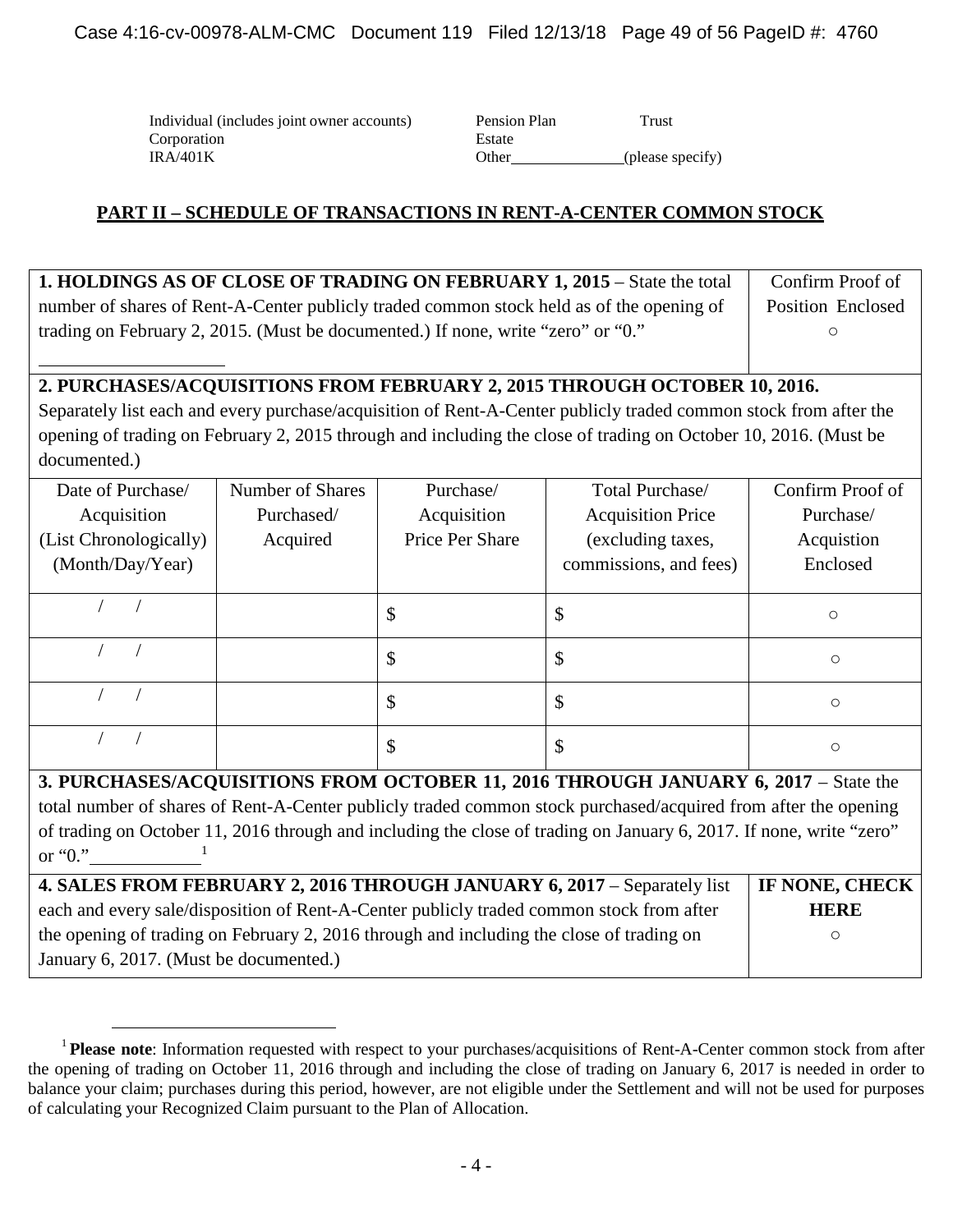| Date of Sale<br>(List Chronologically)<br>(Month/Day/Year)                              | Number of<br><b>Shares Sold</b>                                                                                             | Sale Price<br>Per Share | <b>Total Sale Price</b><br>(excluding taxes,<br>commissions, and fees) | Confirm Proof<br>of Sale Enclosed |  |  |  |  |  |  |
|-----------------------------------------------------------------------------------------|-----------------------------------------------------------------------------------------------------------------------------|-------------------------|------------------------------------------------------------------------|-----------------------------------|--|--|--|--|--|--|
|                                                                                         |                                                                                                                             | \$                      | \$                                                                     | O                                 |  |  |  |  |  |  |
|                                                                                         |                                                                                                                             | \$                      | \$                                                                     | $\circ$                           |  |  |  |  |  |  |
|                                                                                         |                                                                                                                             | \$                      | \$                                                                     | O                                 |  |  |  |  |  |  |
|                                                                                         |                                                                                                                             | \$                      | \$                                                                     | O                                 |  |  |  |  |  |  |
| 5. HOLDINGS AS OF JANUARY 6, 2017 – State the total number of shares of Rent-A-         |                                                                                                                             |                         |                                                                        | Confirm Proof of                  |  |  |  |  |  |  |
| Center publicly traded common stock held as of the close of trading on January 6, 2017. |                                                                                                                             |                         |                                                                        | <b>Position Enclosed</b>          |  |  |  |  |  |  |
| (Must be documented.) If none, write "zero" or "0."<br>O                                |                                                                                                                             |                         |                                                                        |                                   |  |  |  |  |  |  |
|                                                                                         | IF YOU NEED ADDITIONAL SPACE TO LIST YOUR TRANSACTIONS, PLEASE PHOTOCOPY THIS<br>PAGE, WRITE YOUR NAME, AND CHECK THIS BOX: |                         |                                                                        |                                   |  |  |  |  |  |  |

# **PART III – SUBMISSION TO JURISDICTION OF COURT AND ACKNOWLEDGMENTS**

## **YOU MUST READ AND SIGN THE RELEASE BELOW. FAILURE TO SIGN MAY RESULT IN A DELAY IN PROCESSING OR THE REJECTION OF YOUR CLAIM.**

1. I (We) submit this Proof of Claim and Release under the terms of the Stipulation and Agreement of Settlement, dated (the "Stipulation") described in the Notice. I (We) also submit to the jurisdiction of the United States District Court for the Eastern District of Texas, with respect to my (our) claim as a Settlement Class Member and for purposes of enforcing the release set forth herein. I (We) further acknowledge that I am (we are) bound by and subject to the terms of any judgment that may be entered in the Action. I (We) agree to furnish additional information to the Claims Administrator to support this claim (including transactions in other Rent-A-Center securities) if requested to do so. I (We) have not submitted any other claim in the Action covering the same purchases or sales of Rent-A-Center publicly traded common stock during the Class Period and know of no other person having done so on my (our) behalf.

2. I (We) hereby acknowledge full and complete satisfaction of, and do hereby fully, finally, and forever settle, release, and discharge from the Released Claims each and all of the Released Defendant Parties, both as defined in the accompanying Notice. This release shall be of no force or effect unless and until the Court approves the Settlement and the Settlement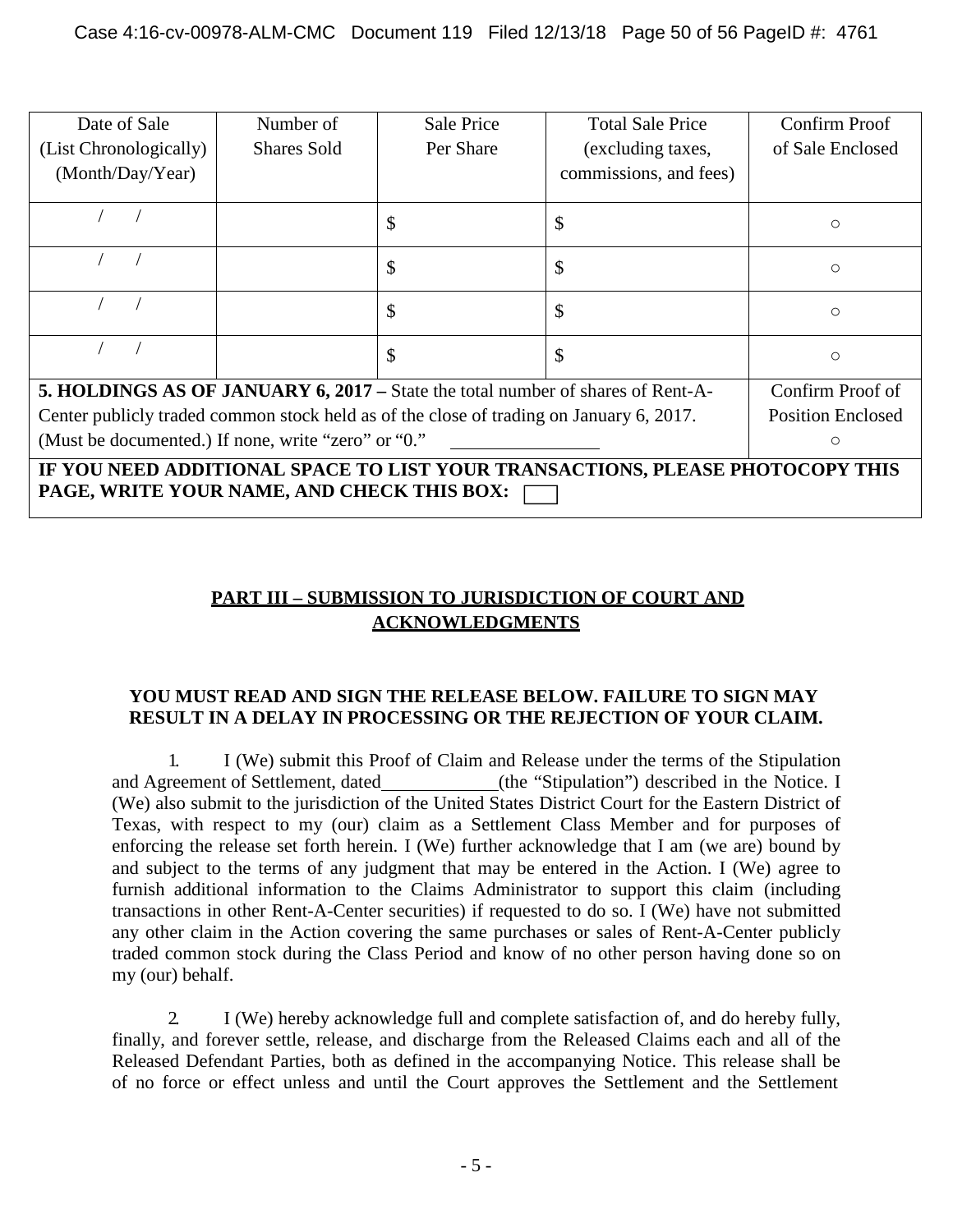becomes effective on the Effective Date (as defined in the Stipulation).

3. I (We) hereby warrant and represent that I (we) have not assigned or transferred or purported to assign or transfer, voluntarily or involuntarily, any matter released pursuant to this release or any other part or portion thereof.

4. I (We) hereby warrant and represent that I (we) have included the information requested about all of my (our) transactions in Rent-A-Center publicly traded common stock which are the subject of this claim, as well as the opening and closing positions in such securities held by me (us) on the dates requested in this Claim Form.

5. I (We) certify that I am (we are) not subject to backup withholding under the provisions of Section  $3406(a)(1)(C)$  of the Internal Revenue Code. (Note: If you have been notified by the Internal Revenue Service that you are subject to backup withholding, please strike out the prior sentence.)

I declare under penalty of perjury under the laws of the United States of America that all of the foregoing information supplied on this Claim Form by the undersigned is true and correct.

| Executed this<br>day of                                                                | in                                   |                 |  |
|----------------------------------------------------------------------------------------|--------------------------------------|-----------------|--|
| (Month / Year)                                                                         | (City)                               | (State/Country) |  |
| <b>Signature of Claimant</b>                                                           | Signature of Joint Claimant, if any  |                 |  |
| <b>Print Name of Claimant</b>                                                          | Print Name of Joint Claimant, if any |                 |  |
| (Capacity of person(s) signing, e.g., Beneficial Purchaser, Executor or Administrator) |                                      |                 |  |

## ACCURATE CLAIMS PROCESSING TAKES A SIGNIFICANT AMOUNT OF TIME. THANK YOU FOR YOUR PATIENCE.

Reminder Checklist:

- 1. Please sign the above release and acknowledgement.
- 2. If this claim is being made on behalf of Joint Claimants, then both must sign.
- 3. Remember to attach copies of supporting
- 6. If you desire an acknowledgment of receipt of your Claim Form, please send it Certified Mail, Return Receipt Requested.
- 7. If you move, please send your new address to:

*Hall v. Rent-A-Center, Inc.*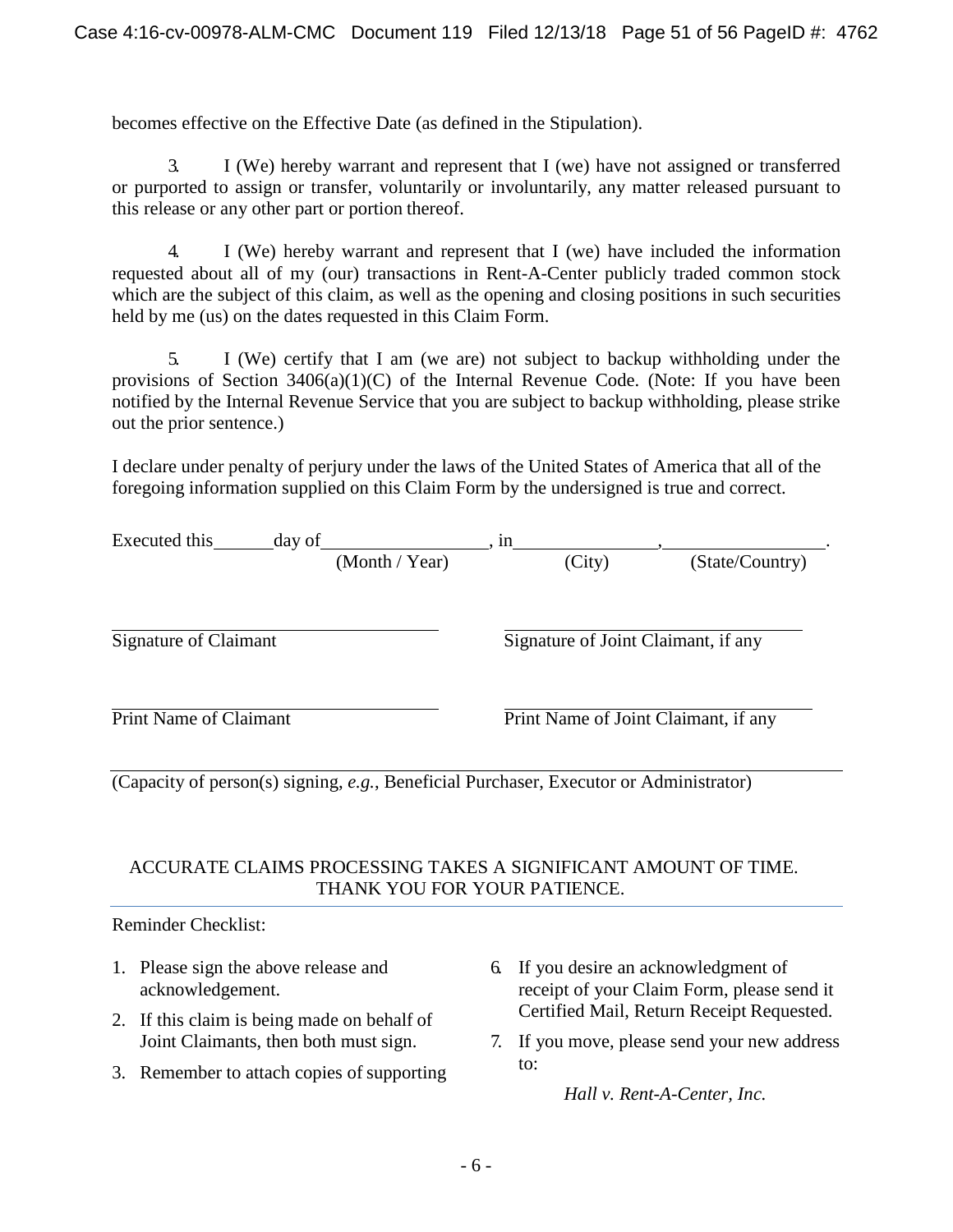documentation, if available.

- 4. **Do not send** originals of certificates.
- 5. Keep a copy of your Claim Form and all supporting documentation for your records.

| Claims Administrator |
|----------------------|
| $c/\sigma$           |
|                      |
|                      |
| www.                 |
|                      |

8. **Do not use red pen or highlighter** on the Claim Form or supporting documentation.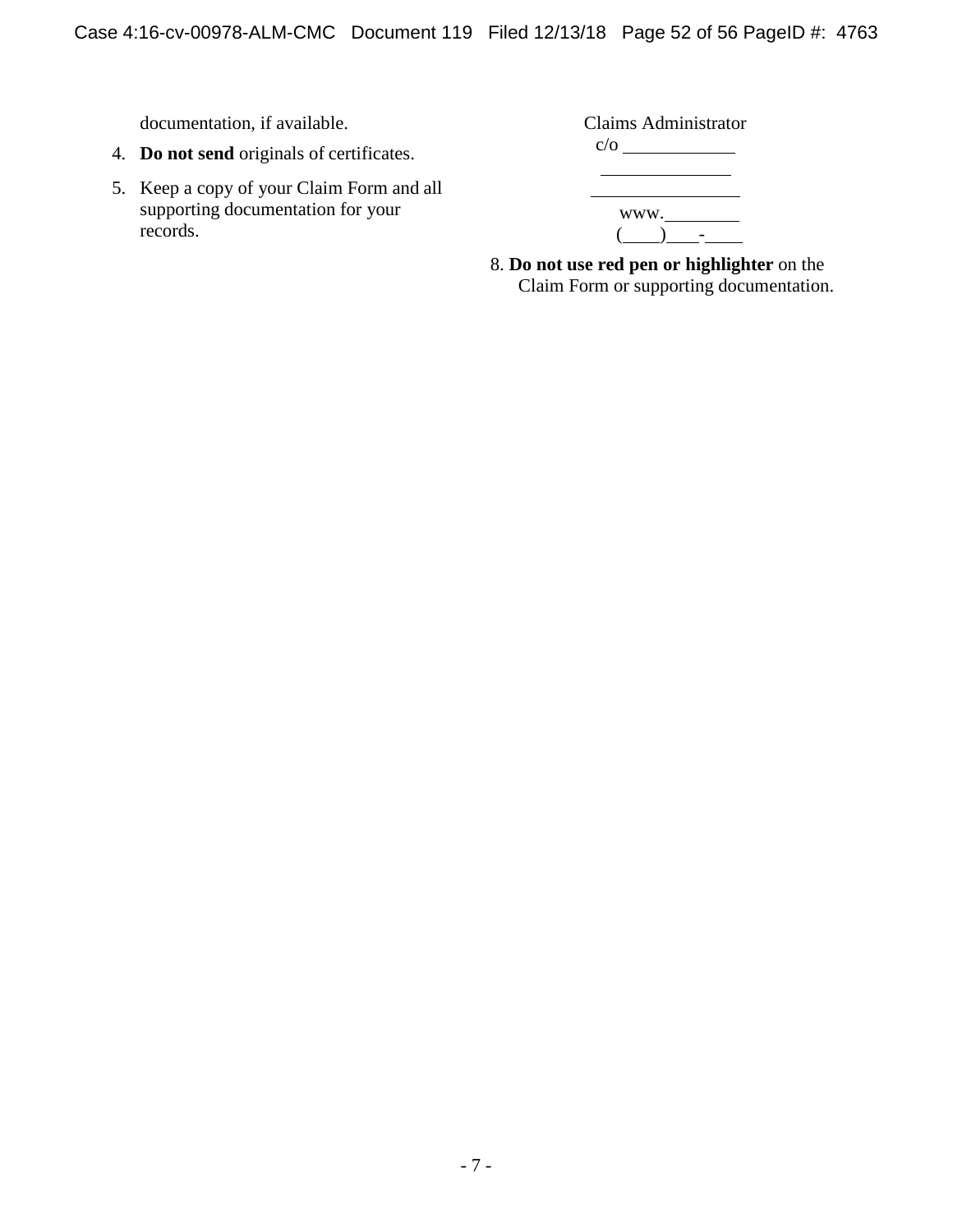Case 4:16-cv-00978-ALM-CMC Document 119 Filed 12/13/18 Page 53 of 56 PageID #: 4764

# **Exhibit 3**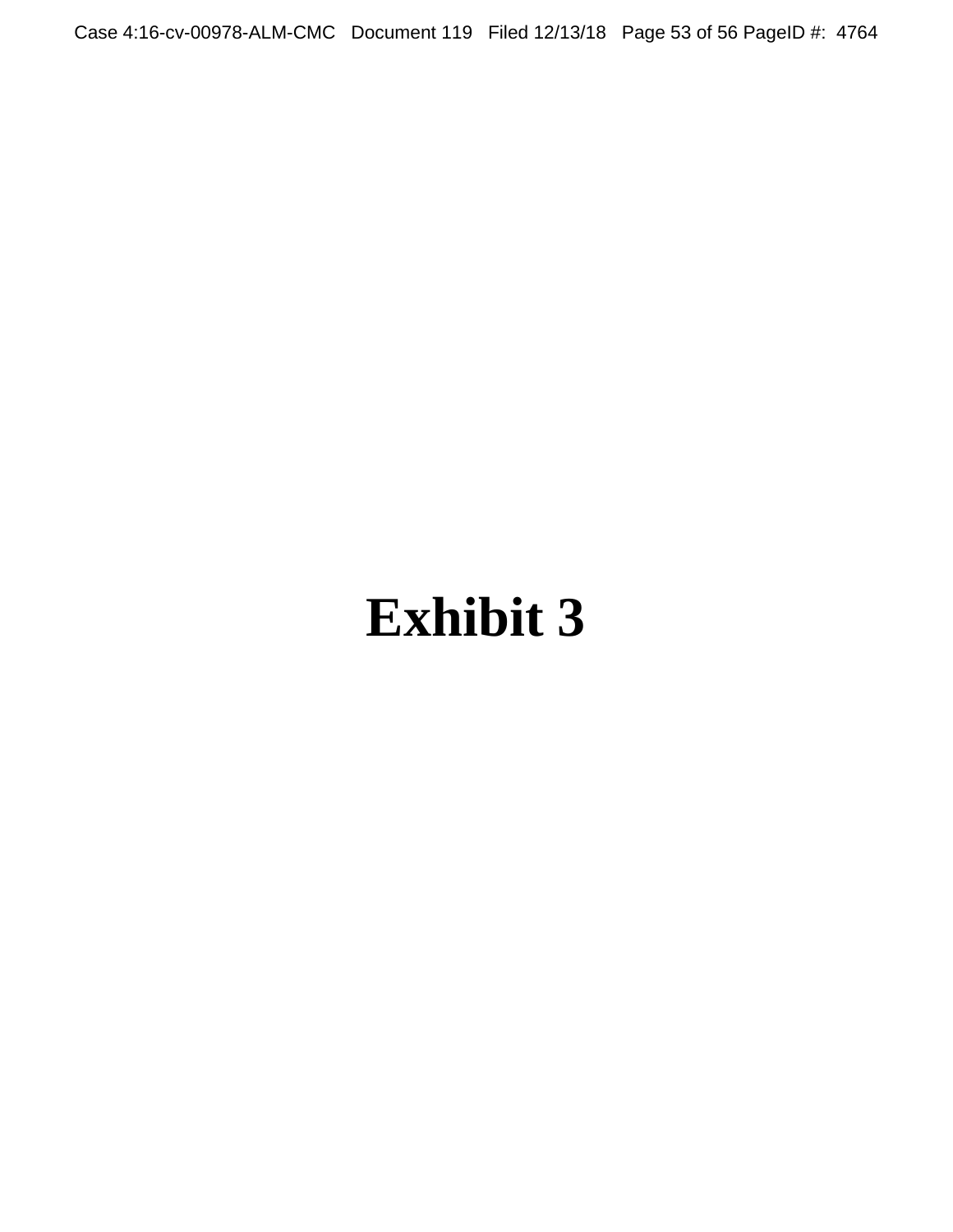Case 4:16-cv-00978-ALM-CMC Document 119 Filed 12/13/18 Page 54 of 56 PageID #: 4765

Exhibit A-3

#### **UNITED STATES DISTRICT COURT EASTERN DISTRICT OF TEXAS SHERMAN DIVISION**

§ § §

§

§ § § § § §

|                                | ş |
|--------------------------------|---|
| ALAN HALL AND JAMES DEPALMA,   | § |
|                                | § |
| PLAINTIFFS,                    | § |
|                                | § |
| V.                             | § |
|                                | § |
| RENT-A-CENTER, INC., ROBERT D. | § |
| DAVIS, AND GUY J. CONSTANT,    | § |
|                                | § |
| DEFENDANTS.                    | ş |
|                                |   |

§ CIVIL NO. 4:16-CV-00978-ALM-CMC

#### **SUMMARY NOTICE OF PENDENCY OF CLASS ACTION, PROPOSED SETTLEMENT, AND MOTION FOR ATTORNEYS' FEES AND EXPENSES**

**To: All Persons Who Purchased or Acquired Rent-A-Center, Inc. Publicly-Traded Common Stock During the Period from February 2, 2015 Through October 10, 2016, Inclusive and Who Were Allegedly Damaged Thereby (the "Settlement Class").**

YOU ARE HEREBY NOTIFIED, pursuant to Rule 23 of the Federal Rules of Civil Procedure and an Order of the United States District Court for the Eastern District of Texas, that Lead Plaintiff Oklahoma Firefighters Pension and Retirement System, on behalf of itself, additional named plaintiff City of Hollywood Employees' Retirement Fund, and the proposed Settlement Class, and Rent-A-Center, Inc., Robert D. Davis, and Guy J. Constant, (collectively, the "Defendants"), have reached a proposed settlement of the above-captioned action (the "Action") in the amount of \$11,000,000 that, if approved, will resolve the Action in its entirety (the "Settlement").

A hearing will be held before the Honorable Amos L. Mazzant, III of the United District Court for the Eastern District of Texas, Paul Brown United States Courthouse, 101 East Pecan Street, Sherman, TX 75090, Courtroom 208, at : .m. on , 2019 (the "Settlement Hearing") to, among other things, determine whether the Court should: (i) approve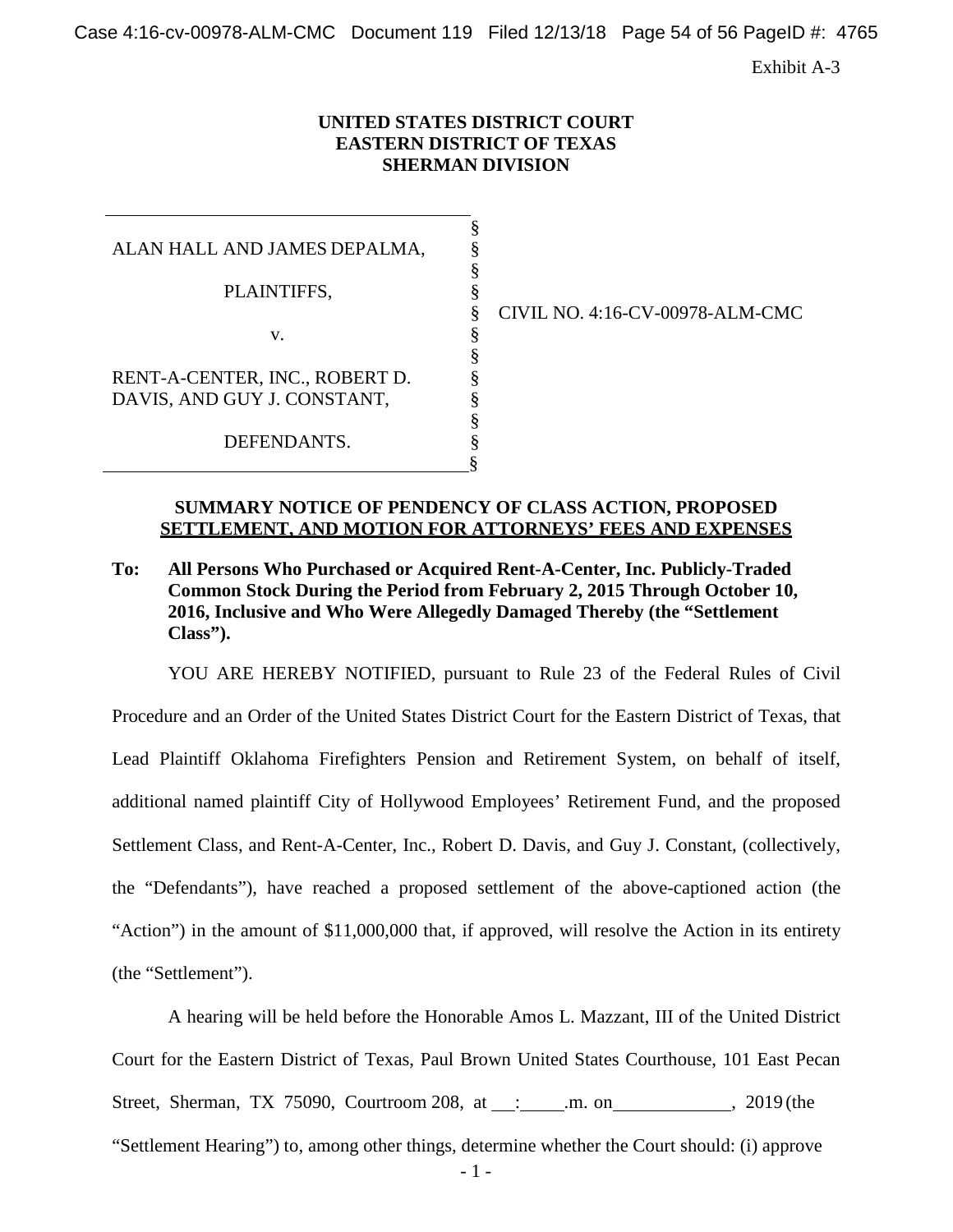# Exhibit A-3 Case 4:16-cv-00978-ALM-CMC Document 119 Filed 12/13/18 Page 55 of 56 PageID #: 4766

the proposed Settlement as fair, reasonable, and adequate; (ii) dismiss the Action with prejudice as provided in the Stipulation and Agreement of Settlement, dated December 3, 2018; (iii) approve the proposed Plan of Allocation for distribution of the Net Settlement Fund; and (iv) approve Lead Counsel's Fee and Expense Application. The Court may change the date of the Settlement Hearing without providing another notice. You do NOT need to attend the Settlement Hearing to receive a distribution from the Net Settlement Fund.

#### **IF YOU ARE A MEMBER OF THE SETTLEMENT CLASS, YOUR RIGHTS**

#### **WILL BE AFFECTED BY THE PROPOSED SETTLEMENT AND YOU MAY BE**

**ENTITLED TO A MONETARY PAYMENT.** If you have not yet received a Notice and Proof of Claim and Release form ("Claim Form"), you may obtain copies of these documents by visiting the website dedicated to the Settlement, [www.](http://www/)\_\_\_\_\_\_\_\_\_\_\_\_.com, or by contacting the Claims Administrator at:

| Hall v. Rent-A-Center, Inc. |                      |  |  |
|-----------------------------|----------------------|--|--|
|                             | Claims Administrator |  |  |
| $c/\sigma$                  |                      |  |  |
|                             |                      |  |  |
|                             |                      |  |  |

Inquiries, other than requests for the Notice/Claim Form or for information about the

status of a claim, may also be made to Lead Counsel:

Jonathan Gardner, Esq. **LABATON SUCHAROW LLP** 140 Broadway New York, NY 10005 [www.labaton.com](http://www.labaton.com/) [settlementquestions@labaton.com](mailto:settlementquestions@labaton.com) (888) 219-6877

If you are a Settlement Class Member, to be eligible to share in the distribution of the Net Settlement Fund, you must submit a Claim Form *postmarked or received no later than*

*,* **2019**. If you are a Settlement Class Member and do not timely submit a valid